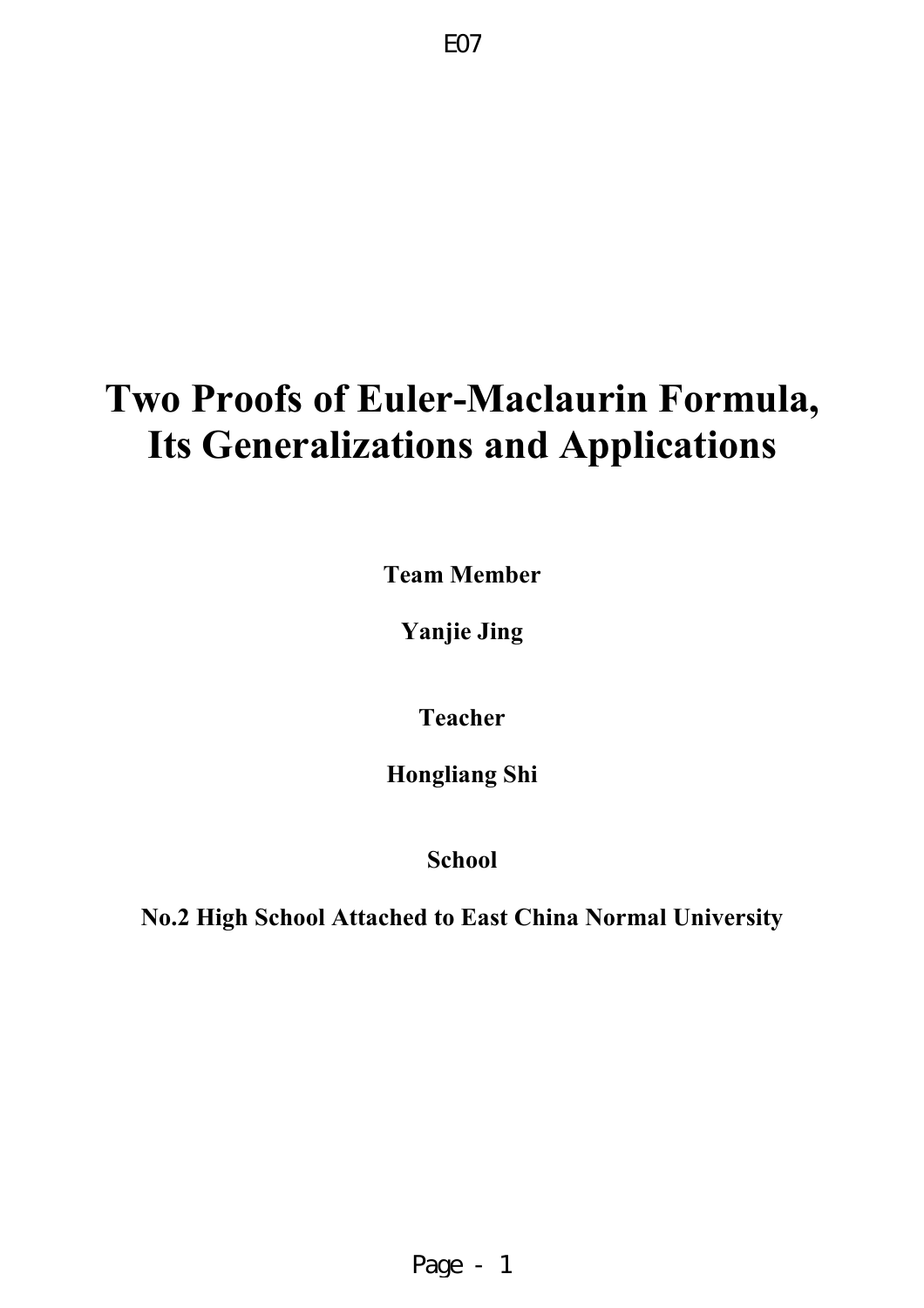# **Abstract**

In this paper, we first give two proofs of Euler-Maclaurin formula in section 1. The estimation of the remainder term and some relevant theorems are also stated in this section. In section 2, we apply similar method to get some further results, which generalized Euler-Maclaurin formula. In section 3, we show how Euler-Maclaurin formula is applied to deal with some elementary summations. In section 4, we deal with some infinite series to prepare for the work in next section. In section 5, we apply Euler-Maclaurin formula to some series and give the orders of some finite summations.

Key Words: Euler-Maclaurin formula, infinite series, finite summations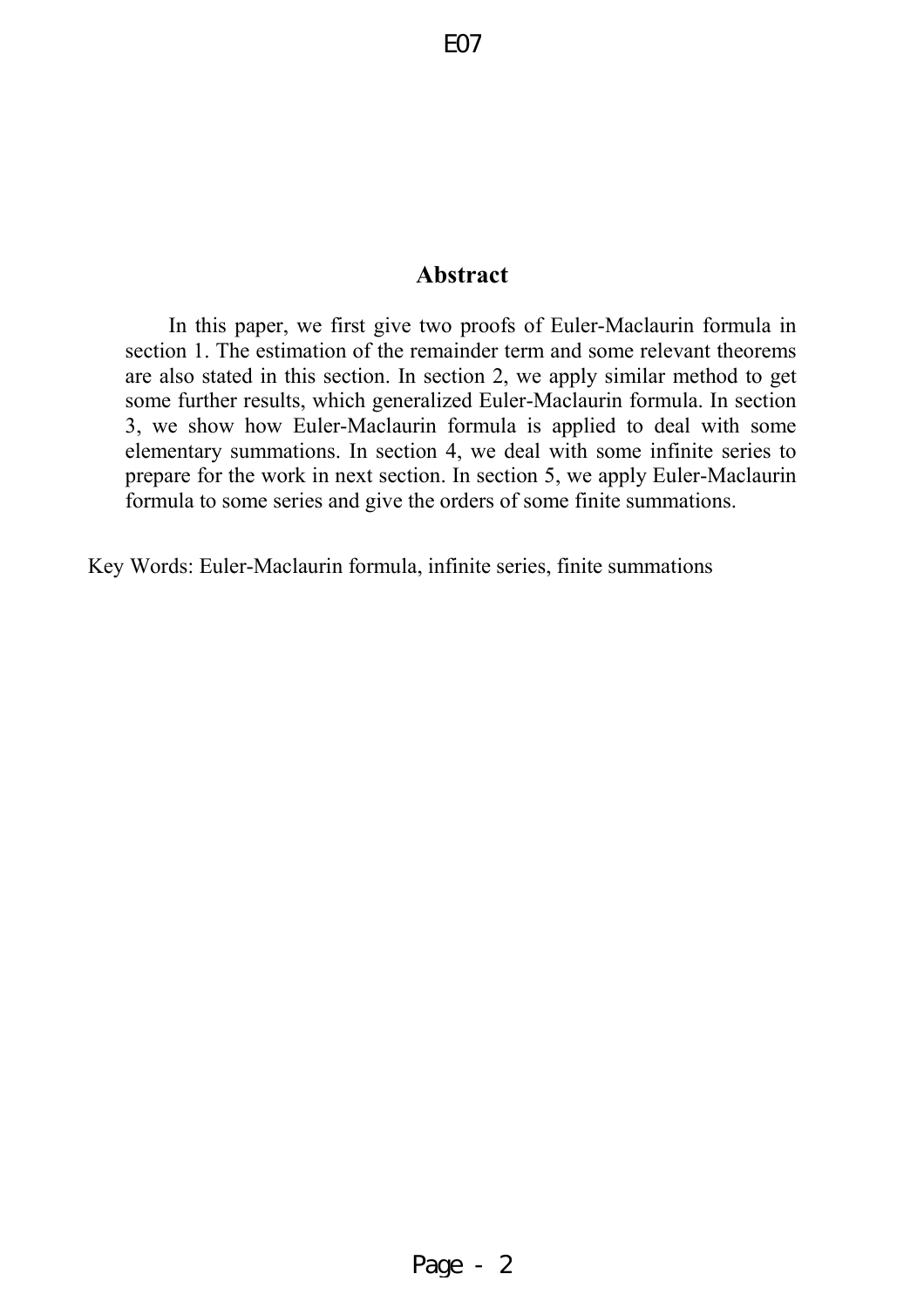# **Introduction**

In eighteenth century, Euler and Maclaurin both obtained independently a formula linking discrete summations with continuous integrals almost at the same time. Maclaurin applied it to the numerical computation of definite integrals, while Euler used it to calculate series. It has an extensive application in many subjects of mathematics, such as number theory and combinatorics. And relevant research followed continuously since then.

# **Definitions**

The difference of a function  $f(x)$  is defined as  $\Delta f(x) = f(x+1) - f(x)$ . If there exists a function  $\phi(x)$  such that  $\phi(x+1) - \phi(x) = f(x)$ , then we call  $\phi(x)$  the inverse difference of  $f(x)$ , and denote it as  $\sum f(x) \Delta x$ . We know if  $\phi(x)$  is the inverse difference of  $f(x)$ , so is  $\phi(x) + C$ , where *C* is a function of period 1 (including a constant), and vice versa<sup>[1]</sup>. In this paper, the 'constant' *C* is always omitted, since it always vanishes in a certain summation.

Bernoulli numbers  $B_n$  are defined as the coefficients of the Taylor expansion of  $e^{x} - 1$  $\frac{x}{\cdot}$ , i.e.  $\sum^{\infty}$ = *n n*  $\frac{x}{x-1}$  =  $\sum \frac{B_n}{x}$  *x B*  $\frac{x}{1} = \sum_{n=1}^{\infty} \frac{B_n}{x^n} x^n$ .  $\frac{\xi e^{\xi x}}{\xi - 1} = \sum_{n=1}^{\infty}$ ⋅ =  $(x)$  $\sum_{n=1}^{\infty}$   $B_n(x)$   $\sum_{n=1}^{\infty}$  $B_n(x)$  $\frac{\xi e^{\xi x}}{\xi} = \sum_{n=0}^{\infty} \frac{B_n(x)}{n!} \xi^n$ ξ gives Bernoulli polynomials  $B_n(x)$ .

# **Main Results**

=

*n*

=

*n*

 $-1$   $\sum_{n=0}$  n!

 $1 \frac{2}{n}$ 

*e*

ξ

 $-1 \quad \sum_{n=0}^{\infty} n!$ 

*e*

#### 1. Proofs of Euler-Maclaurin Formula

In order to calculate a discrete summation  $\sum_{n=1}^{b-1}$ = 1  $(x)$ *b ax*  $f(x)$ , the method of inverse difference is

effective. If one has found a function  $\phi(x)$  such that  $\phi(x+1) - \phi(x) = f(x)$ , then  $\sum_{n=1}^{b-1} f(x)$ = 1  $(x)$ *b ax*  $f(x)$  is simply equal to  $\phi(b) - \phi(a)$ . This is the main idea of the following theorem. And let us see how it is achieved.

Before we have a rigorous statement, we show the method in a rough way so that the idea will be showed more clearly.

Since our purpose is to find a function  $\phi(x)$  such that  $\phi(x+1) - \phi(x) = f(x)$ , recall the Taylor expansion of a function at a point, we have

$$
\phi(x + \Delta x) = \phi(x) + \phi'(x)\Delta x + \frac{\phi''(x)}{2!}\Delta x^2 + ... + \frac{\phi^{(n)}(x)}{n!}\Delta x^n + ...
$$
  
Let  $\Delta x = 1$ , we have  $\phi(x + 1) = \phi(x) + \phi'(x) + \frac{\phi''(x)}{2!} + ... + \frac{\phi^{(n)}(x)}{n!} + ...$   
Equivalently,  $f(x) = \phi'(x) + \frac{\phi''(x)}{2!} + ... + \frac{\phi^{(n)}(x)}{n!} + ...$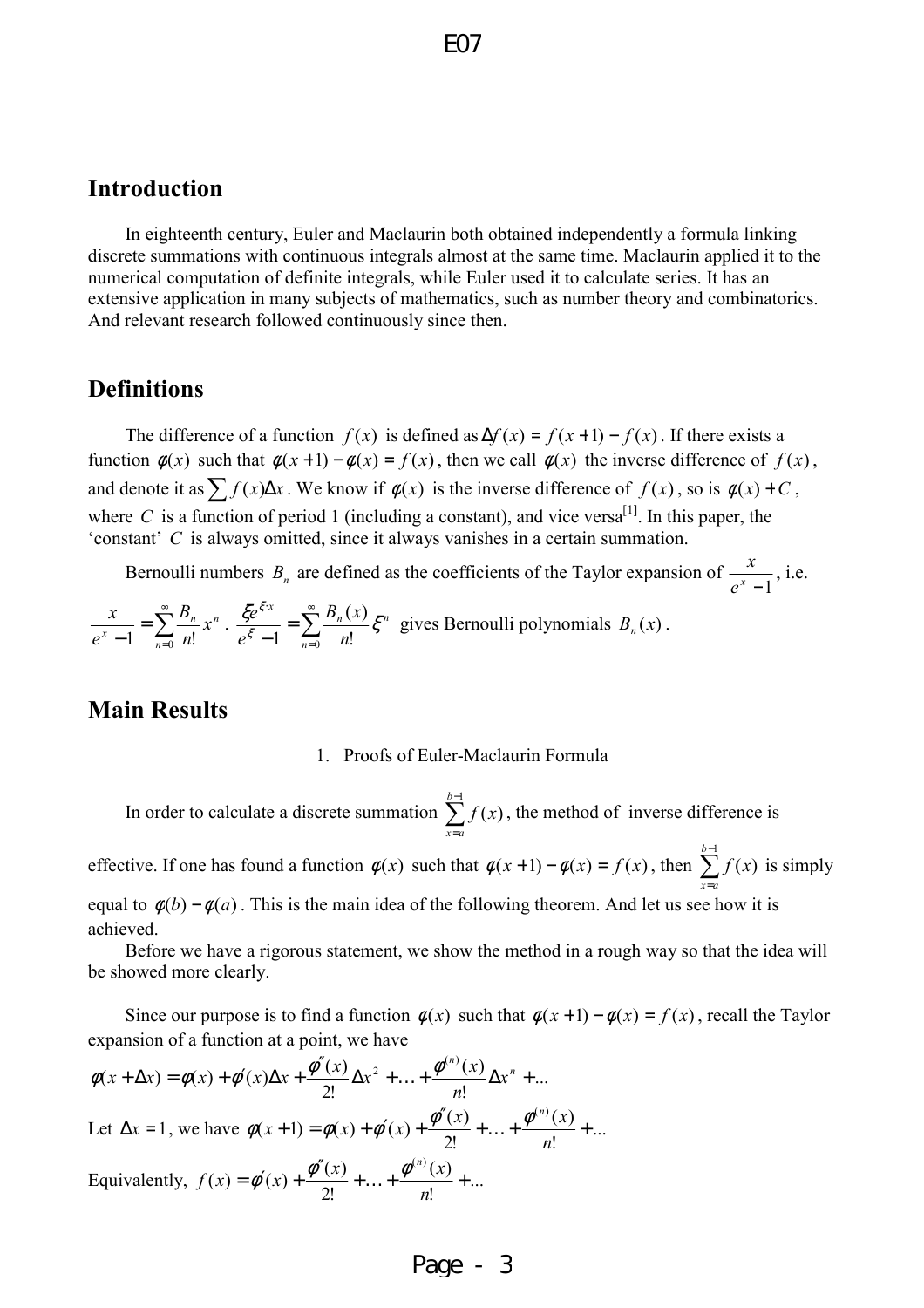We wish to express  $\phi(x)$  via  $f(x)$ , therefore, derivative either side of the equality respect to *x*,

and we obtain 
$$
f'(x) = \phi''(x) + \frac{\phi'''(x)}{2!} + ... + \frac{\phi^{(n+1)}(x)}{n!} + ...
$$
  
\nSimilarly,  $f''(x) = \phi'''(x) + \frac{\phi^{(4)}(x)}{2!} + ... + \frac{\phi^{(n+2)}(x)}{n!} + ...$ 

Then we multiply every of these identities by a coefficient, and add them together. The coefficients are chosen so properly that all derivatives of  $f(x)$  vanish except  $f'(x)$ .

Therefore, we obtain 
$$
\phi'(x) = \sum_{n=0}^{\infty} a_n f^{(n)}(x)
$$
, and  $\phi(x) = \sum_{n=0}^{\infty} a_n f^{(n-1)}(x)$  is followed.  
\nAfter some calculations we can figure out that  $a_n = \frac{B_n}{n!}$ , where  $B_n$  denote Bernoulli number.  
\nHence  $\sum_{n=0}^{b-1} f(x) = \sum_{n=0}^{\infty} \frac{B_n}{n!} \left( f^{(n-1)}(b) - f^{(n-1)}(a) \right)$ 

Hence,  $\sum_{n=0}^{b-1} f(x) = \sum_{n=0}^{\infty} \frac{B_n}{f^{(n-1)}}(b) - f^{(n-1)}(a)$ = =  $=\sum_{n=0}^{\infty} \frac{n}{2} (f^{(n-1)}(b) -$ 0  $(b)-f^{(n-1)}(a)$ !  $(x)$ *n ax*  $f^{(n-1)}(b) - f^{(n-1)}(a)$ *n xf*

…

Then we prove it rigorously. First, a lemma is needed.

Lemma 1: 
$$
\frac{d}{dx} \int_{x}^{x+1} f^{(m)}(t) \frac{(x+1-t)^{n}}{n!} dt = \int_{x}^{x+1} f^{(m+1)}(t) \frac{(x+1-t)^{n}}{n!} dt.
$$
\nProof:  
\n
$$
\frac{d}{dx} \int_{x}^{x+1} f^{(m)}(t) \frac{(x+1-t)^{n}}{n!} dt = \lim_{\Delta x \to 0} \frac{1}{\Delta x} \Biggl( \int_{x+\Delta x}^{x+\Delta x+1} f^{(m)}(t) \frac{(x+\Delta x+1-t)^{n}}{n!} dt - \int_{x}^{x+1} f^{(m)}(t) \frac{(x+1-t)^{n}}{n!} dt \Biggr)
$$
\n
$$
= \lim_{\Delta x \to 0} \frac{1}{\Delta x} \Biggl( \int_{x+\Delta x}^{x+\Delta x+1} f^{(m)}(t) \frac{(x+\Delta x+1-t)^{n}}{n!} dt - \int_{x+\Delta x}^{x+\Delta x+1} f^{(m)}(t) \frac{(x+1-t)^{n}}{n!} dt \Biggr)
$$
\n
$$
+ \lim_{\Delta x \to 0} \frac{1}{\Delta x} \Biggl( \int_{x+\Delta x}^{x+\Delta x+1} f^{(m)}(t) \frac{(x+1-t)^{n}}{n!} dt - \int_{x}^{x+1} f^{(m)}(t) \frac{(x+1-t)^{n}}{n!} dt \Biggr)
$$
\n
$$
= \int_{x}^{x+1} f^{(m)}(t) \frac{\partial}{\partial x} \frac{(x+1-t)^{n}}{n!} dt + \lim_{\Delta x \to 0} \frac{1}{\Delta x} \Biggl( \int_{x+1}^{x+\Delta x+1} f^{(m)}(t) \frac{(x+1-t)^{n}}{n!} dt - \int_{x}^{x+\Delta x} f^{(m)}(t) \frac{(x+1-t)^{n}}{n!} dt \Biggr)
$$
\n
$$
= \int_{x}^{x+1} f^{(m)}(t) \frac{(x+1-t)^{n-1}}{(n-1)!} dt + \lim_{t \to x+1} f^{(m)}(t) \frac{(x+1-t)^{n}}{n!} - \lim_{t \to x+1} f^{(m)}(t) \frac{(x+1-t)^{n}}{n!}
$$
\n<math display="block</p>

Then we turn to the main theorem of this paper.

Theorem 1 (Euler-Maclaurin): If  $f(x)$  and its derivatives to  $n-1$  are continuous in the interval  $[a,b]$ , then  $\sum_{n=0}^{b-1} f(x) = \int_{a}^{b} f(x) dx + \sum_{n=0}^{n} \frac{B_{k}}{b} (f^{(k-1)}(b) - f^{(k-1)}(a)) + R_{n}$ *k*  $\int f(x)dx + \sum_{k}^{n} B_k$  (f(k) *a b ax*  $f^{(k-1)}(b) - f^{(k-1)}(a) + R$ *k*  $f(x) = \int_0^b f(x) dx + \sum_{k=1}^n \frac{B_k}{b_k} (f^{(k-1)}(b) - f^{(k-1)}(a)) +$ =  $\sum_{k=1}^{-1} f(x) = \int_{0}^{b} f(x) dx + \sum_{k=1}^{n} B_{k} f(x) dx$  $\sum_{x=a}^{b} f(x) = \int_{a}^{b} f(x) dx + \sum_{k=1}^{b} \frac{B_k}{k!} (f^{(k-1)}(b) - f^{(k-1)}(a))$  $f(x) = \int_0^b f(x) dx + \sum_{k=1}^{B_k} (f^{(k-1)}(b) - f^{(k-1)}(b))$ 1  $\int_{0}^{1} f(x) dx = \int_{0}^{b} f(x) dx + \sum_{k=0}^{n} B_{k} f(x^{(k-1)})$ , where  $R_n$  is the remainder term.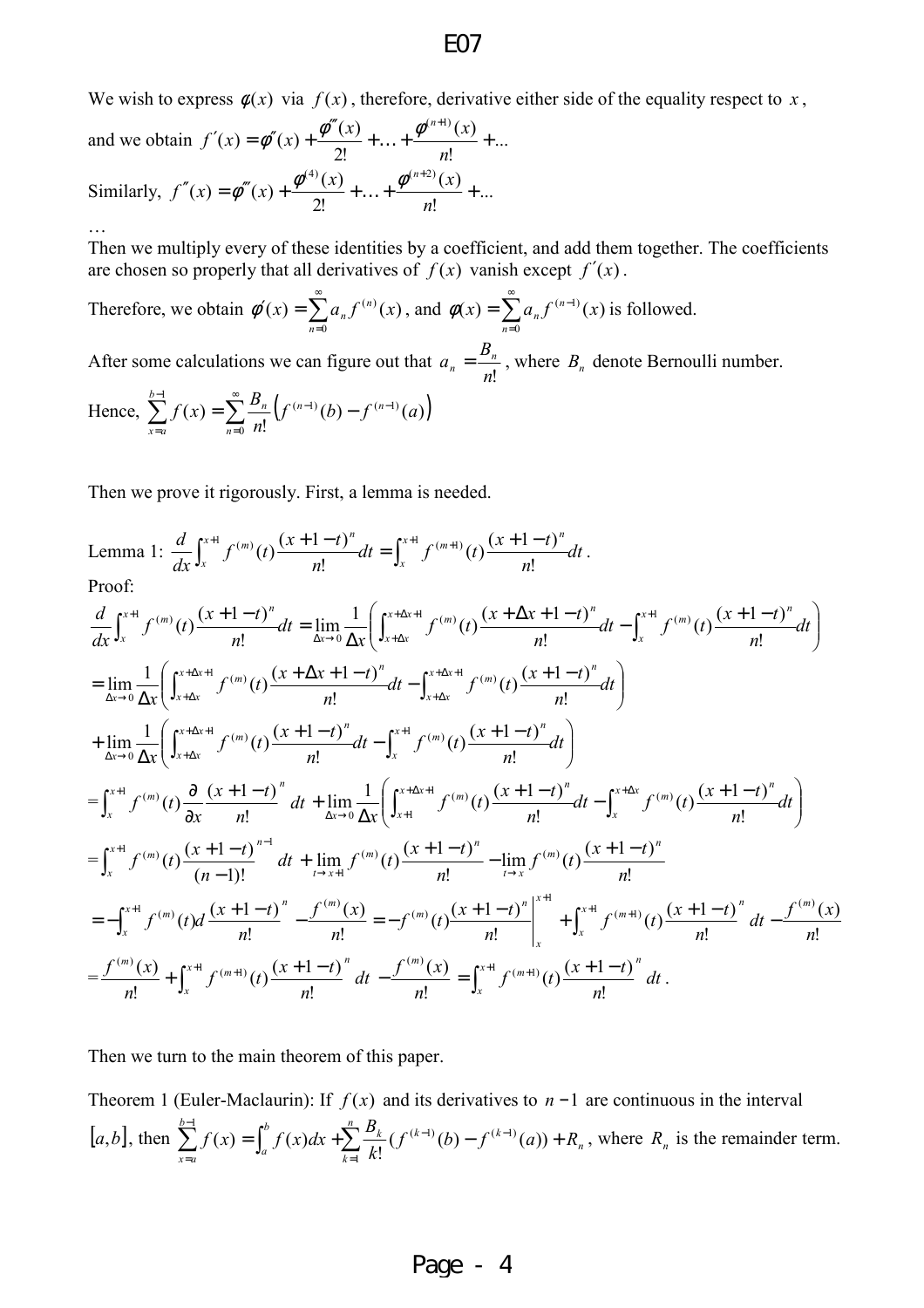Proof: Refer to Taylor formula, we have

$$
F(x + \Delta x) = F(x) + F'(x)\Delta x + \frac{F''(x)}{2!}\Delta x^2 + \dots + \frac{F^{(n-1)}(x)}{(n-1)!}\Delta x^{n-1} + \int_x^{x + \Delta x} F^{(n)}(t) \frac{(x + \Delta x - t)^{n-1}}{(n-1)!} dt.
$$
  
Let  $\Delta x = 1$ , we obtain  $F(x + 1) = F(x) + F'(x) + \frac{F''(x)}{2!} + \dots + \frac{F^{(n-1)}(x)}{(n-1)!} + \int_x^{x+1} F^{(n)}(t) \frac{(x + 1 - t)^{n-1}}{(n-1)!} dt$ .  
 Namely,  $f(x) = \phi(x + 1) - \phi(x) = \phi'(x) + \frac{\phi''(x)}{2!} + \dots + \frac{\phi^{(n-1)}(x)}{(n-1)!} + \int_x^{x+1} \phi^{(n)}(t) \frac{(x + 1 - t)^{n-1}}{(n-1)!} dt$ .

Integrate and derivative either side of the equality respect to  $x$ , apply lemma 1, and make the last term before the integral remainder term in Taylor series be a multiple of  $\phi^{(n-1)}(x)$ , thus we obtain

$$
\int_{x_0}^{x} f(t)dt + C = \phi(x) + \frac{\phi'(x)}{2!} + \dots + \frac{\phi^{(n-1)}(x)}{n!} + \int_{x}^{x+1} \phi^{(n)}(t) \frac{(x+1-t)^n}{n!} dt
$$
  

$$
f'(x) = \phi''(x) + \frac{\phi'''(x)}{2!} + \dots + \frac{\phi^{(n-1)}(x)}{(n-2)!} + \int_{x}^{x+1} \phi^{(n)}(t) \frac{(x+1-t)^{n-2}}{(n-2)!} dt
$$
  

$$
f''(x) = \phi'''(x) + \frac{\phi^{(4)}(x)}{2!} + \dots + \frac{\phi^{(n-1)}(x)}{(n-3)!} + \int_{x}^{x+1} \phi^{(n)}(t) \frac{(x+1-t)^{n-3}}{(n-3)!} dt
$$
  
...  

$$
f^{(n-2)}(x) = \phi^{(n-1)}(x) + \int_{x}^{x+1} \phi^{(n)}(t) (x+1-t) dt
$$

$$
f^{(n-1)}(x) = \int_x^{x+1} \phi^{(n)}(t) dt.
$$

Multiply every of these identities by a coefficient  $a_k$ , and add them together. Assume  $a_0 = 1$  and 0  $(n-k)!$ 1 0 =  $\sum_{k=0}^{n-1} \frac{a_k}{(n-1)^k}$ = *n k k*  $n-k$  $\frac{a_k}{a_{k+1}} = 0$ , and we obtain  $\int_0^x f(t)dt + C + \sum_{k=0}^n a_k f^{(k-1)}(x) = \phi(x) + \int_0^{x+1} \phi^{(n)}(t) \sum_{k=0}^n \frac{a_k (x+1-t)^{n-k}}{x+1} dt$  $n-k$  $f(t)dt + C + \sum_{k=1}^{n} a_k f^{(k-1)}(x) = \phi(x) + \int_{0}^{x+1} \phi^{(n)}(t) \sum_{k=1}^{n} \frac{a_k (x+1-t)}{(x+1-t)^{n-k}}$ *x n k*  $\sum_{k=0}^{n} f^{(k-1)}(x) - \phi(x) + \int_{0}^{x+1} \phi^{(n)}(t) \sum_{k=0}^{n} a_k (x+1-t)^{n-k}$ *k k k*  $\int_{x_0}^x f(t)dt + C + \sum_{k=1}^n a_k f^{(k-1)}(x) = \phi(x) + \int_x^{x+1} \phi^{(n)}(t) \sum_{k=0}^n$ = − = − −  $+C+\sum_{k=1}^{n} a_k f^{(k-1)}(x) = \phi(x) + \int_{0}^{x+1} \phi^{(n)}(t) \sum_{k=1}^{n} \frac{a_k (x+1-t)}{x-1}$ 0  $(n)$ 1  $(k-1)$  $(n-k)!$  $\int_{0}^{k} f(t)dt + C + \sum_{k=1}^{n} a_k f^{(k-1)}(x) = \phi(x) + \int_{x}^{x+1} \phi^{(n)}(t) \sum_{k=0}^{n} \frac{a_k (x+1-t)^{n-k}}{(n-k)!} dt$ .

Then we figure out the coefficients. The recurrence equation is  $\sum_{n=0}^{\infty}$  = 0  $(n-k)!$ 1 0 =  $\sum_{k=0}^{n-1} \frac{a_k}{(n-1)^k}$ = *n k k*  $n-k$  $\frac{a_k}{a_k}$  = 0 with the initial condition  $a_0 = 1$ . Let  $a_n = \frac{b_n}{n!}$  $a_n = \frac{b_n}{n!}$ , then we have  $\sum_{k=0}^{n-1} \frac{b_k}{k!(n-k)!} = 0$ 1  $\boldsymbol{0}$ =  $\sum_{k=0}^{n-1} \frac{b_k}{k! (n - 1)}$ = *n k k*  $k!(n-k)$  $\frac{b_k}{a_{k+1}} = 0$ .  $\sum_{k=0}^{n-1} {n \choose k} b_k = 0$ 1  $\sum_{k=0}^{n} b_k =$ J  $\backslash$  $\overline{\phantom{a}}$ L  $\sum_{n=1}^{n-1}$ = *n k k b k n* . Therefore,  $b_n$  is Bernoulli number.

$$
a_n = \frac{B_n}{n!}, \int_{x_0}^x f(t)dt + C + \sum_{k=1}^n \frac{B_k}{k!} f^{(k-1)}(x) = \phi(x) + \int_x^{x+1} \phi^{(n)}(t) \sum_{k=0}^n \frac{B_k (x+1-t)^{n-k}}{k! (n-k)!} dt.
$$
  
Hence, 
$$
\sum_{x=a}^{b-1} f(x) = \phi(b) - \phi(a) = \int_a^b f(x) dx + \sum_{k=1}^n \frac{B_k}{k!} (f^{(k-1)}(b) - f^{(k-1)}(a)) + R_n.
$$

Then we consider the remainder term.

Theorem 2: 
$$
R_n = -\frac{1}{n!} \int_a^b f^{(n)}(x) B_n([x] + 1 - x) dx = \frac{(-1)^{n-1}}{n!} \int_a^b f^{(n)}(x) B_n(x - [x]) dx
$$
.  
\nProof: 
$$
\int_x^{x+1} \phi^{(n)}(t) \sum_{k=0}^n \frac{B_k(x+1-t)^{n-k}}{k!(n-k)!} dt = \frac{1}{n!} \int_x^{x+1} \phi^{(n)}(t) B_n(x+1-t) dt = \frac{1}{n!} \int_x^{x+1} \phi^{(n)}(t) B_n([t] + 1 - t) dt
$$
.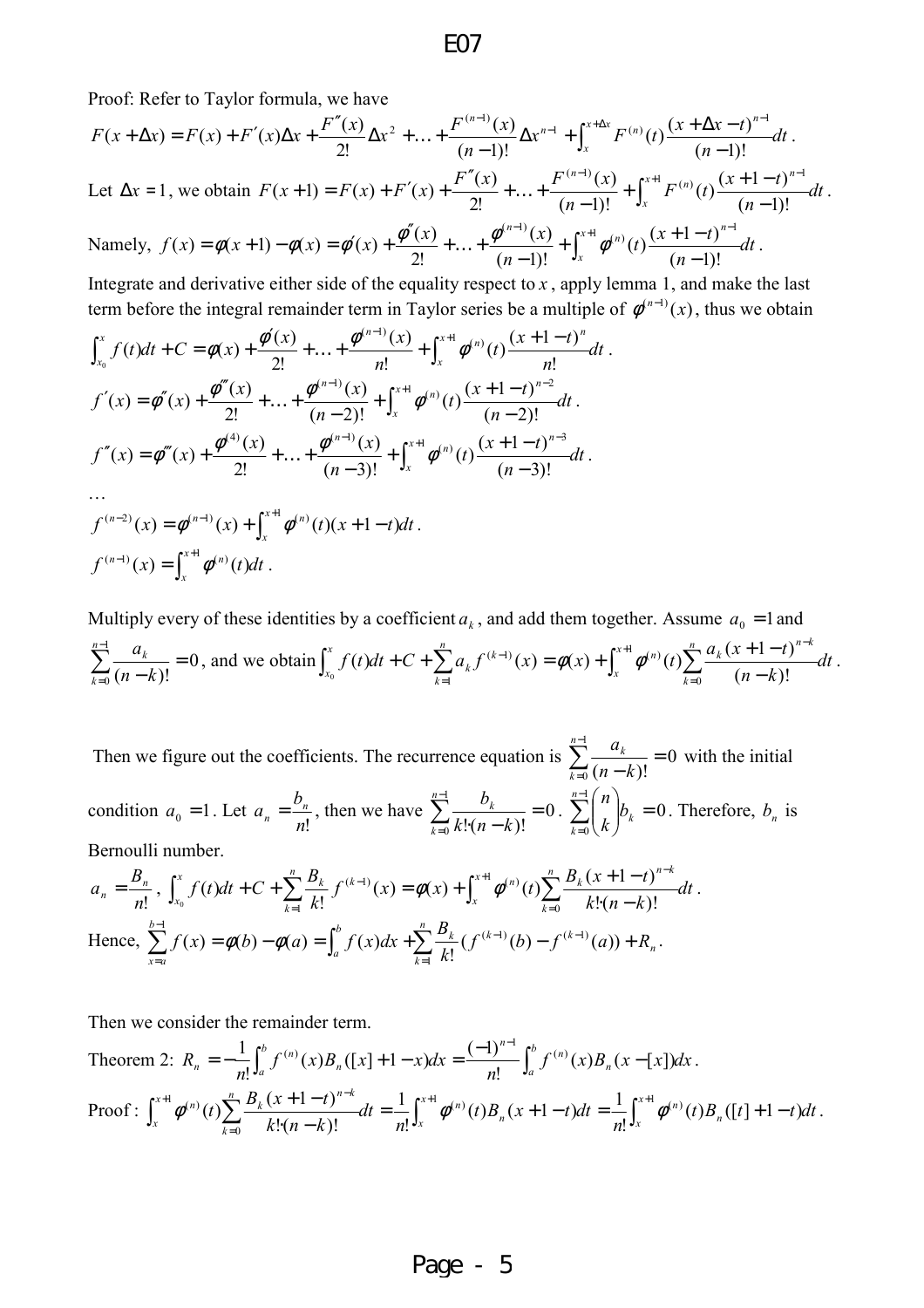$$
R_n = -\frac{1}{n!} \left( \int_b^{b+1} \phi^{(n)}(x) B_n([x]+1-x) dx - \int_a^{a+1} \phi^{(n)}(x) B_n([x]+1-x) dx \right)
$$
  
= 
$$
-\frac{1}{n!} \left( \sum_{k=a+1}^b \int_k^{k+1} \phi^{(n)}(x) B_n([x]+1-x) dx - \sum_{k=a}^{b-1} \int_k^{k+1} \phi^{(n)}(x) B_n([x]+1-x) dx \right).
$$

Since  $B_n([x]+1-x)$  is a periodic function of period 1, we can rewrite the summation as  $\overline{\phantom{a}}$ J  $\sum_{n=0}^{b-1} \int_{0}^{k+1} \phi^{(n)}(x+1) B_{n}([x]+1-x) dx - \sum_{n=0}^{b-1} \int_{0}^{k+1} \phi^{(n)}(x) B_{n}([x]+1-x) dx$ l  $-\frac{1}{n!}\left(\sum_{k=0}^{b-1} \int_{k}^{k+1} \phi^{(n)}(x+1)B_n([x]+1-x)dx-\sum_{k=0}^{b-1} \int_{k}^{k+1} \phi^{(n)}(x)B_n([x]+1-x)\right)$ =  $\frac{-1}{2}$   $\int_0^1 k+1$   $\int_0^1 (k+1) k(x) dx$   $\int_0^1 k(x) dx$   $\int_0^1 k(x) dx$ =  $\int_{0}^{1} \int_{0}^{k+1} \phi^{(n)}(x+1) B_n([x]+1-x) dx - \sum_{n=1}^{b-1} \int_{0}^{k+1} \phi^{(n)}(x) B_n([x]+1-x) dx$ !  $1\left(\sum_{k=1}^{b-1} \int_{0}^{k+1} \phi^{(n)}(x+1) B_{\alpha}(x+1-1-x) dx\right)$ *ak k*  $\mu$ <sup>*k*</sup> *n*  $\sum_{k=1}^{b-1} \int_{0}^{k+1} \phi^{(n)}(x+1) P_{k}(x+1-x) dx$   $\sum_{k=1}^{b-1} \int_{0}^{k+1} \phi^{(n)}(x+1-x) dx$  $k = a$ *k*  $\sum_{k}^{n+1} \phi^{(n)}(x+1)B_n([x]+1-x)dx - \sum_{k} \int_{k}^{n+1} \phi^{(n)}(x)B_n([x]+1-x)dx$ *n*  $\phi^{(n)}(x+1)B_n([x]+1-x)dx - \sum \phi^{(n)}(x+1)dx$  $\sum^{\mathit{b}-1}$ =  $=-\frac{1}{2}\sum_{n=1}^{\infty}\int_{0}^{k+1}f^{(n)}(x)B_n([x]+1 \int_{0}^{1} \int_{0}^{k+1} f^{(n)}(x) B_n([x]+1-x)$ !  $1\frac{b}{2}$ *ak k*  $\mathbf{r}$   $\mathbf{r}$   $\mathbf{r}$   $\mathbf{r}$   $\mathbf{r}$   $\mathbf{r}$   $\mathbf{r}$   $\mathbf{r}$   $\mathbf{r}$   $\mathbf{r}$   $\mathbf{r}$   $\mathbf{r}$   $\mathbf{r}$   $\mathbf{r}$   $\mathbf{r}$   $\mathbf{r}$   $\mathbf{r}$   $\mathbf{r}$   $\mathbf{r}$   $\mathbf{r}$   $\mathbf{r}$   $\mathbf{r}$   $\mathbf{r}$   $\mathbf{r}$   $\mathbf{$  $f^{(n)}(x)B_n([x]+1-x)dx$ *n*  $f^{(n)}(x)B_n([x]+1-x)dx$ *n b*  $\int_a^b$   $(x)D_n$  $=-\frac{1}{n!}\int_a^b f^{(n)}(x)B_n([x]+1-x)$ !  $\frac{1}{\cdot} \int_{0}^{b} f^{(n)}(x) B_n([x]+1-x) dx$ .

If we use  $B_n(1-x) = (-1)^n B_n(x)$ (*n* ≥ 1) *n*  $_{n}(1-x) = (-1)^{n} B_{n}(x)$  ( $n \ge 1$ ), we can obtain  $R_{n} = \frac{(x+y)^{n}}{n!} \int_{0}^{x} f^{(n)}(x) B_{n}(x-[x]) dx$ *n*  $R_n = \frac{(-1)^{n-1}}{n} \int_0^b$  $\begin{bmatrix} a & b \\ c & d \end{bmatrix}$  $\sum_{n=0}^{n} \frac{(-1)^{n-1}}{n!} \int_{a}^{b} f^{(n)}(x) B_n(x)$ −  $(x)B_n(x-[x])$ !  $(-1)^{n-1}$   $\int_{0}^{b} f^{(n)}$ 

Theorem 3:  $R_n = O(f^{(n-1)}(b) - f^{(n-1)}(a))$ . *n*  $= O(f^{(n-1)}(b) - f^{(n-1)}(a)).$ Proof : Since  $B_n([x]+1-x)$  is a periodic function and has no singular point, we know  $B_n([x]+1-x)$  is bounded. Namely,  $B_n(x-[x]) = O(1)$ . − *n* 1

Therefore, 
$$
R_n = \frac{(-1)^{n-1}}{n!} \int_a^b f^{(n)}(x) B_n(x-[x]) dx = O\left(\int_a^b f^{(n)}(x) dx\right) = O\left(f^{(n-1)}(b) - f^{(n-1)}(a)\right).
$$

[5] showed that 
$$
\frac{B_n(x-[x])}{n!} = \begin{cases} (-1)^{\frac{n}{2}-1} \sum_{k=1}^{\infty} \frac{2 \cos(2k\pi x)}{(2k\pi)^n}, & n \text{ even} \\ (-1)^{\frac{n-1}{2}-1} \sum_{k=1}^{\infty} \frac{2 \sin(2k\pi x)}{(2k\pi)^n}, & n \text{ odd} \end{cases}
$$
, therefore,  $B_n(x-[x]) \le \frac{2\zeta(n)n!}{(2\pi)^n}$ .

≡

,

π

Lehmer<sup>[10]</sup> showed that the maximum value of  $B_n(x - [x])$  obeys  $\overline{ }$  $\overline{a}$  $\overline{\mathcal{L}}$  $\overline{\phantom{a}}$ ∤  $\int$ − =  $\frac{n!}{n}$  –  $\varepsilon$ , others  $\frac{n}{n}$ , *n M n n n* ,  $(2\pi)$  $2n!$  $n \equiv 2 \pmod{4}$  $(2\pi)$  $2\zeta(n)n!$ ε π ζ

while the minimum obeys 
$$
m_n = \begin{cases} -\frac{2\zeta(n)n!}{(2\pi)^n}, n \equiv 0 \pmod{4} \\ -\frac{2n!}{(2\pi)^n} + \varepsilon, \text{ others} \end{cases}
$$

We distinguish two cases before a further consideration. If there exists an *n* that  $f^{(n-1)}(x)$  is bounded, then  $R_n = O(1)$ , and the first  $n-1$  terms gives the main part of this summation. If any of  $f^{(n-1)}(x)$  goes to infinity, then  $R_n = O(f^{(n-1)}(b))(b \to \infty)$ .

.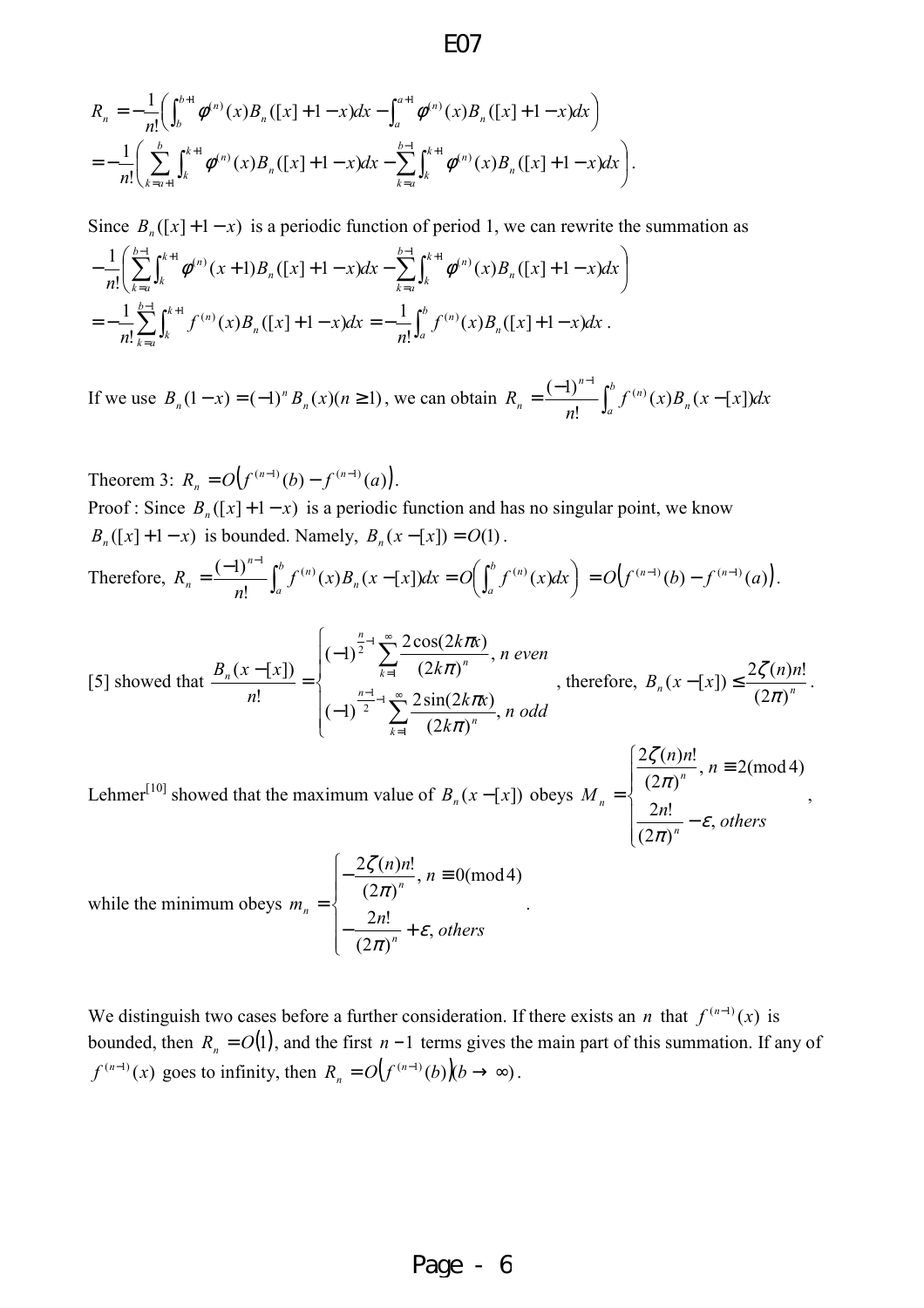Theorem 4: If 
$$
\sum_{n=1}^{\infty} \frac{B_n}{n!} f^{(n-1)}(x)
$$
 converges uniformly in the interval  $[a, b]$ , then  
\n
$$
\sum_{n=0}^{b-1} f(x) = \sum_{n=0}^{\infty} \frac{B_n}{n!} \left( f^{(n-1)}(b) - f^{(n-1)}(a) \right).
$$
  
\nProof:  $R_n = -\frac{1}{n!} \int_a^b f^{(n)}(x) B_n([x] + 1 - x) dx = -\int_a^b f^{(n)}(x) \frac{B_n([x] + 1 - x)}{n!} dx$   
\n
$$
= \int_a^b f^{(n)}(x) d \frac{B_{n+1}([x] + 1 - x)}{(n+1)!} = f^{(n)}(x) \frac{B_{n+1}([x] + 1 - x)}{(n+1)!} \Big|_a^b - \int_a^b df^{(n)}(x) \frac{B_{n+1}([x] + 1 - x)}{(n+1)!}
$$
  
\n
$$
= \frac{B_{n+1}}{(n+1)!} (f^{(n)}(b) - f^{(n)}(a)) - \int_a^b f^{(n+1)}(x) \frac{B_{n+1}([x] + 1 - x)}{(n+1)!} dx = \frac{B_{n+1}}{(n+1)!} (f^{(n)}(b) - f^{(n)}(a)) + R_{n+1}.
$$
  
\nIf  $\sum_{n=1}^{\infty} \frac{B_n}{n!} f^{(n-1)}(x)$  converges uniformly, so does  $\sum_{i=n+1}^{\infty} \frac{B_i}{i!} f^{(i-1)}(x)$ , therefore,  $R_n = \sum_{i=n+1}^{\infty} \frac{B_i}{i!} f^{(i-1)}(x)$ .  
\nAs  $n \to \infty$ ,  $\sum_{i=n+1}^{\infty} \frac{B_i}{i!} f^{(i-1)}(x) \to 0$ ,  $R_n \to 0$ . Hence,  $\sum_{x=a}^{b-1} f(x) = \sum_{n=0}^{\infty} \frac{B_n}{n!} (f^{(n-1)}(b) - f^{(n-1)}(a))$ .

Therefore, an effective estimation of the remainder term depends on the behavior of the derivatives of  $f(x)$ . Namely, we need an *n* such that  $f^{(n-1)}(x)$  is bounded. Therefore, if a function increases so rapidly that all its derivatives tend to infinity, then Euler-Maclaurin formula doesn't work now. However, in this case, the first few terms are so inferior to the last one that they can just be dropped. For instance, one can easily find that  $\sum n! \leq x!$ 1 0  $n! \leq x$ *x n*  $\sum^{x-1} n! \leq$ = . The following theorem gives a criterion of this case.

Theorem 4: Assume 
$$
f(x) \ge 0
$$
 and  $f'(x) \ge 0$  if  $x > x_0$ .  $f(x) = o(f'(x))(x \rightarrow \infty)$ .  
\nThen 
$$
\sum_{n=x_0}^{x-1} f(n) = o(f(x))(x \rightarrow \infty).
$$
\nProof:  $f(x) = o[f'(x)](x \rightarrow \infty)$ ,  $\therefore$  Given  $\forall N > 0$ ,  $\exists x_N$ , if  $x > x_N$ , we have  $\frac{f'(x)}{f(x)} > N$ .  
\nNamely,  $f'(x) > Nf(x)$ .  
\n
$$
\therefore \int_{x_0}^x f'(t)dt > N \int_{x_0}^x f(t)dt
$$
,  $f(x) - f(x_0) > N \int_{x_0}^x f(t)dt$ ,  $f(x) > N \int_{x_0}^x f(t)dt$ .  
\nSince  $f(x)$  increases, we have 
$$
\int_{x_0}^x f(t)dt = \sum_{n=x_0}^{x-1} \int_{n}^{n+1} f(t)dt \ge \sum_{n=x_0}^{x-1} f(n).
$$
  
\nHence, 
$$
\frac{f(x)}{x-1} > N
$$
, 
$$
\sum_{n=x_0}^{x-1} f(n) = o[f(x)](x \rightarrow \infty).
$$

We now fix *a*, denote it as  $x_0$ , and consider  $\sum_{n=1}^{\infty}$ = 1 0  $(n)$ *x*  $n = x$  $f(n)$  as a function of x. We rewrite the formula as *n n k k k n x x x*  $n = x$  $f^{(k-1)}(x) + R$ *k*  $\sum_{n=x_0}^{x-1} f(n) = \int_{x_0}^{x} f(t)dt + C_n + \sum_{k=1}^{n} \frac{B_k}{k!} f^{(k-1)}(x) +$  $\sum_{k=1}^{-1} f(x) - \int_{0}^{x} f(t) dt + C + \sum_{k=1}^{n} B_{k} f(t-k)$  $=x_0$   $k=1$  $\int_{0}^{1} f(x) dx = \int_{0}^{x} f(t) dt + C + \sum_{k=0}^{n} \frac{B_{k}}{f(k-1)}$  $\left( x\right)$ !  $\int_{0}^{1} f(n) = \int_{x_0}^{1} f(t)$ , where  $C_n$  is a constant and  $R_n$  is the remainder term.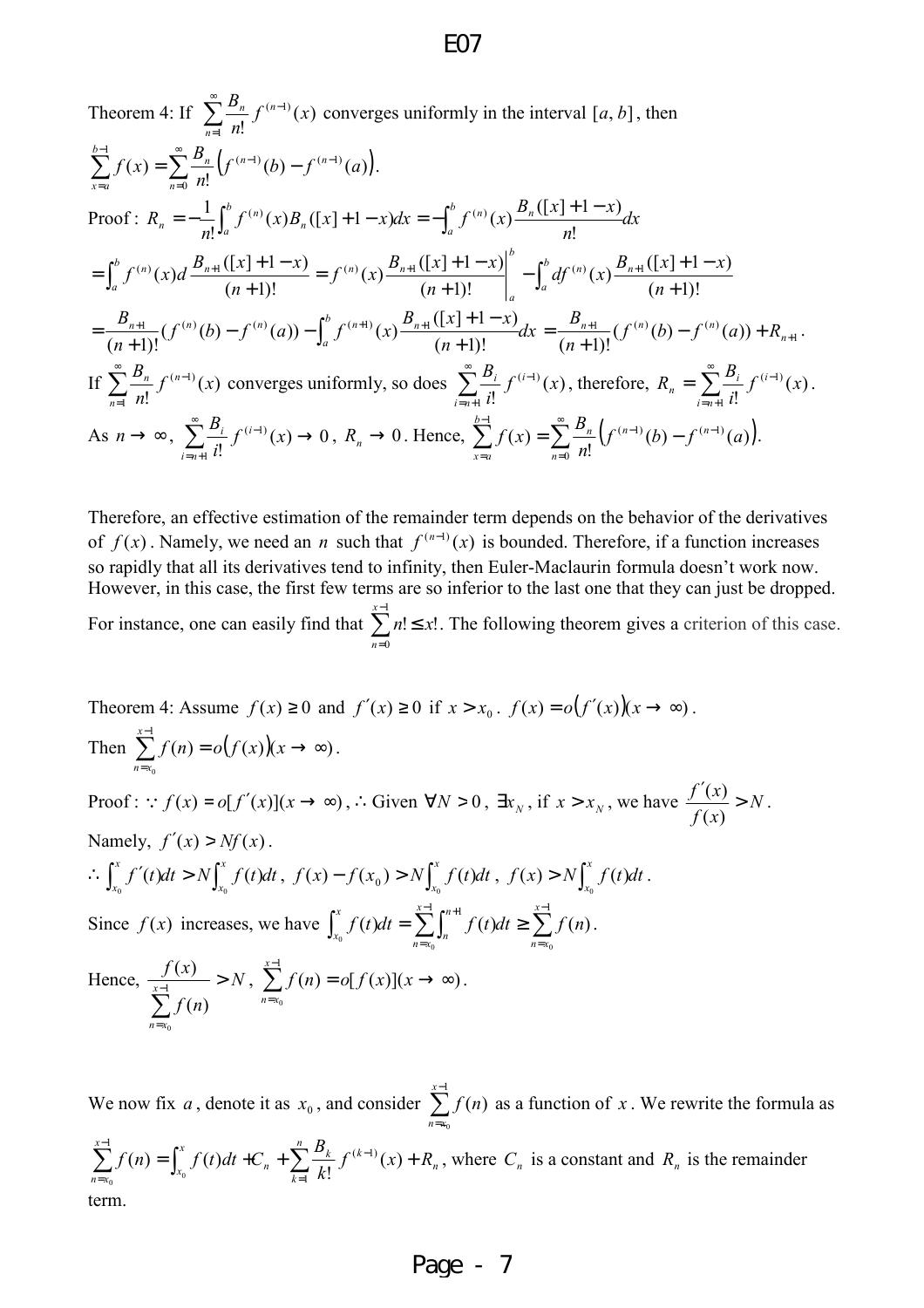Sometimes  $\int_{x_0}^{x} f(t)dt + C + \sum_{k=0}^{\infty}$ =  $+C+\sum_{k=1}^{L} f^{(k-k)}$ 1  $^{(k-1)}(x)$ !  $\int_{0}^{t} f(t)dt + C + \sum_{k}$  $\int_{k}^{x} f(t)dt + C \sum_{k}^{\infty} \frac{B_{k}}{f(k)}$  $\sum_{x_0} f(t) dt + C + \sum_{i=1}^{N} \frac{E_k}{k!} f^{(k-1)}(x)$ *k*  $f(t)dt + C + \sum_{k=1}^{\infty} \frac{B_k}{t} f^{(k-1)}(x)$  diverges almost everywhere. But 1 *x*

 $\int_{x_0}^{x} f(t)dt + C + \sum_{n=0}^{\infty}$ =  $+C+\sum_{k=1}^{L} f^{(k-k)}$ 1  $^{(k-1)}(x)$ !  $\int_{0}^{t} f(t)dt + C + \sum_{k}$  $\int_{k}^{x} f(t)dt + C \cdot \sum_{k}^{x} B_k f(k)$  $\sum_{x_0} f(t) dt + C + \sum_{i=1}^{N} \frac{E_k}{k!} f^{(k-1)}(x)$ *k*  $f(t)dt + C + \sum_{k=1}^{\infty} \frac{B_k}{L} f^{(k-1)}(x)$  may be the asymptotic series of  $\sum_{k=1}^{k-1} f^{(k-1)}(x)$ =  $\bf{0}$  $(n)$  $n = x$  $f(n)$ . We have the following

theorem:

Theorem : Assume  $f^{(N-1)}(x) = o(1)(x \to \infty)$ , and  $f^{(n)}(x) = o(f^{(n-1)}(x))(x \to \infty)$  for  $n \ge N$ , then  $(x)(x \rightarrow \infty)$ !  $(n) \sim \int f(t)$ 1  $\int_{-1}^{1} f(x) dx \int_{-1}^{x} f(t) dt + C \int_{-1}^{\infty} \int_{-1}^{1} f(x-t) dt$  $\overline{\mathcal{L}}_{\lambda_0}$  $\sum_{k=1}^{x-1} f(n) \sim \int_{x}^{x} f(t)dt + C + \sum_{k=1}^{\infty} \frac{B_k}{k!} f^{(k-1)}(x)(x \to \infty)$ =  $\sum_{k=1}^{-1} f(x)$   $\int_{0}^{x} f(t)dt + C \sum_{k=1}^{\infty} \frac{B_{k}}{\zeta(k-1)}$ =  $f^{(k-1)}(x)(x)$ *k B*  $f(n) \sim \int f(t)dt + C$ *k*  $\int_{0}^{x} f(t)dt + C + \sum_{k=0}^{8} \frac{B_k}{f(k)}$ *x x*  $n = x$ .

Proof : We know the remainder term  $R_n = \int f^{(n)}(t) \frac{P_n(t+1)}{t+1} dt$ *n*  $B_n([t]+1-t)$  $R_n = \int_0^{\infty} f^{(n)}(t) \frac{D_n}{h}$ *x n*  $n = \int_x^{\infty}$  (*i*)  $([t] + 1 - t)$  $=\int_{r}^{\infty} f^{(n)}(t) \frac{B_n([t]+1-t)}{n!} dt$  for  $n \ge N$ , noticing that

$$
R_{n} = -f^{(n)}(t) \frac{B_{n+1}([t]+1-t)}{(n+1)!} \Big|_{x}^{\infty} + \int_{x}^{\infty} f^{(n+1)}(t) \frac{B_{n+1}([t]+1-t)}{(n+1)!} dt = \frac{B_{n+1}}{(n+1)!} f^{(n)}(x) + R_{n+1}.
$$
  
\nTherefore, for  $n \ge N$ ,  $\lim_{x \to \infty} \frac{\sum_{n=x_{0}}^{x-1} f(n) - \int_{x_{0}}^{x} f(t) dt - C - \sum_{k=1}^{n} \frac{B_{k}}{k!} f^{(k-1)}(x)}{f^{(n-1)}(x)} = \lim_{x \to \infty} \frac{R_{n}}{f^{(n-1)}(x)}$   
\n
$$
= \lim_{x \to \infty} \frac{\int_{x}^{\infty} f^{(n)}(t) \frac{B_{n}([t]+1-t)}{n!} dt}{f^{(n-1)}(x)} = \lim_{x \to \infty} \frac{\frac{B_{n+1}}{(n+1)!} f^{(n)}(x) + \int_{x}^{\infty} f^{(n+1)}(t) \frac{B_{n+1}([t]+1-t)}{(n+1)!} dt}{f^{(n-1)}(x)}
$$
  
\n
$$
= \lim_{x \to \infty} \frac{\int_{x}^{\infty} f^{(n+1)}(t) \frac{B_{n+1}([t]+1-t)}{(n+1)!}}{f^{(n-1)}(x)} = \lim_{x \to \infty} \frac{-f^{(n+1)}(x) \frac{B_{n+1}}{(n+1)!}}{f^{(n)}(x)} = 0.
$$
  
\nHence,  $\sum_{n=x_{0}}^{x-1} f(n) \sim \int_{x_{0}}^{x} f(t) dt + C + \sum_{k=1}^{\infty} \frac{B_{k}}{k!} f^{(k-1)}(x) (x \to \infty).$ 

Now let us consider the problem in another way. Since Weierstrass theorem states that any function continuous in a closed interval can be approximated by polynomials, now we use Bernoulli polynomials to expand a function.

Similarly, we have a rough sight on the operating first.

Assume that  $f(x)$  can be expanded via Bernoulli polynomials, i.e.,  $f(x) = \sum_{n=1}^{\infty}$ = = 0  $(x) = \sum a_n B_n(x)$ *n*  $f(x) = \sum a_n B_n(x)$ , where  $a_n$  is undetermined coefficients. To decide  $a_0$ , we integrate either side of the expansion from  $x = 0$  to  $x = 1$ , and notice that  $\overline{\mathfrak{l}}$ ∤  $\sqrt{ }$ >  $\int_0^1 B_n(x) dx = \begin{cases} 1, n = 0 \\ 0, n > 0 \end{cases}$  $1, n = 0$  $\frac{1}{6}B_n(x)$  $0^{-n}$  <sup>n</sup> (1)  $n$   $\left|0, n\right|$ *n*  $B_n(x)dx =\begin{cases} 1, n = 0 \\ 0, n > 0 \end{cases}$ . Therefore, we obtain  $a_0 = \int_0^1$  $a_0 = \int_0^{\infty} f(x) dx$ . To decide  $a_1$ ,

we derivative the expansion, and notice that  $\overline{\mathcal{L}}$ ∤  $\int$ > =  $\prime_n(x) =$  $_{-1}(x), n>0$  $0, n = 0$  $(x)$  $n B_{n-1}(x)$ , n *n*  $B'_n(x)$ *n*  $\alpha'_n(x) = \begin{cases} \n\alpha & n > 0.$  We obtain

$$
f'(x) = \sum_{n=1}^{\infty} na_n B_{n-1}(x)
$$
. Similarly, we integrate from  $x = 0$  to  $x = 1$ , and obtain  $a_1 = \int_0^1 f'(x) dx$ .  
Since  $f^{(m)}(x) = \sum_{n=m}^{\infty} n(n-1)...(n-m+1)a_n B_{n-1}(x)$ , eventually we obtain  $a_n = \frac{1}{n!} \int_0^1 f^{(n)}(x) dx$ .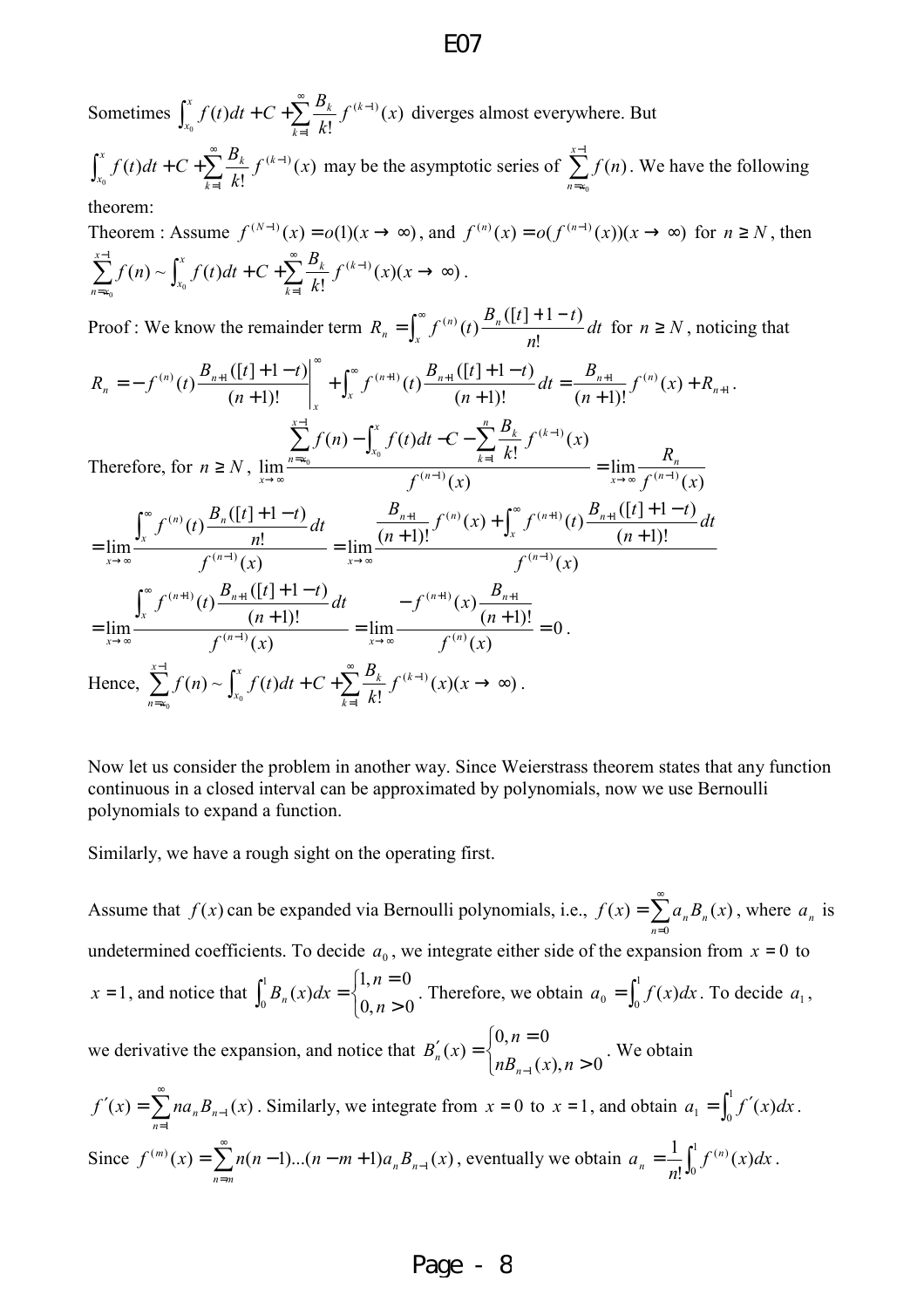Hence,  $f(x) = \sum_{n=0}^{\infty} \frac{1}{n!} \int_0^1$  $n=0$  $=\sum_{n=0}^{\infty}\frac{1}{n}\int_{0}^{1}f^{(n)}(x)dx$ . 0  $^{(n)}(x)dx \cdot B_n(x)$ !  $f(x) = \sum_{n=1}^{\infty} \frac{1}{n!} \int_{0}^{1} f^{(n)}(x) dx \cdot B_n$  $f^{(n)}(x)dx \cdot B_n(x)$ *n*  $f(x) = \sum_{n=0}^{\infty} \int_{0}^{x} f^{(n)}(x) dx \cdot B_n(x)$ . Let  $x = 0$ , and notice that  $B_n(0) = B_n$ , we obtain  $\sum_{n=0}^{\infty} \frac{1}{n} \int_0^1 f^{(n)}(x) dx \cdot B_n(0) = \sum_{n=0}^{\infty} \frac{B_n}{n} \int_0^1 f^{(n)}(x) dx = \int_0^1 f(x) dx + \sum_{n=0}^{\infty} \frac{B_n}{n!} \left( f^{(n-1)}(1) - f^{(n-1)}(0) \right).$ =  $\sum_{n=0}^{\infty} B_n \int_{-1}^{1} f^{(n)}(x) dx - \int_{-1}^{1} f^{(n)}(x) dx + \sum_{n=0}^{\infty} B_n \int_{-1}^{1} f^{(n-1)}(1) dx$ = ∞ =  $=\sum_{n=0}^{\infty} \int f^{(n)}(x)dx \cdot B_n(0) = \sum_{n=0}^{\infty} \int f^{(n)}(x)dx = \int f(x)dx + \sum_{n=0}^{\infty} \int f^{(n-1)}(1)dx$ 1  $\int_{1}^{1} f(x) dx + \sum_{n=0}^{\infty} B_n \left( f^{(n-1)}(1) - f^{(n-1)} \right)$  $\frac{1}{0}$  n!  $\frac{1}{0}$   $\frac{1}{0}$ 1 0  $(n)$ 0 1 0  $\sum_{n=0}^{(n)}(x)dx \cdot B_n(0) = \sum_{n=0}^{D_n} \int_{0}^{1} f^{(n)}(x)dx = \int_{0}^{1} f(x)dx + \sum_{n=0}^{D_n} \int_{0}^{1} f^{(n-1)}(1) - f^{(n-1)}(0)dx$ !  $(x)dx = \int f(x)$ !  $(x)dx \cdot B_n(0)$ !  $(0) = \sum_{n=1}^{\infty} \frac{1}{n}$ *n*  $\int f^{(n-1)}(1) - f^{(n-1)}(1)$ *n*  $n \int_0^1 f(n)$ *n n*  $f^{(n)}(x)dx \cdot B_n(0) = \sum_{n=0}^{\infty} \frac{B_n}{n!} \int_0^1 f^{(n)}(x)dx = \int_0^1 f(x)dx + \sum_{n=0}^{\infty} \frac{B_n}{n!} \left( f^{(n-1)}(1) - f^{(n-1)}(1) \right)dx$ *n B*  $f^{(n)}(x)dx = \int_{a}^{b} f(x)dx$ *n B*  $f^{(n)}(x)dx \cdot B$ *n*  $f(0) = \sum_{n=0}^{\infty} \int_{0}^{t} f^{(n)}(x) dx \cdot B_n(0) = \sum_{n=0}^{\infty} \int_{0}^{t} f^{(n)}(x) dx = \int_{0}^{t} f(x) dx + \sum_{n=0}^{\infty} \int_{0}^{t} f^{(n-1)}(1) - f^{(n-1)}(0) dx$ We now come back to  $f(x) = \sum_{n=0}^{\infty} \frac{1}{n} \int_{0}^{x}$ =  $=\sum_{n=0}^{\infty} \int_{0}^{x} f^{(n)}(x) dx$ .  $\boldsymbol{0}$ 1 0  $^{(n)}(x)dx \cdot B_n(x)$ !  $(x) = \sum_{n=1}^{\infty} \frac{1}{n}$ *n n*  $f^{(n)}(x)dx \cdot B_n(x)$ *n*  $f(x) = \sum_{n=1}^{\infty} \int_{0}^{f(n)} f(x) dx \cdot B_n(x)$ , and replace  $f(x)$  with  $f(x+i)$ , we obtain  $\sum_{n=1}^{\infty} \frac{1}{n} \int_{0}^{1} f^{(n)}(x+i) dx \cdot B_n(x) = \sum_{n=1}^{\infty} \frac{1}{n} \int_{0}^{1} f^{(n)}(x+i) dx \cdot B_n(x)$ =  $\sum_{i=1}^{\infty} 1$   $e^{1}$   $e^{(n)}$   $e^{(n)}$   $e^{(n)}$   $e^{(n)}$   $e^{(n)}$   $e^{(n)}$   $e^{(n)}$   $e^{(n)}$ =  $+ i) = \sum_{n=0}^{\infty} \int_{0}^{t} f^{(n)}(x+i) dx \cdot B_n(x) = \sum_{n=0}^{\infty} \int_{0}^{t} f^{(n)}(x) dx$ 0 <sup>1</sup>  $\rho(n)$ 0 1 0  $\sum_{n=0}^{(n)} (x+i)dx \cdot B_n(x) = \sum_{n=0}^{n} \int_{0}^{x+n} f^{(n)}(x)dx \cdot B_n(x)$ !  $(x+i)dx \cdot B_n(x) = \sum_{n=1}^{\infty} \frac{1}{n}$ !  $(x+i) = \sum_{i=1}^{\infty} \frac{1}{i}$ *n n i i n n n*  $J^{(n)}(x+i)dx \cdot B_n(x) = \sum_{n=0}^{\infty} \int_{0}^{x+i} f^{(n)}(x)dx \cdot B_n(x)$ *n*  $f^{(n)}(x+i)dx \cdot B_n(x)$ *n*  $f(x+i) = \sum_{n=0}^{\infty} \int_{0}^{f(n)} (x+i) dx \cdot B_n(x) = \sum_{n=0}^{\infty} \int_{0}^{f(n)} (x) dx \cdot B_n(x)$ . Therefore,  $f(i) = \int_{i}^{i+1} f(x) dx + \sum_{n=0}^{\infty} \frac{B_n}{n!} (f^{(n-1)}(i+1) - f^{(n-1)}(i)).$ =  $=\int_{0}^{i+1} f(x)dx + \sum_{n=0}^{\infty} \frac{B_n}{i} \left(f^{(n-1)}(i+1) - f^{(n-1)}(i+1)\right)dx$ 1  $\int_1^1 f(x) dx + \sum_{n=1}^{\infty} \frac{B_n}{n} \left( f^{(n-1)}(i+1) - f^{(n-1)}(i) \right)$ !  $(i) = \int f(x)$ *n*  $\int_{a}^{i+1} f(x) dx + \sum_{n}^{\infty} \frac{B_n}{a_n} \left( f^{(n-1)}(i+1) - f^{(n-1)}(i+1) \right) dx$  $\int_i^{\infty} f(x)dx + \sum_{n=1}^{\infty} \frac{p^n}{n!} \left(f^{(n-1)}(i+1) - f^{(n-1)}(i)\right)$ *n*  $f(i) = \int_{i}^{i+1} f(x)dx + \sum_{n=0}^{\infty} \frac{B_n}{n} \left( f^{(n-1)}(i+1) - f^{(n-1)}(i) \right).$  $\sum_{i=1}^{b-1} f(i) = \sum_{i=1}^{b-1} \left( \int_{i}^{i+1} f(x) dx + \sum_{i=1}^{\infty} \frac{B_i}{n!} \left( f^{(n-1)}(i+1) - f^{(n-1)}(i) \right) \right) = \int_a^b f(x) dx + \sum_{i=1}^{\infty} \frac{B_i}{n!} \left( f^{(n-1)}(b) - f^{(n-1)}(a) \right) dx$ =  $\sum_{r=1}^{\infty} \left( \int_{0}^{t+1} f(x) dx + \sum_{r=1}^{\infty} B_{n} \left( f^{(n-1)}(t+1) - f^{(n-1)}(t) \right) \right) = \int_{0}^{b} f(x) dx + \sum_{r=1}^{\infty} B_{n} \left( f^{(n-1)}(t) - f^{(n-1)}(t) \right) dx$ = ∞ =  $-\frac{1}{2} f(i) = \sum_{n=0}^{b-1} \int f^{i+1} f(n) dx + \sum_{n=0}^{\infty} B_n f^{(n-1)}(i+1) f^{(n-1)}(i+1)$ =  $= \int_{0}^{b} f(x) dx + \sum_{n=1}^{D_n} \left( f^{(n-1)}(b) - \right)$ J  $\left( \int_{0}^{i+1} f(x) dx + \sum_{n=0}^{\infty} \frac{B_n}{f^{(n-1)}(i+1)} - f^{(n-1)}(i) dx \right)$ l ſ  $= \sum_{n=0}^{\infty} \left[ \int_{0}^{n} f(x) dx + \sum_{n=0}^{\infty} \frac{P_n}{f^{(n-1)}} (i+1) - \right]$ 1  $\int_{1}^{1} \left( \int_{1}^{i+1} f(x) dx + \sum_{n=0}^{\infty} B_n \left( f^{(n-1)}(i+1) - f^{(n-1)}(i) \right) \right) dx = \int_{0}^{b} f(x) dx + \sum_{n=0}^{\infty} B_n \left( f^{(n-1)}(k) - f^{(n-1)}(k) \right) dx$ 1  $\sum_{i=1}^{n} f(i) = \sum_{i=1}^{n} \int_{0}^{i+1} f(x) dx + \sum_{i=1}^{\infty} \frac{B_n}{\int_{0}^{i} f(x-1)(i+1)} f(x-1) dx$  $(b)-f^{(n-1)}(a)$ !  $(i+1)-f^{(n-1)}(i)\big| = \int f(x)$ !  $(i) = \sum \left| \int f(x) \right|$ *n*  $\int_{a}^{b} f(x) dx + \sum_{n}^{\infty} B_n \left( f^{(n-1)}(b) - f^{(n)}(c) \right)$ *a b*  $i=a$  *n*  $\int_{a}^{i+1} f(x) dx + \sum_{n}^{\infty} \frac{B_n}{a_n} \left( f^{(n-1)}(i+1) - f^{(n-1)}(i+1) \right) dx$ *i b ai*  $f^{(n-1)}(b) - f^{(n-1)}(a)$ *n*  $f^{(n-1)}(i+1) - f^{(n-1)}(i)$  =  $\int_0^b f(x)dx + \sum_{n=0}^\infty \frac{B_n}{2^n}$ *n*  $f(i) = \sum_{n=0}^{b-1} \left( \int_{i}^{i+1} f(x) dx + \sum_{n=0}^{\infty} \frac{B_n}{i} \left( f^{(n-1)}(i+1) - f^{(n-1)}(i) \right) \right) = \int_{i}^{b} f(x) dx + \sum_{n=0}^{\infty} \frac{B_n}{i} \left( f^{(n-1)}(b) - f^{(n-1)}(a) \right).$ And we have 'proved' Euler-Maclaurin formula in another way.

To make a rigorous statement, we should consider the remainder term in the expansion, i.e.  $\sum_{n=0}^{\infty} \frac{1}{n!} \int_0^1 f^{(n)}(x) dx \cdot B_n(x) = \int_0^1 f(x) dt - \int_0^1 \sum_{n=0}^{\infty} \frac{B_n(x)}{n!} f^{(n)}(t) dt = \int_0^1 \left( f(x) - \sum_{n=0}^{\infty} \frac{B_n(x)}{n!} f^{(n)}(t) \right) dt$  $\left(f(x) - \sum_{n=1}^{N} \frac{B_n(x)}{n} f^{(n)}(t)\right)$ l ſ  $-\sum_{n=0}^{\infty} \int f^{(n)}(x) dx \cdot B_n(x) = \int f(x) dt - \int_{\infty}^{\infty} \sum_{n=0}^{\infty} f^{(n)}(t) dt = \int_{\infty}^{\infty} f(x) dx$  $=0$   $\mu$ :  $=0$   $\mu$ :  $=0$   $\mu$ :  $=0$   $\mu$ :  $=0$   $\mu$ : 1  $0\begin{pmatrix} 0 & 0 \\ 0 & 0 \end{pmatrix}$   $\overline{n=0}$  $\int_1^N B_n(x) F_n(x) d\mu$   $\int_1^1 f(x) F_n(x) d\mu(x) d\mu(x)$  $\sum_{n=0}^{\infty}$  $\int_{-1}^{1} f(x) dx$   $\int_{1}^{1} \sum_{n} B_{n}(x) f_{n}(n)$  $\frac{1}{0} n! \, \frac{30}{10}$   $\frac{1}{0}$ 1  $\boldsymbol{0}$  $\int_0^{(n)} (x) dx \cdot B_n(x) = \int_0^1 f(x) dt - \int_0^1 \sum_{n=1}^{D_n(x)} f^{(n)}(t) dt = \int_0^1 \int f(x) - \sum_{n=1}^{D_n(x)} f^{(n)}(t) dt$ !  $(t)dt = \int_{0}^{1} \left( f(x) - \sum_{n=1}^{N} \frac{B_n(x)}{n} \right)$ !  $f(x)dx \cdot B_n(x) = \int_a^1 f(x)dt - \int_a^1 \sum_{n=1}^N \frac{B_n(x)}{n!}$ !  $\mathcal{L}(x) - \sum_{n=1}^{N} \frac{1}{n} \int_{0}^{1} f^{(n)}(x) dx \cdot B_n(x) = \int_{0}^{1} f(x) dt - \int_{0}^{1} \sum_{n=1}^{N} \frac{B_n(x)}{n} f^{(n)}(t) dt = \int_{0}^{1} \left[ f(x) - \sum_{n=1}^{N} \frac{B_n(x)}{n} f^{(n)}(t) \right] dt$ *n*  $f^{(n)}(t)dt = \int_{0}^{1} \int f(x) - \sum_{n=1}^{N} \frac{B_n(x)}{n!}$ *n*  $f^{(n)}(x)dx \cdot B_n(x) = \int_0^1 f(x)dt - \int_0^1 \sum_{n=1}^{N} \frac{B_n(x)}{n!}$ *n xf N n*  $\sum_{n=1}^{N} B_n(x) e^{-\int f(x) dx} = \int_0^1 \left( f(x) - \sum_{n=1}^{N} B_n(x) \right) e^{-\int f(x) dx}$ *n*  $\sum_{n=1}^{N} \int_{0}^{1} f^{(n)}(x) dx$ ,  $R(x) = \int_{0}^{1} f(x) dx = \int_{0}^{N} \sum_{n=1}^{N} B_{n}(x) dx$ *n n*  $f^{(n)}(x)dx \cdot B_n(x) = \int_a^b f(x)dt - \int_a^b \sum_{n=1}^{D_n(x)} f^{(n)}(t)dt = \int_a^b f(x) - \sum_{n=1}^{D_n(x)} f^{(n)}(t) dt.$ 

I have tried to express it as an integral, but failed. Therefore, let us consider  
\n
$$
\int_0^1 \left( f(0) - \sum_{n=0}^N \frac{B_n(0)}{n!} f^{(n)}(t) \right) dt = \int_0^1 \left( f(0) - \sum_{n=0}^N \frac{B_n}{n!} f^{(n)}(t) \right) dt
$$
 instead.  
\nWe use the Maclaurin expansion of  $f^{(n)}(t) = f^{(n)}(t) - \sum_{n=0}^{N-n} \frac{f^{(n+i)}(0)}{n!} + \int_0^t f^{(N+1)}(t) f^{(N-1)}(t) dt$ 

We use the Maclaurin expansion of  $f^{(n)}(t)$ :  $f^{(n)}(t) = \sum_{n=0}^{N-n} \frac{f^{(n+1)}(0)}{n!} t^{i} + \int_{0}^{t} f^{(N+1)}(\xi) \frac{(t-\xi)^{N-n}}{(N+1)!} d\xi$ *nN*  $t^{i} + \int_{0}^{t} f^{(N+1)}(\xi) \frac{dt}{dt}$ *i*  $f^{(n)}(t) = \sum_{n=1}^{N-n} \frac{f^{(n)}}{n!}$ *i*  $(N - n)!$  $\left(\xi\right)\frac{(t-\xi)}{(1-\xi)}$ !  $f(t) = \sum_{i=0}^{N-n} \frac{f^{(n+i)}(0)}{i!} t^{i} + \int_{0}^{t}$ 0 −  $=\sum_{i=1}^{N-n} \frac{f^{(n+i)}(0)}{t}t^{i}+\int_{c}^{t} f^{(N+1)}(\xi)\frac{(t-1)^{N}}{N!}$ =  $\sum_{i=1}^{N-n} \frac{f^{(n+i)}(0)}{i!} t^{i} + \int_0^t f^{(N+1)}(\xi) \frac{(t-\xi)^{N-n}}{(N-n)!} d\xi,$ to obtain

$$
\int_{0}^{1} \left(f(0) - \sum_{n=0}^{N} \frac{B_{n}}{n!} f^{(n)}(t)\right) dt = \int_{0}^{1} \left(f(0) - \sum_{n=0}^{N} \frac{B_{n}}{n!} \left(\sum_{i=0}^{N-n} \frac{f^{(n+i)}(0)}{i!} t^{i} + \int_{0}^{t} f^{(N+1)}(\xi) \frac{(t-\xi)^{N-n}}{(N-n)!} d\xi\right)\right) dt
$$
  
\n
$$
= \int_{0}^{1} \left(f(0) - \sum_{n=0}^{N} \frac{B_{n}}{n!} \sum_{i=0}^{N-n} \frac{f^{(n+i)}(0)}{i!} t^{i}\right) dt - \int_{0}^{1} \sum_{n=0}^{N} \frac{B_{n}}{n!} \int_{0}^{t} f^{(N+1)}(\xi) \frac{(t-\xi)^{N-n}}{(N-n)!} d\xi dt
$$
  
\n
$$
= f(0) - \sum_{n=0}^{N} \frac{B_{n}}{n!} \sum_{i=0}^{N-n} \frac{f^{(n+i)}(0)}{i!} \int_{0}^{1} t^{i} dt - \int_{0}^{1} \int_{0}^{t} \sum_{n=0}^{N} \frac{B_{n}}{n!} f^{(N+1)}(\xi) \frac{(t-\xi)^{N-n}}{(N-n)!} d\xi dt
$$
  
\n
$$
= f(0) - \sum_{n=0}^{N} \frac{B_{n}}{n!} \sum_{i=0}^{N-n} \frac{f^{(n+i)}(0)}{(i+1)!} - \frac{1}{N!} \int_{0}^{1} \int_{0}^{t} f^{(N+1)}(\xi) B_{N}(t-\xi) d\xi dt.
$$

Use the property of  $B<sub>n</sub>$ , the first term eventually vanishes, therefore,

$$
\int_{0}^{1} \left( f(0) - \sum_{n=0}^{N} \frac{B_{n}}{n!} f^{(n)}(t) \right) dt = -\frac{1}{N!} \int_{0}^{1} \int_{0}^{t} f^{(N+1)}(\xi) B_{N}(t - \xi) d\xi dt ,
$$
  
\n
$$
f(0) = \sum_{n=0}^{N} \frac{B_{n}}{n!} \left( f^{(n-1)}(1) - f^{(n-1)}(0) \right) - \frac{1}{N!} \int_{0}^{1} \int_{0}^{t} f^{(N+1)}(\xi) B_{N}(t - \xi) d\xi dt .
$$
  
\nTo compute 
$$
\int_{0}^{t} f^{(N+1)}(\xi) B_{N}(t - \xi) d\xi
$$
, we notice that 
$$
\frac{d}{dt} \int_{0}^{t} f^{(N+1)}(\xi) B_{N}(t - \xi) d\xi
$$

$$
= \int_{0}^{t} f^{(N+1)}(\xi) \frac{\partial}{\partial t} B_{N}(t - \xi) d\xi + f^{(N+1)}(\xi) B_{N}(t - \xi) \Big|_{0}^{t} = N \int_{0}^{t} f^{(N+1)}(\xi) B_{N-1}(t - \xi) d\xi - f^{(N+1)}(0) B_{N}(t) .
$$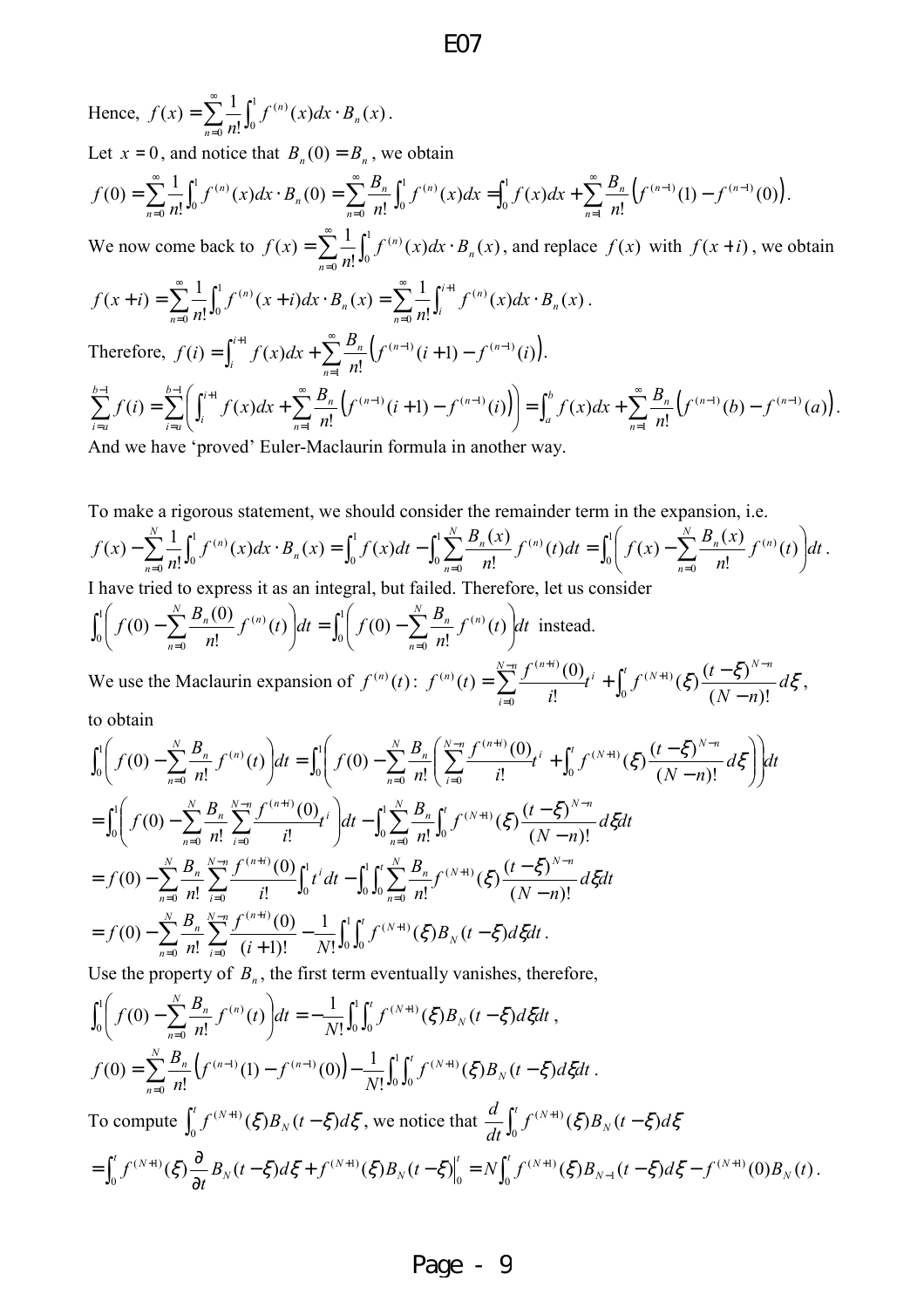$$
\int_{0}^{t} f^{(N+1)}(\xi) B_{N}(t-\xi) d\xi = f^{(N)}(\xi) B_{N}(t-\xi) \Big|_{0}^{t} - \int_{0}^{t} f^{(N)}(\xi) \frac{d}{d\xi} B_{N}(t-\xi) d\xi
$$
  
\n
$$
= -f^{(N)}(0) B_{N}(t) + N \int_{0}^{t} f^{(N)}(\xi) B_{N-1}(t-\xi) d\xi.
$$
  
\nTherefore, 
$$
\frac{d}{dt} \int_{0}^{t} f^{(N)}(\xi) B_{N}(t-\xi) d\xi = \int_{0}^{t} f^{(N+1)}(\xi) B_{N}(t-\xi) d\xi
$$
  
\n
$$
\int_{0}^{1} \int_{0}^{t} f^{(N+1)}(\xi) B_{N}(t-\xi) d\xi dt = \int_{0}^{1} d \int_{0}^{t} f^{(N)}(\xi) B_{N}(t-\xi) d\xi = \int_{0}^{1} f^{(N)}(\xi) B_{N}(1-\xi) d\xi
$$
  
\n
$$
= \int_{0}^{1} f^{(N)}(\xi) B_{N}([\xi] + 1 - \xi) d\xi.
$$
  
\nSimilarly, 
$$
f(t) = \sum_{n=0}^{N} \frac{B_{n}}{n!} (f^{(n-1)}(t+1) - f^{(n-1)}(t)) - \frac{1}{N!} \int_{i}^{i+1} f^{(N)}(\xi) B_{N}([\xi] + 1 - \xi) d\xi.
$$
  
\nTherefore, 
$$
\sum_{i=a}^{b-1} f(i) = \sum_{n=0}^{N} \frac{B_{n}}{n!} (f^{(n-1)}(b) - f^{(n-1)}(a)) - \frac{1}{N!} \int_{a}^{b} f^{(N)}(\xi) B_{N}([\xi] + 1 - \xi) d\xi.
$$

Since Euler-Maclaurin formula has a long history, I believe a lot of papers have been written on it, which means a probability of great numbers of proofs. I came up with these two proofs by myself before I knew there exists such a formula. Later I have read [3], [4], [5] and [6], which all give some proofs. But their proofs are not the same as 'mine'. However, I still cannot decide whether these proofs are truly 'new'. Therefore, I merely say 'two proofs' in my title rather than 'two new proofs'.

.

#### 2. Generalizations of Euler-Maclaurin Formula

What we have considered in section 1 is actually the solution of recurrence equation  $\phi(x+1) - \phi(x) = f(x)$  with the initial condition  $\phi(a) = \phi(a)$ . Applying similar idea, we can obtain solutions to some other recurrence equations.

We know the solution of an inhomogeneous linear ordinary recurrence equation  $\phi(x+k) + p_{k-1}\phi(x+k-1) + ... + p_1\phi(x+1) + p_0\phi(x) = f(x)$  with the initial condition  $\phi(a) = \phi(a)$ ,  $\phi(a+1) = \phi(a+1), \ldots, \phi(a+k-1) = \phi(a+k-1)$ , where  $p_0, p_1, \ldots, p_{k-1}$  are constants is that to corresponding homogeneous equation  $\phi(x+k)+p_{k-1}\phi(x+k-1)+...+p_1\phi(x+1)+p_0\phi(x)=0$ added by a special solution of the original equation. The following theorem gives a method of finding the special solution.

Similarly, we have the following lemma. Since the proof of it is almost the same as that of lemma 1, we just omit it.

Lemma 2: 
$$
\frac{d}{dx} \int_{x}^{x+i} f^{(m)}(t) \frac{(x+i-t)^{n}}{n!} dt = \int_{x}^{x+i} f^{(m+1)}(t) \frac{(x+i-t)^{n}}{n!} dt
$$
, where *i* is a positive integer.

Theorem 3: We denote  $n_0$  as the lowest non-negative integer such that  $1_0 \cdot 0^n + p_1 \cdot 1^n + \dots + p_{k-1} \cdot (k-1)^n + k^n \neq 0$  $n \frac{1}{L}n$ *k*  $p_0 \cdot 0^n + p_1 \cdot 1^n + ... p_{k-1} \cdot (k-1)^n + k^n \neq 0$ , where  $k \ge 1$  and  $p_0, p_1, ..., p_{k-1}$  are constants. Here we define  $0^0 = 1$ , and  $P_n(k) = \sum_{n=1}^{\infty}$ =  $= \sum p_{k-i} (k$ *k i n*  $P_n(k) = \sum_{k} p_{k-i} (k - i)$ 0  $(k) = \sum p_{k-i}(k-i)^n$ . If  $f(x)$  and its derivatives to *n* are continuous in a subset of real numbers, then one solution of  $\phi(x+k) + p_{k-1}\phi(x+k-1) + ... + p_1\phi(x+1) + p_0\phi(x) = f(x)$  is given by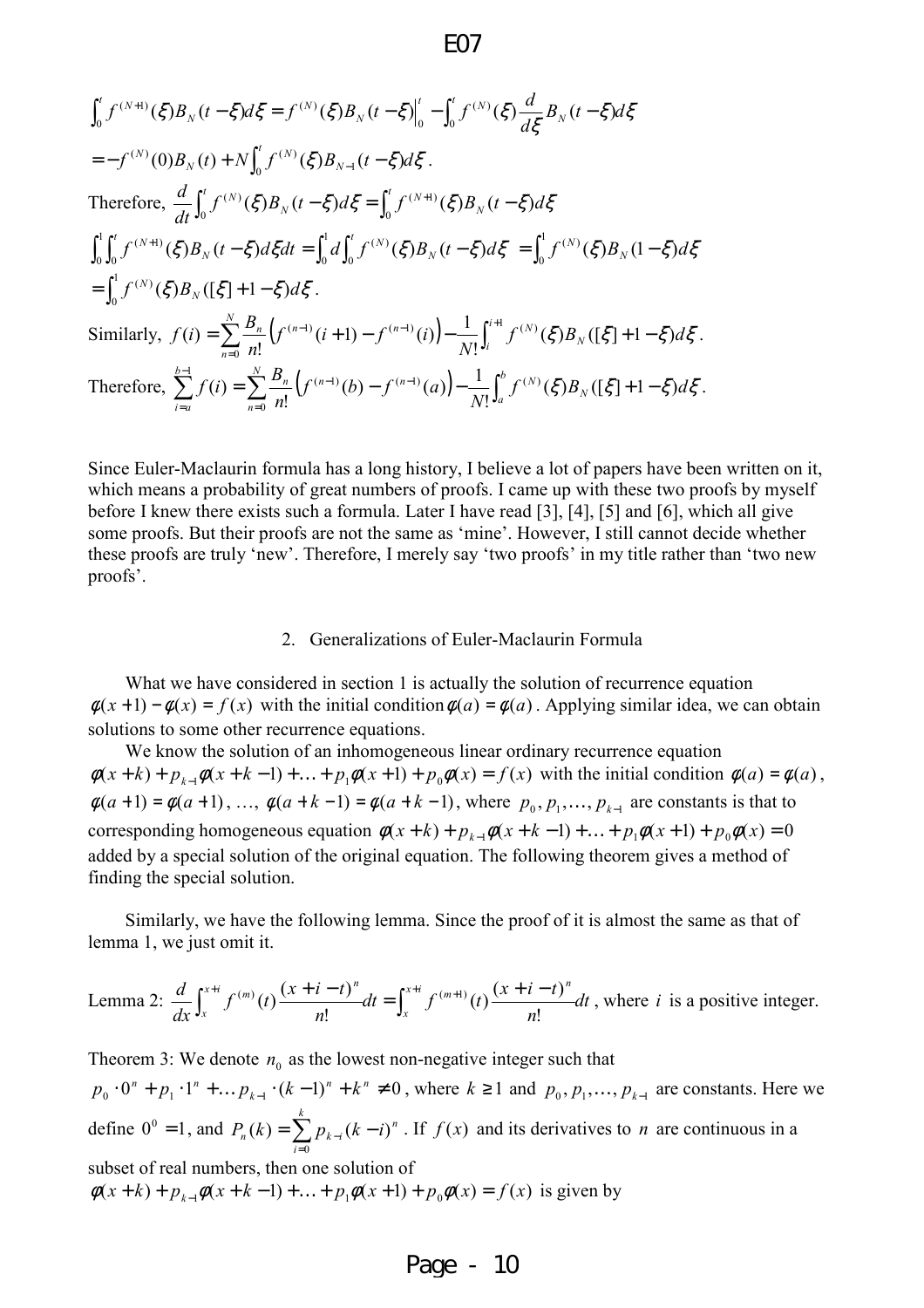*n n i i*  $f^{(i-n)}$ *n*  $f^{(t-n_0)}(x) + R$ *i b kP*  $f(x) = \frac{n_0!}{P_0(1)} \sum_{i=1}^{n} \frac{b_i}{n!} f^{(i-n_0)}(x) +$ =  $\overset{-n_{0})}{(x)}$  $(k) \sum_{i=0}^{k} i!$ !  $\left( x\right)$ 0  $\phi(x) = \frac{n_0!}{n_0!} \sum_{i=1}^{n_i} f^{(i-n_0)}(x) + R_n$ , where  $b_n$  is given by the generating function 0  $\bar{\Sigma}$  $\sum\limits_{}^{\circ}$ ∞  $-i)x$   $n=$ = − =  $(k-i)x$   $\sum_{n=0}$  *n*!  $\boldsymbol{0}$  $\bf{0}$ *n n n*  $\sum_{k=1}^{k}$   $\sum_{k=1}^{k}$ *i*  $k - i$ *n x n b*  $p_{k-i}e$  $\frac{x^{n_0}}{x^n}$  =  $\sum_{n=1}^{\infty} \frac{b_n}{x^n} x^n$  and  $R_n$  is the remainder term.

Proof : Refer to Taylor formula, we have  $f(x) = \phi(x+k) + p_{k-1}\phi(x+k-1) + ... + p_1\phi(x+1) + p_0\phi(x)$ *dt n*  $f(x) + \sum_{i=1}^{k} p_i \int_0^{x+i} \phi^{(n+1)}(t) \frac{(x+i-t)}{t}$ *i*  $P_i(k)$ <sub> $\star$ </sub>(i)  $\leftrightarrow$   $\star$ *i ix x*  $(x+i)(t)$   $(x+i-t)^n$ *i n*  $\sum_{i=0}^{n} \frac{P_i(k)}{i!} \phi^{(i)}(x) + \sum_{i=1}^{n} p_i \int_{z}$ <sup>+i</sup>  $\mathcal{A}^{(n+)}$ =  $=\sum_{i=1}^{n}\frac{P_i(k)}{P_i}$   $\phi^{(i)}(x)$  +  $\sum_{i=1}^{k} p_i \int_{0}^{x+i} \phi^{(n+1)}(t) \frac{(x+i-1)}{P_i}$ 1  $(n+1)$ 0  $(i)$ !  $f(x) + \sum_{i=1}^{k} p_i \int_{0}^{x+i} \phi^{(n+1)}(t) \frac{(x+i-t)}{t}$ !  $\frac{(k)}{n} \phi^{(i)}(x) + \sum_{r=0}^{k} p_i \int_{0}^{x+i} \phi^{(i)}(x) dx$ *dt n*  $f(x) + \sum_{i=1}^{k} p_i \int_0^{x+i} \phi^{(n+1)}(t) \frac{(x+i-t)}{t}$ *i*  $P_i(k)$ <sub>1(i)</sub>,  $\frac{k}{\sqrt{k}}$ *i ix x*  $(x+i)(x)$   $(x+i-t)^n$ *i n*  $\sum_{i=n_0}^{n} \frac{P_i(K)}{i!} \phi^{(i)}(x) + \sum_{i=1}^{n} p_i \int_0^1$ <sup>+i</sup>  $\mathcal{A}^{(n+)}$ =  $=\sum_{i=1}^{n}\frac{P_i(k)}{i}\phi^{(i)}(x)+\sum_{i=1}^{k}p_i\int_{0}^{x+i}\phi^{(n+1)}(t)\frac{(x+i-1)}{i}$ 1  $\left( i\right)$  (x)  $\sum_{n}$   $\left[ \begin{matrix} \lambda^{n+1} & \lambda^{(n+1)} \end{matrix} \right]$ !  $f(x) + \sum_{i=1}^{k} p_i \int_{0}^{x+i} \phi^{(n+1)}(t) \frac{(x+i-t)}{t}$ !  $(k)$ 0  $\phi^{(i)}(x) + \sum p_i \phi^{(n+1)}(t) \frac{(x+i)^i}{i!} dt$ .

We apply the same method in theorem 1, and obtain

$$
f'(x) = \sum_{i=n_0}^{n-1} \frac{P_i(k)}{i!} \phi^{(i+1)}(x) + \sum_{i=1}^k p_i \int_x^{x+i} \phi^{(n+1)}(t) \frac{(x+i-t)^{n-1}}{(n-1)!} dt.
$$
  

$$
f''(x) = \sum_{i=n_0}^{n-2} \frac{P_i(k)}{i!} \phi^{(i+2)}(x) + \sum_{i=1}^k p_i \int_x^{x+i} \phi^{(n+1)}(t) \frac{(x+i-t)^{n-2}}{(n-2)!} dt.
$$

$$
f^{(n-n_0)}(x) = \frac{P_n(k)}{n!} \phi^{(n)}(x) + \sum_{i=1}^k p_i \int_x^{x+i} \phi^{(n+1)}(t) \frac{(x+i-t)^{n_0}}{n_0!} dt.
$$
  

$$
f^{(n-n_0+1)}(x) = \sum_{i=1}^k p_i \int_x^{x+i} \phi^{(n+1)}(t) \frac{(x+i-t)^{n_0-1}}{(n_0-1)!} dt.
$$

$$
f^{(n-1)}(x) = \sum_{i=1}^{k} p_i \int_{x}^{x+i} \phi^{(n+1)}(t)(x+i-t)dt
$$
  

$$
f^{(n)}(x) = \sum_{i=1}^{k} p_i \int_{x}^{x+i} \phi^{(n+1)}(t)dt.
$$

And similarly,  $\frac{I_{n_0}(k)\psi - (k)}{n_0!} = \sum_{i=0}^{n} a_i f^{(i)}(x) + \sum_{j=0}^{n} a_j \sum_{i=1}^{n} p_i \int_{s}^{t}$  $^{+i}$ <sub>A(n+1)</sup>(t)</sub>  $(x+i-t)^{n-1}$  $= 0$   $(n-1)$   $(n-1)$   $\sum_{j=0}^{n} \binom{n}{j}$   $\sum_{i=1}^{n} \binom{r}{i} x$   $(n-1)$  $=\sum_{i=1}^{n} a_{i} f^{(i)}(x) + \sum_{i=1}^{n} a_{i} \sum_{i=1}^{k} p_{i} \int_{0}^{x+i} \phi^{(n+1)}(t) \frac{(x+i-1)(x+i-1)}{(x+i-1)} dt$ *n j k i ix x*  $_{n+1}$ <sub>(t)</sub>  $(x+i-t)^{n-j}$ *i*  $\bigcup$   $P$  *i n i i i n*  $\sum_{n_0}^{n_0} \frac{(x,y^2 - (x^2 - 1))}{(x^2 - 1)^2} = \sum_{n_0}^{\infty} a_n f^{(n_0)}(x) + \sum_{n_0}^{\infty} a_n \sum_{n_0}^{\infty} p_n \binom{x+1}{n_0} (t) \frac{(x+1-t)^{-n_0}}{(x+1-t)^{-n_0}} dt$  $n - j$  $a_i f^{(i)}(x) + \sum_{i=1}^{n} a_i \sum_{j=1}^{k} p_i \int_{0}^{x+i} \phi^{(n+1)}(t) \frac{(x+i-t)}{(x-i+1)}$ *n*  $P_{n_{0}}(k)\phi^{(n_{0})}(x)$ 0  $i=1$  $(n+1)$ 0  $(i)$ 0  $(n_0)$  $(n-j)!$  $f(x) + \sum_{i=1}^{n} a_i \sum_{i=1}^{k} p_i \int_{0}^{x+i} \phi^{(n+1)}(t) \frac{(x+i-t)}{(x-i+1)}$ !  $(k)\phi^{(n_0)}(x)$  $\frac{1}{a}$   $\frac{1}{a}$   $\frac{1}{b}$  =  $\sum a_i f^{(i)}(x) + \sum a_i \sum p_i \left[ \frac{1}{b} \phi^{(i)}(x) + \frac{1}{b} \phi^{(i)}(x) \right]$ φ  $\sum_{i=0}^{n} a_i f^{(i)}(x) + \sum_{i=1}^{n} p_i \sum_{j=0}^{n} \int$  $^{+i}$  (n+1) (t)  $\alpha$   $(x+i-t)^{n-1}$  $= 0$   $\sum_{i=1}^{r} {r_i} \sum_{j=0}^{r} {J_x}$   $\sum_{j=0}^{r} {r_i} \sum_{j=0}^{r} {r_j}$   $(n-1)$  $=\sum_{i=1}^{n} a_{i} f^{(i)}(x) + \sum_{i=1}^{k} p_{i} \sum_{i=1}^{n} \int_{0}^{x+i} \phi^{(n+1)}(t) a_{i} \frac{(x+i-1)}{(x+i-1)}$ *k i n j ix x*  $n-j$ *j n i n i i*  ${}_{i}f^{(i)}(x) + \sum p_{i} \sum \int_{a}^{a} \phi^{(n+1)}(t) a_{j} \frac{(x+i)^{j}}{(a-j)!} dt$ *n j*  $a_i f^{(i)}(x) + \sum_{i=1}^{k} p_i \sum_{i=1}^{n} \int_{0}^{x+i} \phi^{(n+1)}(t) a_i \frac{(x+i-t)}{(x-i+1)}$  $-1$   $j=0$  $(n+1)$ 0  $(i)$  $(n-j)!$  $f(x) + \sum_{i=1}^{k} p_i \sum_{i=1}^{n} \int_{0}^{x+i} \phi^{(n+1)}(t) a_i \frac{(x+i-t)^{n-j}}{(x-i-t)} dt$ .  $\sum_{i=0}^{n} a_i f^{(i-n_0)}(x) + \sum_{i=1}^{n} p_i \sum_{j=0}^{n} \int$  $e^{i t}$ <sub>4</sub>(n+1-n<sub>0</sub>)(t)<sub>a</sub>  $(x+i-t)^{n-1}$ = − −  $=\sum_{i=1}^{n} a_i f^{(i-n_0)}(x) + \sum_{i=1}^{k} p_i \sum_{i=1}^{n} \int_{0}^{x+i} \phi^{(n+1-n_0)}(t) a_i \frac{(x+i-1)}{x}$ *k i n j ix x*  $n-j$ *j n n i n i ni i*  $\sum_{n_0}^{n_0} \frac{(x-\mu)(x-\mu)}{(x-\mu)} = \sum a_i f^{(i-n_0)}(x) + \sum p_i \sum \int_{0}^{x+i} \phi^{(n+1-n_0)}(t) a_i \frac{(x+\mu-1)}{(x-\mu)} dt$  $n - j$  $a_i f^{(i-n_0)}(x) + \sum_{i=1}^{k} p_i \sum_{i=1}^{n} \int_{0}^{x+i} \phi^{(n+1-n_0)}(t) a_i \frac{(x+i-t)}{(x-i+1)}$ *n*  $P_{n_{\alpha}}(k)\phi(x)$  $-1$   $j=0$  $(n+1-n_0)$ 0  $(i - n_0)$  $\sum_{i=0}^{n} \frac{1}{i}$  (n - j)  $f(x) + \sum_{r=0}^{k} p_r \sum_{r=0}^{n} \int_{0}^{x+i} \phi^{(n+1-n_0)}(t) a_r \frac{(x+i-t)}{(x-i_0)^2}$ !  $(k)\phi(x)$  $\frac{1}{\phi} \frac{1}{\phi} \left( \frac{1}{\phi} \right)^{n-1} = \sum a_i f^{(1-n_0)}(x) + \sum p_i \sum \left( \frac{\phi^{(n+1-n_0)}}{n} \right)$ φ .

Then we deduce the generating function of  $a_i$ .

The recurrence equation is  $\sum P_{n-i}(k) \frac{a_i}{(n-i)!} = 0$  $(n-i)!$  $(k)$ 0 =  $\sum_{i=0}^{n} P_{n-i}(k) \frac{a_i}{(n-i)}$ *n i*  $\sum_{n-i}^{n} (k) \frac{a_i}{(n-i)}$  $P_{n-i}(k) \frac{a_i}{(n-i)!} = 0$  with the initial condition  $a_0 = 1$ . Since  $P_n(k) = 0(n < n_0)$ , it can also be written as  $\sum_{i=0} P_{n-i}(k) \frac{a_i}{(n-i)!} = 0$  $\int_{n-i}^0 (k)$ 0 =  $\sum_{i=0}^{n-n_0} P_{n-i}(k) \frac{a_i}{(n-n)}$  $\sum_{n=0}$   $\sum_{n=0}$ *nn i*  $\sum_{n-i}^{n} (k) \frac{a_i}{(n-i)}$  $P_{n-i}(k) \frac{a_i}{(k-i)!} = 0$ .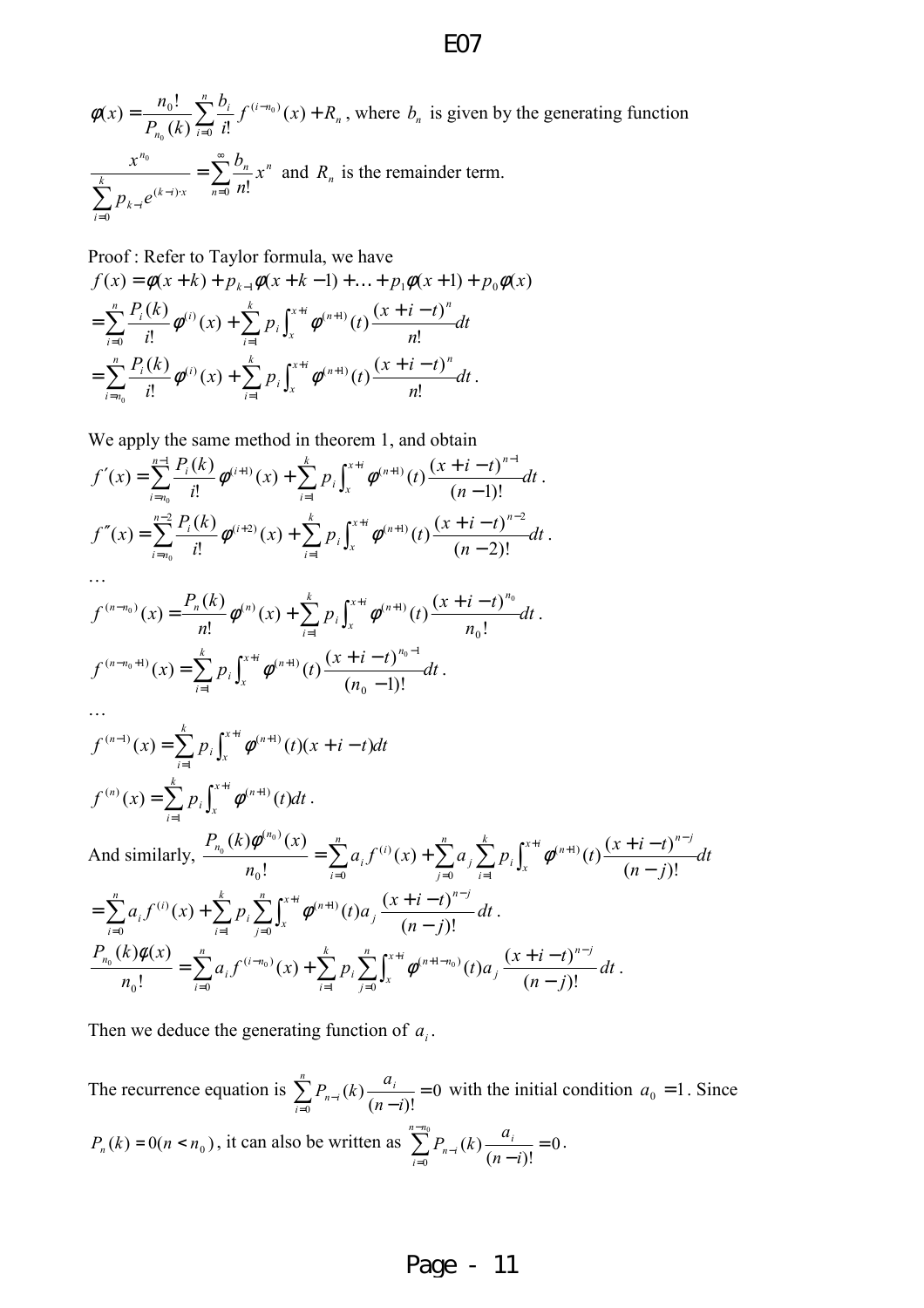Let 
$$
a_i = \frac{b_i}{i!}
$$
, then  $\sum_{i=0}^{n-n_0} P_{n-i}(k) \frac{b_i}{i!(n-i)!} = 0$ .  $\sum_{i=0}^{n-n_0} {n \choose i} b_i P_{n-i}(k) = 0$ .  
\nConsider the sequence  $b'_i$  given by  $\frac{P_{n_0}(k)}{\sum_{i=0}^{n} p_{k-i} e^{(k-i)x}} = \sum_{n=0}^{\infty} \frac{b'_n}{n!} x^n$ , we have  $\frac{P_{n_0}(k)}{\sum_{n=n_0}^{\infty} \frac{P_n(k)}{n!} x^n} = \sum_{n=0}^{\infty} \frac{b'_n}{n!} x^n$ ,  
\n $\frac{P_{n_0}(k)}{n_0!} x^{n_0} = \sum_{n=n_0}^{\infty} \frac{P_n(k)}{n!} x^n$ .  $\sum_{n=0}^{\infty} \frac{b'_n}{n!} x^n = x^{n_0} \sum_{n=0}^{\infty} \frac{P_{n+n_0}(k)}{(n+n_0)!} x^n$ .  $\sum_{n=0}^{\infty} \frac{b'_n}{n!} x^n$ .  
\n $\frac{P_{n_0}(k)}{n_0!} = \sum_{n=0}^{\infty} \frac{\sum_{i=0}^{n} {n \choose i} b'_i \frac{(n-i)! P_{n+n_0-i}(k)}{(n+n_0-i)!}}{n!} x^n = \sum_{n=0}^{\infty} \frac{\frac{n!}{(n+n_0)!} \sum_{i=0}^{n} {n+n_0 \choose i} b'_i P_{n+n_0-i}(k)}{n!} x^n$ .  
\n $\therefore b'_0 = 1$ .  $\sum_{i=0}^{n} {n+n_0 \choose i} b'_i P_{n+n_0-i}(k) = 0$  and  $n = 0$ .  
\n $P_{n_0}(k)$ .  
\n $P_{n_0}(k)$ .

Hence, 
$$
b_i = b'_i
$$
, the generating function of  $b_n$  is 
$$
\frac{\frac{P_{n_0}(k)}{n_0!} x^{n_0}}{\sum_{i=0}^{k} P_{k-i} e^{(k-i)x}} = \sum_{n=0}^{\infty} \frac{b_n}{n!} x^n.
$$

$$
\frac{P_{n_0}(k)}{P_{n_0}(k)} x^{n_0}
$$

We define  $b_n(\xi)$  a polynomial of  $\xi$  by  $\frac{n_0!}{\xi}$  =  $\sum_{k=1}^{\infty}$  $\sum\limits_{}^{\circ}$ ∞ = ⋅ =  $-i)$ − = 0  $\boldsymbol{0}$  $(k-i)$ 0 ! !  $x \in \sum_{n=1}^{\infty} b_n(\xi)$ *n*  $x \xi = \sum_{n} u_n (s) \chi_n$ *k i*  $(k-i) \cdot x$  $k-i$  $n_0$ <sup>n</sup> *x n b e*  $p_{k-i}e$ *x n*  $\zeta = \sum_{n=1}^{\infty} \frac{b_n(\xi)}{n!} x^n$ . Therefore, we have

.

$$
\sum_{n=0}^{\infty} \frac{b_n(\xi)}{n!} x^n = \frac{\frac{P_{n_0}(k)}{n_0!} x^{n_0}}{\sum_{i=0}^k P_{k-i} e^{(k-i)x}} e^{x \cdot \xi} = \sum_{n=0}^{\infty} \frac{b_n}{n!} x^n \cdot \sum_{n=0}^{\infty} \frac{\xi^n}{n!} x^n = \sum_{n=0}^{\infty} \frac{\frac{r}{i-0} {n \choose i} b_i \xi^{n-i}}{n!} x^n
$$
  
\nHence,  $b_n(\xi) = \sum_{i=0}^n {n \choose i} b_i \xi^{n-i}$ .  
\n
$$
\frac{P_{n_0}(k) \phi(x)}{n_0!} = \sum_{i=0}^n a_i f^{(i-n_0)}(x) + \sum_{i=1}^k p_i \sum_{j=0}^n \int_{x}^{x+i} \phi^{(n+1-n_0)}(t) a_j \frac{(x+i-t)^{n-j}}{(n-j)!} dt
$$
  
\n
$$
= \sum_{i=0}^n \frac{b_i}{i!} f^{(i-n_0)}(x) + \sum_{i=1}^k p_i \sum_{j=0}^n \int_{x}^{x+i} \phi^{(n+1-n_0)}(t) b_j \frac{(x+i-t)^{n-j}}{j!(n-j)!} dt
$$
  
\n
$$
= \sum_{i=0}^n \frac{b_i}{i!} f^{(i-n_0)}(x) + \frac{1}{n!} \sum_{i=1}^k p_i \int_{x}^{x+i} \phi^{(n+1-n_0)}(t) b_n(x+i-t) dt.
$$

Hence,  $\phi(x) = \frac{n_0!}{R_0!} \sum_{i=1}^{n_0} f^{(i-n_0)}(x) + R_n$ *n i i*  $f^{(i-n)}$ *n*  $f^{(t-n_0)}(x) + R$ *i b kP*  $f(x) = \frac{n_0!}{P_0(1)} \sum_{i=1}^n \frac{b_i}{n!} f^{(i-n_0)}(x) +$ =  $\overset{-n_{0})}{(x)}$  $(k)\sum_{i=0}^{k} i!$ !  $(x)$ 0  $\frac{0}{\sigma}$   $\sum_{i=1}^{U_i} f^{(i-n_0)}$ 0  $\phi(x) = \frac{n_0}{R_0} \sum_{i=1}^{n_0} f^{(i-n_0)}(x) + R_n$ , where  $R_n$  is the remainder term and  $\sum_{i=1}^{\infty} p_i \int_{\mathcal{I}}$  $=\frac{n_0!}{\cdot} \frac{1}{\sqrt{2\pi}} \sum_{n=1}^{k} p_i \int_0^{x+i} \phi^{(n+1-n_0)}(t) b_n(x+i-1)$ *k i ix x n nn i n*  $p_n = \frac{n_0!}{n!} \frac{1}{P_{n_0}(k)} \sum_{i=1}^{n} p_i \int_x^{\infty} \phi^{(n+1-n_0)}(t) b_n(x+i-t) dt$ *n R* 1  $\frac{0}{1-\mathbf{D}-(1)}\sum_{i}p_i\int_{0}^{1+i}\phi^{(n+1-n_0)}(t)b_n(x+i-t)$  $(k)$ 1 !  $\frac{1}{n} \sum_{i=1}^{k} p_i \int_{0}^{x+i} \phi^{(n+1-n_0)}(t) b_n(x+i-t) dt.$ 0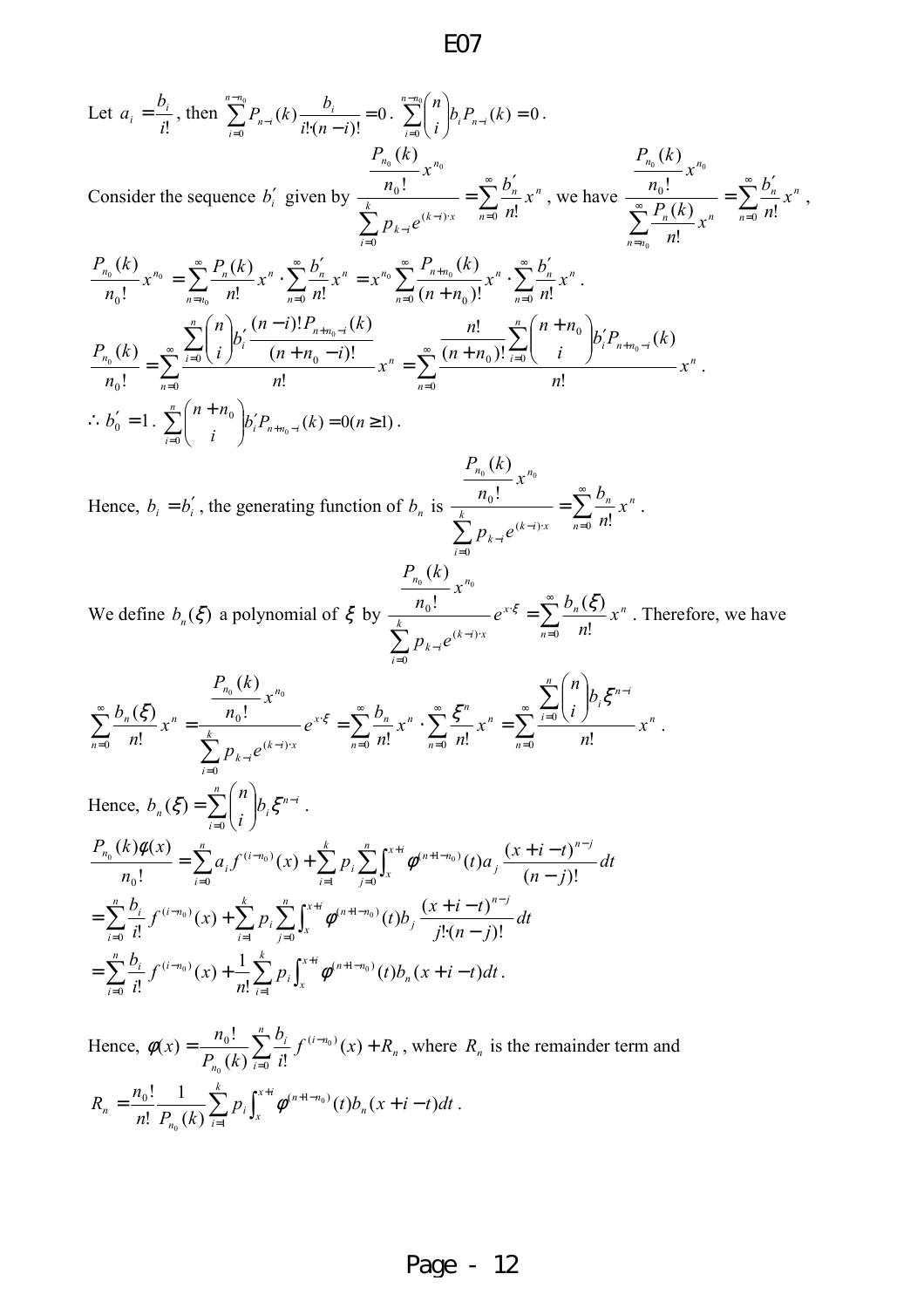We sometimes encounter the summation  $\sum_{n=1}^{\infty}$ = *n*  $\sum_{i=0}$  *i if*  $\frac{1}{0}$  i!  $\frac{(i)}{i}$ . It is somewhat difficult to deal with by means of Euler-Maclaurin formula, as !  $(i)$ *i*  $\frac{f(i)}{i}$  is not a continuous function. If we replace !  $(i)$ *i*  $\frac{f(i)}{i}$  with  $(i+1)$  $(i)$  $\Gamma(i +$  $\frac{f(i)}{i}$ , then its derivatives are complicated. Therefore, we come back to the former method.

Assume !  $(x)$  $(x-1)!$  $(x)$ !  $(x+1)$ *x xf x x x*  $\frac{x+1)}{x+1} - \frac{\phi(x)}{x+1} =$ −  $\frac{\phi(x+1)}{\phi(x+1)} - \frac{\phi(x)}{\phi(x+1)} = \frac{f(x)}{f(x)}$ , i.e.  $\phi(x+1) - x \cdot \phi(x) = f(x)$ . Refer to Taylor formula,

*dt n*  $x^{n} + \int^{x + \Delta x} \phi^{(n+1)}(t) \frac{(x + \Delta x - t)}{t}$ *n*  $(x + \Delta x) = \phi(x) + \phi'(x)\Delta x + \frac{\phi''(x)}{2!}\Delta x^2 + ... + \frac{\phi^{(n)}(x)}{2!}\Delta x^n + \int_{0}^{x+\Delta x}$ *x*  $a + \Delta x$ ) =  $\phi(x) + \phi'(x)\Delta x + \frac{\phi''(x)}{2!}\Delta x^2 + ... + \frac{\phi^{(n)}(x)}{n!}\Delta x^n + \int_x^{x+\Delta x} \phi^{(n+1)}(t) \frac{(x+\Delta x-t)^n}{n!}$ !  $(t)$  $\frac{(x + \Delta x - t)}{t}$ !  $(x)$ 2!  $\phi(x + \Delta x) = \phi(x) + \phi'(x)\Delta x + \frac{\phi''(x)}{2!}\Delta x^2 + ... + \frac{\phi^{(n)}(x)}{2!}\Delta x^n + \int_{0}^{x+\Delta x} \phi^{(n+1)}(t) \frac{(x + \Delta x - t)^n}{2!} dt$ . Let  $\Delta x = 1$ , we have  $\phi(x+1) = \phi(x) + \phi'(x) + \frac{\phi''(x)}{2!} + ... + \frac{\phi^{(x)}}{2!} + \int_{0}^{x} \phi^{(n+1)}(t) \frac{(x+1)^{n+1}}{2!} dt$ *n*  $t$ <sup>2</sup> $\frac{(x+1-t)}{t}$ *n*  $(x+1) = \phi(x) + \phi'(x) + \frac{\phi''(x)}{2!} + ... + \frac{\phi^{(n)}(x)}{n!} + \int_{0}^{x}$ *x*  $+\ldots+\frac{\phi^{(n)}(x)}{n!}+\int_{x}^{x+1}\phi^{(n+1)}(t)\frac{(x+1-t)^n}{n!}$ +1) =  $\phi(x) + \phi'(x) + \frac{\phi''(x)}{2!} + ... + \frac{\phi^{(n)}(x)}{n!} + \int_{0}^{x+1} \phi^{(n+1)}$ !  $(t)$  $\frac{(x+1-t)}{1}$ !  $(x)$ 2!  $\phi(x+1) = \phi(x) + \phi'(x) + \frac{\phi''(x)}{2!} + \ldots + \frac{\phi^{(n)}(x)}{n} + \int_{0}^{x+1} \phi^{(n+1)}(t) \frac{(x+1-t)^n}{n} dt$ Therefore,

$$
f(x) = \phi(x+1) - x \cdot \phi(x) = (1-x)\phi(x) + \phi'(x) + \frac{\phi''(x)}{2!} + \dots + \frac{\phi^{(n)}(x)}{n!} + \int_{x}^{x+1} \phi^{(n+1)}(t) \frac{(x+1-t)^n}{n!} dt.
$$

Derivative it, we obtain

$$
f'(x) = -\phi(x) + (1-x)\phi'(x) + \phi''(x) + \frac{\phi'''(x)}{2!} + \dots + \frac{\phi^{(n)}(x)}{(n-1)!} + \int_x^{x+1} \phi^{(n+1)}(t) \frac{(x+1-t)^{n-1}}{(n-1)!} dt.
$$
  

$$
f''(x) = -2\phi'(x) + (1-x)\phi''(x) + \phi'''(x) + \frac{\phi^{(4)}(x)}{2!} + \dots + \frac{\phi^{(n)}(x)}{(n-2)!} + \int_x^{x+1} \phi^{(n+1)}(t) \frac{(x+1-t)^{n-2}}{(n-2)!} dt.
$$

$$
f^{(n-1)}(x) = -(n-1)\phi^{(n-2)}(x) + (1-x)\phi^{(n-1)}(x) + \phi^{(n)}(x) + \int_x^{x+1} \phi^{(n+1)}(t)(x+1-t)dt.
$$
  

$$
f^{(n)}(x) = -n\phi^{(n-1)}(x) + (1-x)\phi^{(n)}(x) + \int_x^{x+1} \phi^{(n+1)}(t)dt.
$$

Suppose

$$
\sum_{k=0}^{n} \alpha_{k}(x) f^{(k)}(x) = \sum_{k=0}^{n-1} \alpha_{k}(x) \frac{\phi^{(n)}(x)}{(n-k)!} + (1-x)\alpha_{n}(x)\phi^{(n)}(x) + \int_{x}^{x+1} \phi^{(n+1)}(t) \sum_{k=0}^{n} \alpha_{k}(x) \frac{(x+1-t)^{n-k}}{(n-k)!} dt.
$$
  
The recurrence equation is  $\sum_{k=0}^{n-1} \alpha_{k}(x)$  and  $(x)_{n}(x)_{n}(x)_{n}(x) \geq 0$  with the initial condition

The recurrence equation is  $\sum_{n=0}^{\infty} \frac{\alpha_i(x)}{(n+1)\alpha_n(x)} + (1-x)\alpha_n(x) - (n+1)\alpha_{n+1}(x) = 0$  $(n-i)!$ 1 0  $+(1-x)\alpha_{n}(x)-(n+1)\alpha_{n+1}(x)=$  $(-i)!$ <sup>+</sup> (<sup>1</sup>  $\lambda$ ) $\alpha_n(x)$  (*n* + 1) $\alpha_{n+1}$  $\sum_{i=0}^{n} \frac{\alpha_i(x)}{(n-i)!} + (1-x)\alpha_n(x) - (n+1)\alpha_{n+1}(x)$  $n(\lambda)$   $(n+1)\alpha_n$ *i*  $\frac{\alpha_i(x)}{x_i}$  +  $(1-x)\alpha_n(x) - (n+1)\alpha_{n+1}(x) = 0$  with the initial condition  $f(x) = \frac{\beta_n(x)}{x}$  $\beta_n(x) = \frac{\beta_n(x)}{n!}$  $\alpha_n(x) = \frac{\beta_n(x)}{x}$ , then we can rewrite the recurrence equation as

$$
\alpha_0(x) = 1. \text{ Let } \alpha_n(x) = \frac{\mu_n(x)}{n!}, \text{ then we can rewrite the recurrence equation as}
$$
\n
$$
\sum_{i=0}^{n-1} \frac{\beta_i(x)}{i! \cdot (n-i)!} + (1-x) \frac{\beta_n(x)}{n!} - (n+1) \frac{\beta_{n+1}(x)}{(n+1)!} = 0, \ \sum_{i=0}^{n-1} \frac{\beta_i(x)}{i! \cdot (n-i)!} + (1-x) \frac{\beta_n(x)}{n!} - \frac{\beta_{n+1}(x)}{n!} = 0,
$$
\n
$$
\sum_{i=0}^{n-1} \frac{\beta_i(x)}{i! \cdot (n-i)!} + \frac{\beta_n(x)}{n!} = x \frac{\beta_n(x)}{n!} + \frac{\beta_{n+1}(x)}{n!}, \ \sum_{i=0}^{n} \frac{\beta_i(x)}{i! \cdot (n-i)!} = x \frac{\beta_n(x)}{n!} + \frac{\beta_{n+1}(x)}{n!},
$$
\n
$$
\sum_{i=0}^{n} {n \choose i} \beta_i(x) = x\beta_n(x) + \beta_{n+1}(x).
$$
\nAssume B(x,  $\xi$ ) =  $\sum_{i=0}^{\infty} \frac{\beta_n(x)}{i!} \frac{\xi_n}{\xi}$ , then we have B<sub>ξ</sub>(x,  $\xi$ ) =  $\sum_{i=0}^{\infty} \frac{\beta_n(x)}{i!} \frac{\xi_{n-1}}{\xi_n} = \sum_{i=0}^{\infty} \frac{\beta_{n+1}(x)}{i!} \frac{\xi_n}{\xi_n}$ .

Assume  $B(x, \xi) = \sum_{n=1}^{\infty} \frac{P_n(x)}{n} \xi^n$  $n=0$ *n* !  $(x, \xi) = \sum_{n} \frac{P_n(x)}{n} \xi^n$  $\xi$ ) =  $\sum$  $B(x, \xi) =$  $g(x, \xi) = \sum_{n=1}^{\infty} \frac{P_n(x)}{\xi^n}$ , then we have  $B_{\xi}(x, \xi) = \sum_{n=1}^{\infty} \frac{P_n(x)}{\xi^n} \xi^{n-1} = \sum_{n=1}^{\infty} \frac{P_{n+1}(x)}{\xi^n} \xi^n$ *n n*  $n-1$ !<sup>2</sup>  $\frac{2}{n-0}$  *n*  $\zeta(x,\xi) = \sum_{n=0}^{\infty} \frac{\beta_n(x)}{(n-1)!} \xi^{n-1} = \sum_{n=0}^{\infty} \frac{\beta_{n+1}(x)}{n!} \xi^{n-1}$ = = = −  $B_{\varepsilon}(x,\xi)=$ 0  $\frac{1}{1}(n-1)!$   $\frac{2}{n-0}$  n!  $(x,\xi) = \sum_{n=1}^{\infty} \frac{P_n(x)}{P_n(x)} \xi^{n-1} = \sum_{n=1}^{\infty} \frac{P_{n+1}(x)}{P_n} \xi^n$ .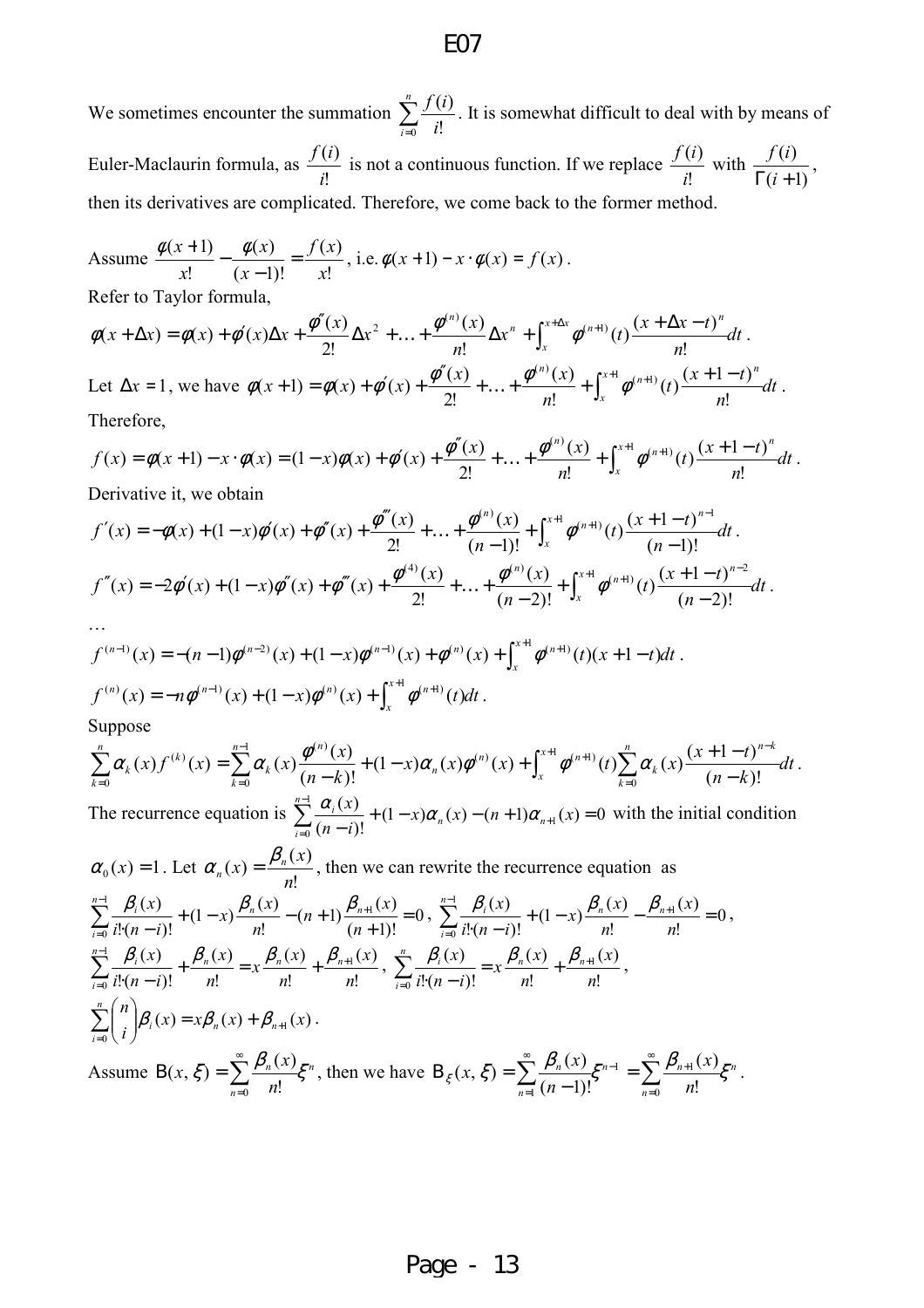$$
e^{\xi} \cdot B(x, \xi) = \sum_{n=0}^{\infty} \frac{1}{n!} \xi^{n} \cdot \sum_{n=0}^{\infty} \frac{\beta_{n}(x)}{n!} \xi^{n} = \sum_{n=0}^{\infty} \frac{x \beta_{n}(x) + \beta_{n+1}(x)}{n!} \xi^{n} = xB(x, \xi) + B_{\xi}(x, \xi).
$$
  
\n
$$
\frac{dB(x, \xi)}{d\xi} = (e^{\xi} - x)B(x, \xi), \quad \frac{dB(x, \xi)}{B(x, \xi)} = (e^{\xi} - x) d\xi, \quad \log B(x, \xi) = e^{\xi} - x \cdot \xi + C, \quad B(x, \xi) = e^{e^{\xi} - x \cdot \xi + C}.
$$
  
\nSince  $B(x, 0) = e^{1+C} = \beta_{0}(x) = 1$ , we obtain  $C = -1$ ,  $B(x, \xi) = e^{e^{\xi} - x \cdot \xi - 1}$ .

Notice that  $B(0, \xi) = e^{e^{\xi}-1} = \sum_{n=1}^{\infty} \frac{\mu_n}{n} \xi^n$ *n*  $e^{\epsilon}$ -1  $\sum P_n$ *n*  $\xi$ ) =  $e^{e^{\xi}-1} = \sum_{n=0}^{\infty} \frac{\beta_n}{n!} \xi^n$ =  $B(0, \xi) = e^{e^{\xi} - 1}$ 0 1  $(0, \xi) = e^{e^{\xi}-1} = \sum_{n=0}^{\infty} \frac{\beta_n}{n!} \xi^n$  gives Bell number, and  $\beta_n = \sum_{k=0}^{\infty}$ = =  $\sum_{k=0} k!$ *n*  $n - \sum_{k=0} k$  $\beta_n = \sum_{n=1}^{\infty} \frac{k^n}{n!}$ . There seems no wonder why  $B(x, \xi)$  appears here.

Hence,

$$
\sum_{k=0}^{n} \frac{\beta_{k}(x)}{k!} f^{(k)}(x) = \sum_{k=0}^{n-1} \beta_{k}(x) \frac{\phi^{(n)}(x)}{k! (n-k)!} + (1-x) \frac{\beta_{n}(x)}{n!} \phi^{(n)}(x) + \int_{x}^{x+1} \phi^{(n+1)}(t) \sum_{k=0}^{n} \beta_{k}(x) \frac{(x+1-t)^{n-k}}{k! (n-k)!} dt,
$$
\n
$$
\sum_{k=0}^{n} \frac{\beta_{k}(x)}{k!} f^{(k)}(x) = \frac{\beta_{n+1}(x)}{n!} \phi^{(n)}(x) + \frac{1}{n!} \int_{x}^{x+1} \phi^{(n+1)}(t) \sum_{k=0}^{n} \frac{\beta_{k}(x)}{k!} \frac{(x+1-t)^{n-k}}{(n-k)!} dt.
$$
\n
$$
e^{\epsilon^{5}-x\zeta-1} \cdot e^{(x+1-t)\zeta} = \sum_{n=0}^{\infty} \frac{\beta_{n}(x)}{n!} \zeta^{n} \cdot \sum_{n=0}^{\infty} \frac{(x+1-t)^{n}}{n!} \zeta^{n} = \sum_{n=0}^{\infty} \frac{\sum_{i=0}^{n} {n \choose i} \beta_{i}(x)(x+1-t)^{n-i}}{n!} \zeta^{n} = e^{\epsilon^{5}-(t-1)\zeta-1}.
$$
\nHence, 
$$
\sum_{k=0}^{n} \frac{\beta_{k}(x)}{k!} f^{(k)}(x) = \frac{\beta_{n+1}(x)}{n!} \phi^{(n)}(x) + \frac{1}{n!} \int_{x}^{x+1} \phi^{(n+1)}(t) \beta_{n}(t-1) dt.
$$
\n
$$
\frac{1}{\beta_{n+1}(x)} \sum_{k=0}^{n} \frac{\beta_{k}(x)}{k!} f^{(k)}(x) = \frac{\phi^{(n)}(x)}{n!} + \frac{1}{\beta_{n+1}(x)} \frac{1}{n!} \int_{x}^{x+1} \phi^{(n+1)}(t) \beta_{n}(t-1) dt.
$$
\n
$$
\frac{\phi^{(n)}(x)}{n!} = \frac{1}{\beta_{n+1}(x)} \sum_{k=0}^{n} \frac{\beta_{k}(
$$

Integrate the equation, and we obtain the result.

#### 3. Applications of Euler-Maclaurin Formula to Elementary Summations

We list some elementary summations in this section. All these results can be established in elementary methods. In spite of it, we want to show how Euler-Maclaurin formula can be used to deal with these problems in a common way.

Refer to [5], we know the convergence radius of  $\frac{z}{z-1} = \sum_{n=1}^{\infty}$ = =  $-1 \quad -\frac{2}{n-0} \quad n!$ *n n*  $\frac{2}{z-1}$  =  $\sum \frac{B_n}{n!} z$ *n B e*  $\frac{z}{z} = \sum_{n=1}^{\infty} \frac{B_n}{z^n} z^n$  is  $2\pi$ . Therefore, in the disk center at  $z = 0$  with radius  $2\pi$ , we can derivative the series term by term.

Theorem 2: (1) 
$$
\sum_{n=0}^{\infty} \frac{B_n}{n!} = \frac{1}{e-1};
$$
  
\n(2) 
$$
\sum_{n=0}^{\infty} (-1)^n \frac{B_n}{n!} = \frac{e}{e-1};
$$
  
\n(3) 
$$
\sum_{n=0}^{\infty} (-1)^n \frac{B_{2n}}{(2n)!} = \frac{1}{2} \cot\left(\frac{1}{2}\right);
$$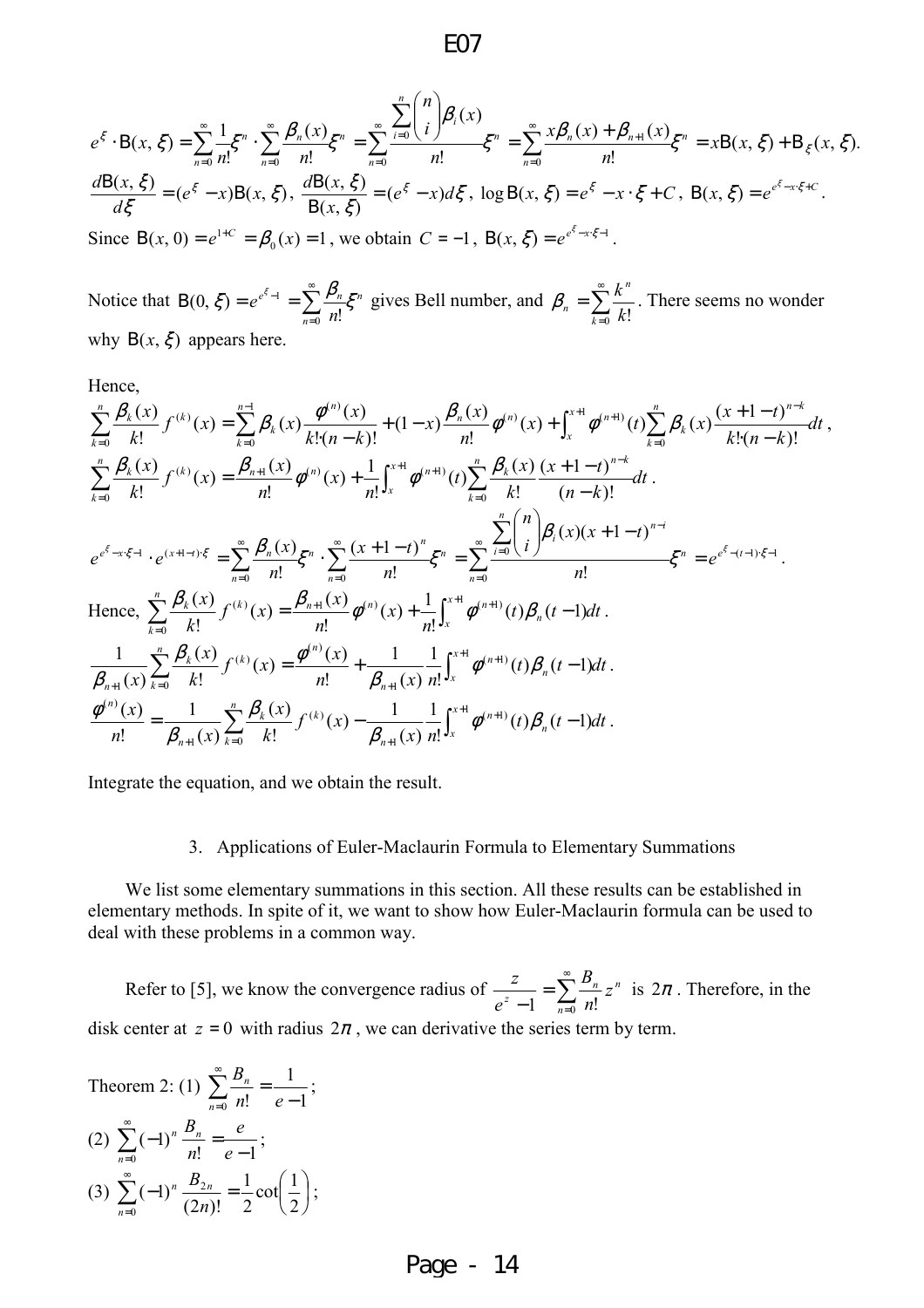$$
(4) \sum_{n=0}^{\infty} \frac{B_{n+1}}{n!} = -\frac{1}{(e-1)^2}; \sum_{n=0}^{\infty} \frac{B_{n+2}}{n!} = -\frac{e(e-3)}{(e-1)^3}; \sum_{n=0}^{\infty} \frac{B_{n+3}}{n!} = \frac{2e(e^2 - 2e - 2)}{(e-1)^4}; \dots
$$
  
\nProof: From  $\frac{x}{e^x - 1} = \sum_{n=0}^{\infty} \frac{B_n}{n!} x^n$ , we obtain  $\sum_{n=0}^{\infty} \frac{B_n}{n!} = \frac{1}{e-1}$ .  
\nReplace  $x$  with  $-x$ , we obtain  $\frac{-x}{e^{-x} - 1} = \sum_{n=0}^{\infty} (-1)^n \frac{B_n}{n!} x^n$ . Therefore,  $\sum_{n=0}^{\infty} (-1)^n \frac{B_n}{n!} = \frac{-1}{e^{-1} - 1} = \frac{e}{e-1}$ .  
\n
$$
\frac{x}{e^x - 1} + \frac{x}{2} = \frac{x}{2} \left( \frac{e^x + 1}{e^x - 1} \right) = \frac{x}{2} \left( \frac{e^{\frac{x}{2}} + e^{-\frac{x}{2}}}{e^{\frac{x}{2}} - e^{-\frac{x}{2}}} \right) = \frac{x}{2} \coth\left( \frac{x}{2} \right) = \sum_{n=0}^{\infty} \frac{B_{2n}}{(2n)!} x^{2n}
$$
. Replace  $x$  with  $ix$ , we obtain  $\frac{ix}{2} \coth\left( \frac{ix}{2} \right) = \frac{x}{2} \coth\left( \frac{x}{2} \right) = \sum_{n=0}^{\infty} \frac{B_{2n}}{(2n)!} x^{2n}$ . Therefore,  $\sum_{n=0}^{\infty} (-1)^n \frac{B_{2n}}{(2n)!} = \frac{1}{2} \cot\left( \frac{1}{2} \right)$ .  
\n
$$
\frac{d}{dx} \frac{x}{e^x - 1} = -\frac{xe^x - e^x + 1}{(e^x - 1)^2} = \frac{d}{dx} \sum_{n=0}^{\infty} \frac{B_n}{n!} x^n = \sum_{n=0}^{\infty} B_n
$$

 Then we consider some most basic summations. We focus on the application of Euler-Maclaurin formula.

$$
(1)\sum_{n=1}^{x-1} n^{k-1}
$$

The inverse difference of  $x^{k-1}$  is given by

$$
\sum x^{k-1} \Delta x = \sum_{n=0}^{\infty} \frac{B_n}{n!} \frac{d^{n-1}}{dx^{n-1}} x^{k-1} = \sum_{n=0}^{k} \frac{B_n}{n!} \frac{(k-1)! x^{k-n}}{(k-n)!} = \sum_{n=0}^{k} \frac{\binom{k}{n} B_n x^{k-n}}{k}.
$$
  
Hence, we have 
$$
\sum_{n=1}^{x-1} n^{k-1} = \sum_{n=1}^{x} n^{k-1} \Delta n = \sum_{i=0}^{k} \frac{\binom{k}{i} B_i x^{k-i}}{k} = \sum_{i=0}^{k} \frac{\binom{k}{i} B_i x^{k-n}}{k} - \sum_{i=0}^{k} \frac{\binom{k}{i} B_i}{k}.
$$

Since  $\sum_{n=1}^{\infty}$  = 0 1 =  $\overline{\phantom{a}}$ J  $\backslash$  $\overline{\phantom{a}}$  $\setminus$ ſ  $\sum^{k-1}$ = *k*  $i = o$ *i k B i k* , we can simplify it as follow, *k*  $B_{i}x^{k-n}-B$ *i k k B k*  $B_i x$ *i k k k oi nk i*  $\sum_{k}^{k}$  (*i*)<sup> $l$ </sup>  $B_{k}$ *oi*  $\sum_{i} x^{k-n}$   $\sum_{i} \left| \frac{\kappa}{i} \right| B_i x^{k-n}$ J  $\backslash$  $\overline{\phantom{a}}$ L ſ  $-\frac{B_k}{I}$  =  $\overline{\phantom{a}}$ J  $\backslash$  $\overline{\phantom{a}}$  $\setminus$  $\binom{k}{i}B_ix^{k-n}$   $\sum_{k=1}^{k}$  $\sum_{k=1}^{k} \frac{1}{i} \frac{1}{i} - \frac{B_k}{i} = \frac{E}{i}$ − = − .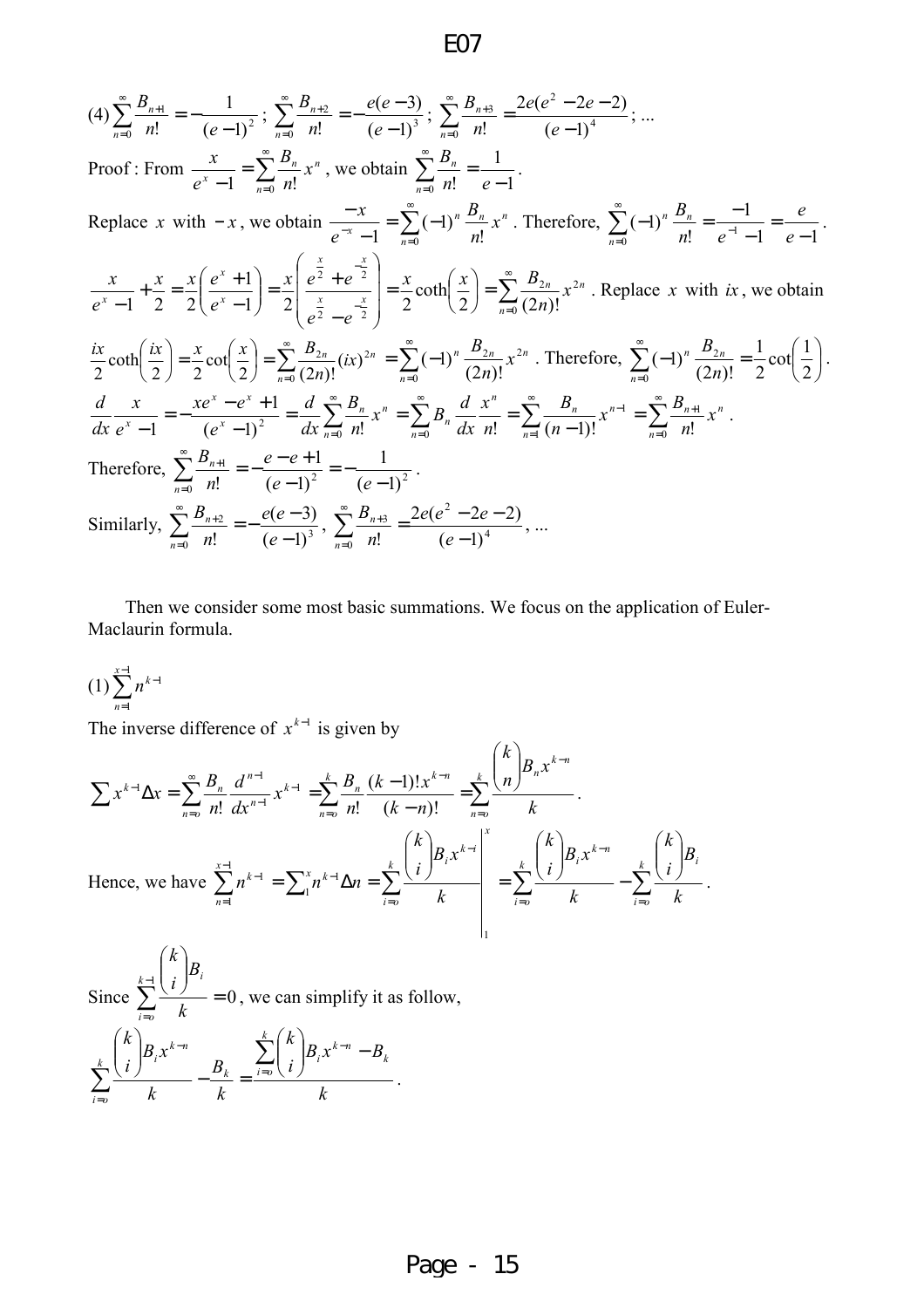A similar method can be used as follow.

$$
\sum_{n=1}^{x-1} n^{k-1} = \sum_{n=0}^{x-1} n^{k-1} = \sum_{n=0}^{x} n^{k-1} \Delta n = \sum_{i=0}^{k} \frac{{\binom{k}{i}} B_i x^{k-i}}{k} = \sum_{i=0}^{k} \frac{{\binom{k}{i}} B_i x^{k-n}}{k} - \frac{B_k}{k} = \frac{\sum_{i=0}^{k} {\binom{k}{i}} B_i x^{k-n} - B_k}{k}.
$$

Suppose  $P(x)$  is a polynomial of degree  $k-1$ , we have  $P^{(n)}(x)$ ( $n \ge k$ ) = 0. Therefore, its inverse difference is a polynomial of degree *k* . The method of undetermined coefficients is applicable, Newton series is also effective. However, I think Euler-Maclaurin formula is more direct and convenient.

$$
(2)\sum_{n=0}^{x-1}e^n.
$$

The inverse difference of  $e^x$  is given by !  $dx^{n-1}$   $\sum_{n=0}^{\infty} n!$   $\sum_{n=0}^{\infty} n!$   $e-1$ 1  $\sum e^{x} \Delta x = \sum_{n=0}^{\infty} \frac{B_n}{n!} \frac{d^{n-1}}{dx^{n-1}} e^{x} = \sum_{n=0}^{\infty} \frac{B_n}{n!} e^{x} = e^{x} \cdot \sum_{n=0}^{\infty} \frac{B_n}{n!} = \frac{e^{x}}{e-1}$ = ∞ = ∞  $\sum_{n=0}^{\infty} n! \, dx^{n-1}$ − *e e n*  $e^x = e^x \cdot \sum_{n=0}^{\infty} B$ *n*  $e^x = \sum_{n=1}^{\infty} \frac{B_n}{n}$ *dx d n*  $e^x \Delta x = \sum_{n=1}^{\infty} \frac{B_n}{\Delta x}$ *x n o x*  $\sum u_n$  $n = o$ *n x n o x n*  $\sum_{x}^{x} \Delta x = \sum_{n}^{\infty} \frac{B_n}{I_n} \frac{d^{n-1}}{I_n} e^{x} = \sum_{n}^{\infty} \frac{B_n}{I_n} e^{x} = e^{x} \cdot \sum_{n}^{\infty} \frac{B_n}{I_n} = \frac{e^{x}}{I_n}.$ Hence, we have 1 1  $e-1\vert_0$ 1  $e^{-1}\begin{bmatrix} 0 & 0 \\ 0 & 0 \end{bmatrix}$   $e^{-1}\begin{bmatrix} 0 & 0 \\ 0 & 0 \end{bmatrix}$  $=\frac{e^x-1}{e^x-1}$  $\sum_{n=0}^{x-1} e^n = \sum_{0}^{x} e^n \Delta n = \frac{e^n}{e-1}$  $e^{-1}\begin{vmatrix} e & 1 \end{vmatrix}$  e *e e*  $e^n = \sum_{n=0}^{x} e^n \Delta n = \frac{e}{\Delta n}$  $\sum_{n=0}^{x-1} a^n - \sum_{n=0}^{x} a^n \Delta n = e^{x} \Big|_{x=0}^{x} e^{x}$ *n*  $n = \sum_{n=0}^{\infty} e^n \Delta n = \frac{e}{\Delta n} = \frac{e}{\Delta n}$ .

$$
(3)\sum_{n=1}^{x-1} n\cdot e^n.
$$

We prove a lemma first.

Lemma 2: 
$$
\frac{d^n}{dx^n}(x \cdot e^x) = (x + n) \cdot e^x (n \in N)
$$
.  
\nProof: If  $n = 0$ , then  $\frac{d^0}{dx^0}(x \cdot e^x) = x \cdot e^x = (x + 0) \cdot e^x$ .  
\nNotice that  $\frac{d^{k+1}}{dx^{k+1}}(x \cdot e^x) = \frac{d}{dx} \left( \frac{d^k}{dx^k}(x \cdot e^x) \right) = \frac{d}{dx} ((x + n) \cdot e^x) = e^x + (x + n) \cdot e^x = (x + n + 1) \cdot e^x$ .

Hence, from mathematical induction we know it is true for  $n \in N$ .

The inverse difference of  $sin(x)$  is given by

$$
\sum x \cdot e^{x} \Delta x = \sum_{n=0}^{\infty} \frac{B_{n}}{n!} \frac{d^{n-1}}{dx^{n-1}} x \cdot e^{x} = \sum_{n=0}^{\infty} \frac{B_{n}}{n!} (x + n - 1) \cdot e^{x} = (x - 1) \cdot e^{x} \cdot \sum_{n=0}^{\infty} \frac{B_{n}}{n!} + \sum_{n=0}^{\infty} \frac{B_{n}}{n!} n \cdot e^{x}
$$

$$
= \frac{(x - 1) \cdot e^{x}}{e - 1} + e^{x} \cdot \sum_{n=0}^{\infty} \frac{B_{n+1}}{n!} = \frac{(x - 1) \cdot e^{x}}{e - 1} - \frac{e^{x}}{(e - 1)^{2}}.
$$

Hence, we have

$$
\sum_{n=1}^{x-1} n \cdot e^n = \sum_{1}^{x} n \cdot e^n \Delta n = \left( \frac{(n-1) \cdot e^n}{e-1} - \frac{e^n}{(e-1)^2} \right) \Big|_1^x = \frac{(x-1) \cdot e^x}{e-1} - \frac{e^x}{(e-1)^2} - \left( -\frac{e}{(e-1)^2} \right)
$$

$$
= \frac{(x-1) \cdot e^x}{e-1} - \frac{e^x}{(e-1)^2} + \frac{e}{(e-1)^2} = \frac{(x-1) \cdot e^x}{e-1} - \frac{e(e^{x-1}-1)}{(e-1)^2}.
$$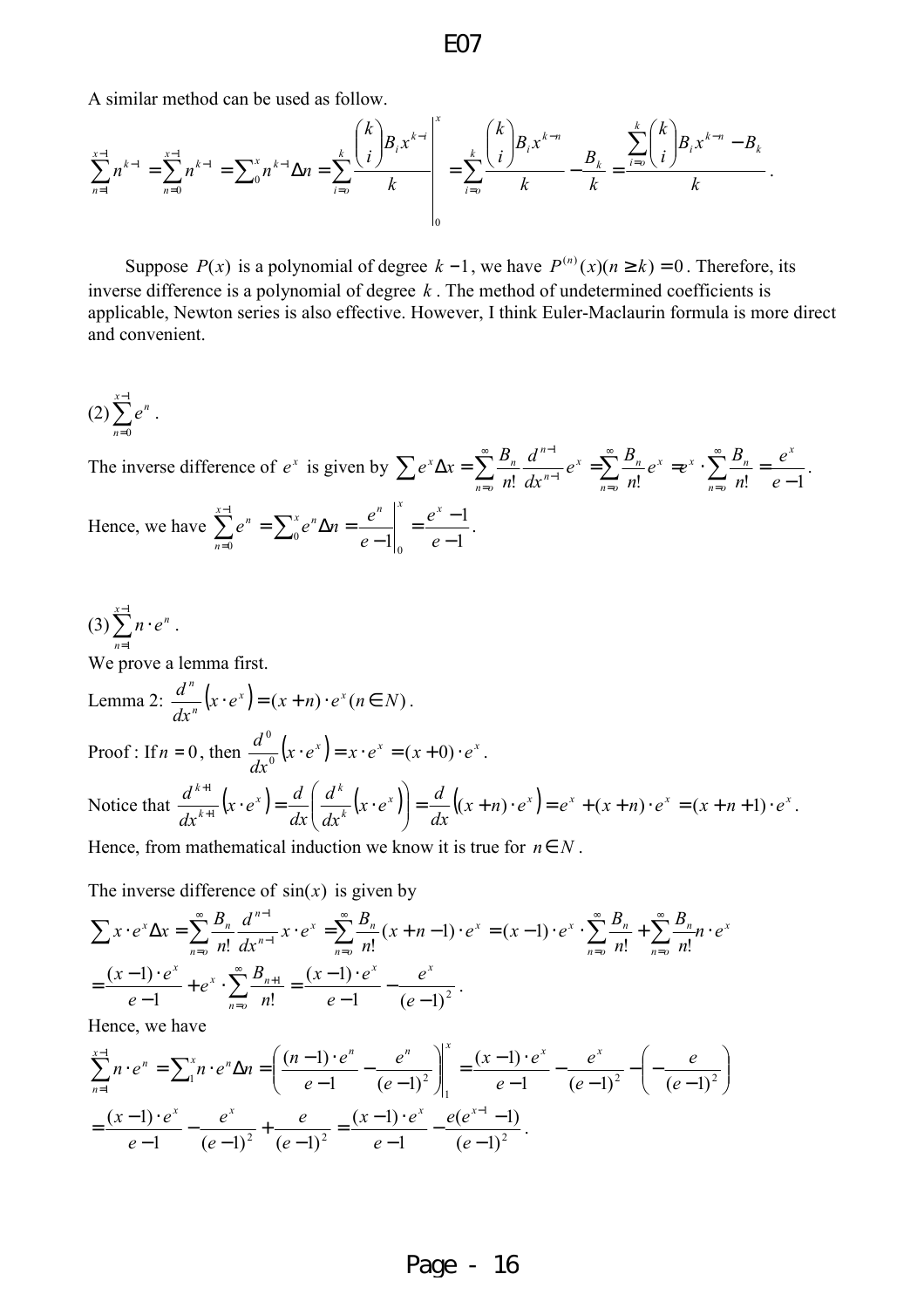Similarly, we have 
$$
\sum_{n=1}^{x-1} n^2 \cdot e^n = \frac{(x-1)^2 \cdot e^x}{e-1} - \frac{2(x-1) \cdot e^x}{(e-1)^2} + \frac{e(e+1)(e^{x-1}-1)}{(e-1)^3},
$$

$$
\sum_{n=1}^{x-1} n^3 \cdot e^n = \frac{(x-1)^3 \cdot e^x}{e-1} - \frac{3(x-1)^2 \cdot e^x}{(e-1)^2} + \frac{3(x-1) \cdot e^x (e+1)}{(e-1)^3} - \frac{e(e^2 + 4e + 1)(e^{x-1}-1)}{(e-1)^3}, \dots
$$

$$
(4)\sum_{n=1}^{x-1}\sin(n).
$$

The inverse difference of  $sin(x)$  is given by

$$
\sum \sin(x) \Delta x = \sum_{n=0}^{\infty} \frac{B_n}{n!} \frac{d^{n-1}}{dx^{n-1}} \sin(x) = \sum_{n=0}^{\infty} (-1)^{n-1} \frac{B_{2n}}{(2n)!} \cos(x) - \frac{1}{2} \sin(x) = -\frac{1}{2} \cot\left(\frac{1}{2}\right) \cdot \cos(x) - \frac{1}{2} \sin(x)
$$

$$
= -\frac{1}{2} \left( \frac{\cos\left(\frac{1}{2}\right)}{\sin\left(\frac{1}{2}\right)} \cdot \cos(x) + \frac{\sin\left(\frac{1}{2}\right)}{\sin\left(\frac{1}{2}\right)} \cdot \sin(x) \right) = -\frac{1}{2} \left( \frac{\cos\left(\frac{1}{2}\right) \cdot \cos(x) + \sin\left(\frac{1}{2}\right) \cdot \sin(x)}{\sin\left(\frac{1}{2}\right)} \right) = -\frac{\cos\left(x - \frac{1}{2}\right)}{2 \sin\left(\frac{1}{2}\right)}.
$$

Hence, we have

$$
\sum_{n=1}^{x-1} \sin(n) = \sum_{1}^{x} \sin(n) \Delta n = \frac{\cos\left(n - \frac{1}{2}\right)}{2\sin\left(\frac{1}{2}\right)} = \frac{\cos\left(x - \frac{1}{2}\right)}{2\sin\left(\frac{1}{2}\right)} + \frac{\cos\left(\frac{1}{2}\right)}{2\sin\left(\frac{1}{2}\right)} = \frac{\cos\left(x - \frac{1}{2}\right) - \cos\left(\frac{1}{2}\right)}{2\sin\left(\frac{1}{2}\right)}
$$
\n
$$
= -\frac{-2\sin\left(\frac{x-1}{2}\right)\sin\left(\frac{x}{2}\right)}{2\sin\left(\frac{1}{2}\right)} = \frac{\sin\left(\frac{x-1}{2}\right)\sin\left(\frac{x}{2}\right)}{\sin\left(\frac{1}{2}\right)}.
$$

$$
(5)\sum_{n=0}^{x-1}\cos(n).
$$

The inverse difference of  $cos(x)$  is given by

$$
\sum \cos(x) \Delta x = \sum_{n=0}^{\infty} \frac{B_n}{n!} \frac{d^{n-1}}{dx^{n-1}} \cos(x) = \sum_{n=0}^{\infty} (-1)^n \frac{B_{2n}}{(2n)!} \sin(x) - \frac{1}{2} \cos(x) = \frac{1}{2} \cot(\frac{1}{2}) \cdot \sin(x) - \frac{1}{2} \cos(x)
$$

$$
= \frac{1}{2} \left( \frac{\cos(\frac{1}{2})}{\sin(\frac{1}{2})} \cdot \sin(x) - \frac{\sin(\frac{1}{2})}{\sin(\frac{1}{2})} \cdot \cos(x) \right) = \frac{1}{2} \left( \frac{\cos(\frac{1}{2}) \cdot \sin(x) - \sin(\frac{1}{2}) \cdot \cos(x)}{\sin(\frac{1}{2})} \right) = \frac{\sin(x - \frac{1}{2})}{2 \sin(\frac{1}{2})}.
$$

Hence, we have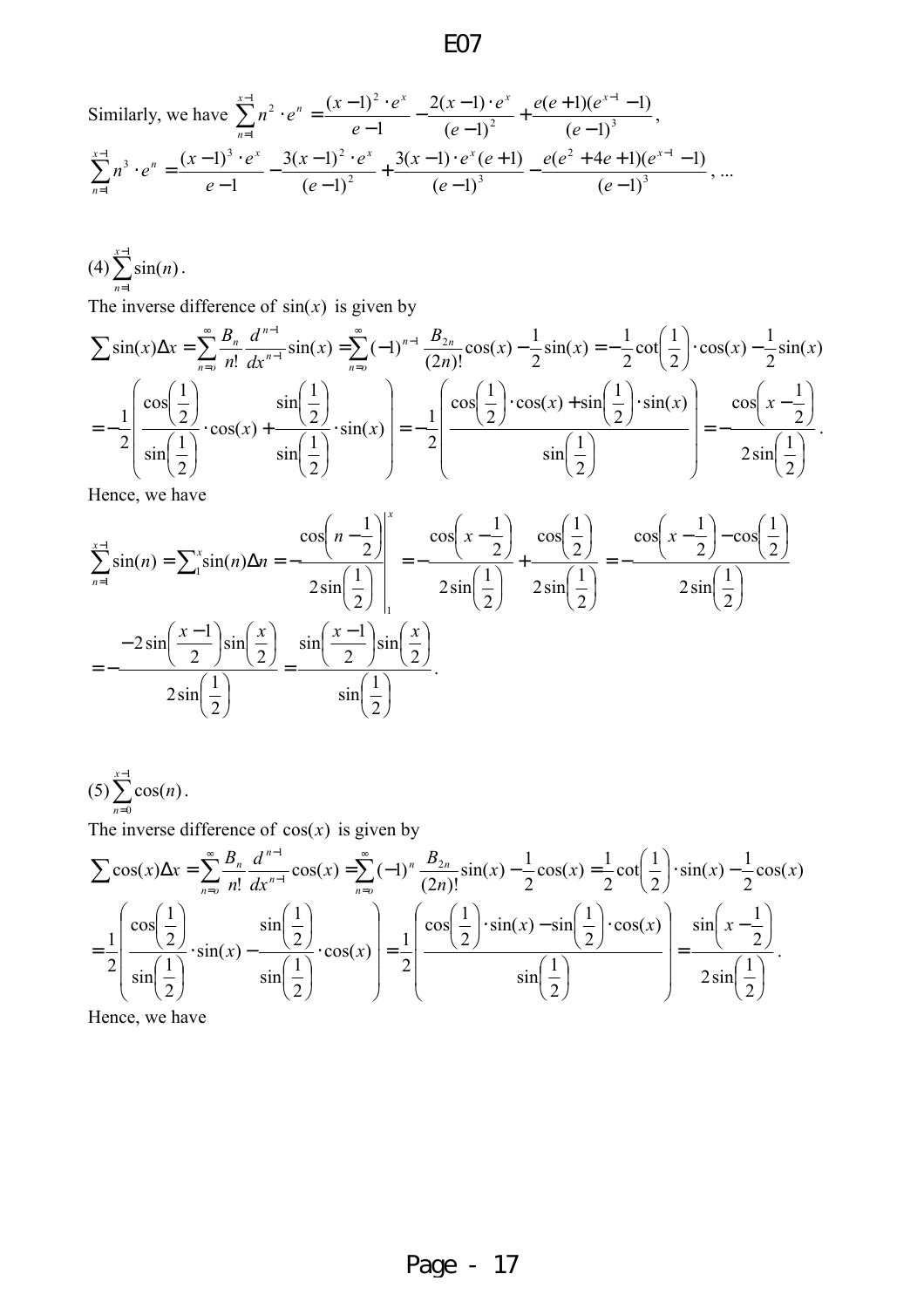$$
\sum_{n=0}^{x-1} \cos(n) = \sum_{0}^{x} \cos(n) \Delta n = \frac{\sin\left(n-\frac{1}{2}\right)}{2\sin\left(\frac{1}{2}\right)} = \frac{\sin\left(x-\frac{1}{2}\right)}{2\sin\left(\frac{1}{2}\right)} + \frac{\sin\left(\frac{1}{2}\right)}{2\sin\left(\frac{1}{2}\right)} = \frac{\sin\left(x-\frac{1}{2}\right) + \sin\left(\frac{1}{2}\right)}{2\sin\left(\frac{1}{2}\right)}
$$
\n
$$
= \frac{2\cos\left(\frac{x-1}{2}\right)\sin\left(\frac{x}{2}\right)}{2\sin\left(\frac{1}{2}\right)} = \frac{\cos\left(\frac{x-1}{2}\right)\sin\left(\frac{x}{2}\right)}{\sin\left(\frac{1}{2}\right)}.
$$

#### 4. Some Infinite Series

We consider some infinite series in this section. They may seem to have little to do with our subject. However, it is these series that led me to the discovery of Euler-Maclaurin formula. Moreover, some of the results are relevant to the issues in section 6.

The relevant research is so plentiful that I can hardly decide whether the results have already been in literature. I will point it out if I know it has already been known.

(1) 
$$
\sum_{x=1}^{n} \frac{1}{x^s} (s > 1).
$$

We know it is the well known zeta function on the real axis *s* >1. We show how it can be transformed into a definite integral. The result has already been known.

$$
\sum_{x=1}^{n} \frac{1}{x^{s}} = \sum_{x=1}^{n} \frac{1}{x^{s}} \cdot \frac{1}{(s-1)!} \cdot \int_{0}^{\infty} e^{-\xi} \xi^{s-1} d\xi = \frac{1}{(s-1)!} \cdot \sum_{x=1}^{n} \int_{0}^{\infty} e^{-\xi} \left(\frac{\xi}{x}\right)^{s-1} d\xi.
$$
  
Let  $t = \frac{\xi}{x}$ , we obtain  $\frac{1}{(s-1)!} \cdot \sum_{x=1}^{n} \int_{0}^{\infty} e^{-\xi} \left(\frac{\xi}{x}\right)^{s-1} d\xi = \frac{1}{(s-1)!} \cdot \sum_{x=1}^{n} \int_{0}^{\infty} e^{-xt} t^{s-1} dt$   
 $= \frac{1}{(s-1)!} \cdot \int_{0}^{\infty} \sum_{x=1}^{n} e^{-xt} t^{s-1} dt = \frac{1}{(s-1)!} \cdot \int_{0}^{\infty} e^{-t} \frac{1-e^{-nt}}{1-e^{-t}} t^{s-1} dt.$ 

Let  $n \to \infty$ , we obtain  $\sum_{r=0}^{\infty} \frac{1}{r^s} = \frac{1}{(s-1)!} \int_0^{\infty} \frac{e^{-t}}{1-e^{-t}} t^{s-1} dt = \frac{1}{(s-1)!} \int_0^{\infty} \frac{t^{s-1}}{e^t} dt = \frac{1}{\Gamma(s)} \int_0^{\infty} \frac{t^{s-1}}{e^t} dt$ − <sup>=</sup> − ⋅ Γ = − ⋅ − = − ⋅ −  $=\frac{1}{(s-1)!}\cdot\int_0^{\infty}\frac{e^{-t}}{1-e^{-t}}t^{s-1}dt=\frac{1}{(s-1)!}\cdot\int_0^{\infty}\frac{t}{e^{t}-1}dt=\frac{1}{\Gamma(s)}\cdot\int_0^{\infty}$ 0 0 1  $\frac{1}{4}x^s$   $(s-1)!$   $\frac{1}{20}x^t - e^{-t}$   $(s-1)!$   $\frac{1}{20}x^t - 1$   $\frac{1}{20}x^t - 1$   $\frac{1}{20}x^t - 1$ 1  $(s-1)!$   $\frac{J_0}{c} e^t - 1$ 1  $(s-1)!$  <sup>J<sub>0</sub></sup> 1  $\frac{1}{s} = \frac{1}{(s-1)!} \int_{0}^{\infty} \frac{e^{-t}}{t^{s-1}} dt = \frac{1}{(s-1)!} \int_{0}^{\infty} \frac{t^{s-1}}{t^{s-1}} dt = \frac{1}{\Gamma(s)} \int_{0}^{\infty} \frac{t^{s-1}}{t^{s-1}} dt$ *e t s dt e t s*  $t^{s-l}dt$ *e e*  $x^s$   $(s-1)!$   $y_0$   $1-e^{-t}$   $(x-1)!$   $y_0$   $e^t-1$   $(x-1)e^{t}$ *t*  $s-1$ <sub>dt</sub>  $1$   $\int_{0}^{\infty} t^{s}$ *t*  $\sum_{x=1}^{1} \frac{1}{x^s} = \frac{1}{(s-1)!} \cdot \int_0^1 \frac{e^{-t}}{1-e^{-t}} t^{s-1} dt = \frac{1}{(s-1)!} \cdot \int_0^1 \frac{t}{e^t-1} dt = \frac{1}{\Gamma(s)} \cdot \int_0^1 \frac{t}{e^t-1} dt$ . The last formula can serve as an equivalent definition of  $\zeta(s)$  on the real axis  $s > 1$ .

Similarly, we can obtain

$$
\sum_{x=0}^{n} \frac{1}{(x+a)^s} = \sum_{x=0}^{n} \frac{1}{(x+a)^s} \cdot \frac{1}{(s-1)!} \cdot \int_0^{\infty} e^{-\xi} \xi^{s-1} d\xi = \frac{1}{(s-1)!} \cdot \sum_{x=0}^{n} \int_0^{\infty} e^{-\xi} \left(\frac{\xi}{x+a}\right)^{s-1} d\frac{\xi}{x+a}
$$
  
= 
$$
\frac{1}{(s-1)!} \cdot \sum_{x=0}^{n} \int_0^{\infty} e^{-(x+a)t} t^{s-1} dt = \frac{1}{(s-1)!} \cdot \int_0^{\infty} e^{-at} \sum_{x=0}^{n} e^{-tx} t^{s-1} dt = \frac{1}{(s-1)!} \cdot \int_0^{\infty} e^{-at} \frac{1-e^{-nt}}{1-e^{-t}} t^{s-1} dt.
$$

Let  $n \to \infty$ , we obtain

$$
\sum_{x=0}^{\infty} \frac{1}{(x+a)^s} = \frac{1}{(s-1)!} \cdot \int_0^{\infty} \frac{e^{-at}}{1-e^{-t}} t^{s-1} dt = \frac{1}{(s-1)!} \cdot \int_0^{\infty} \frac{e^{(1-a)t}}{e^t - 1} t^{s-1} dt = \frac{1}{\Gamma(s)} \cdot \int_0^{\infty} \frac{e^{(1-a)t}}{e^t - 1} t^{s-1} dt.
$$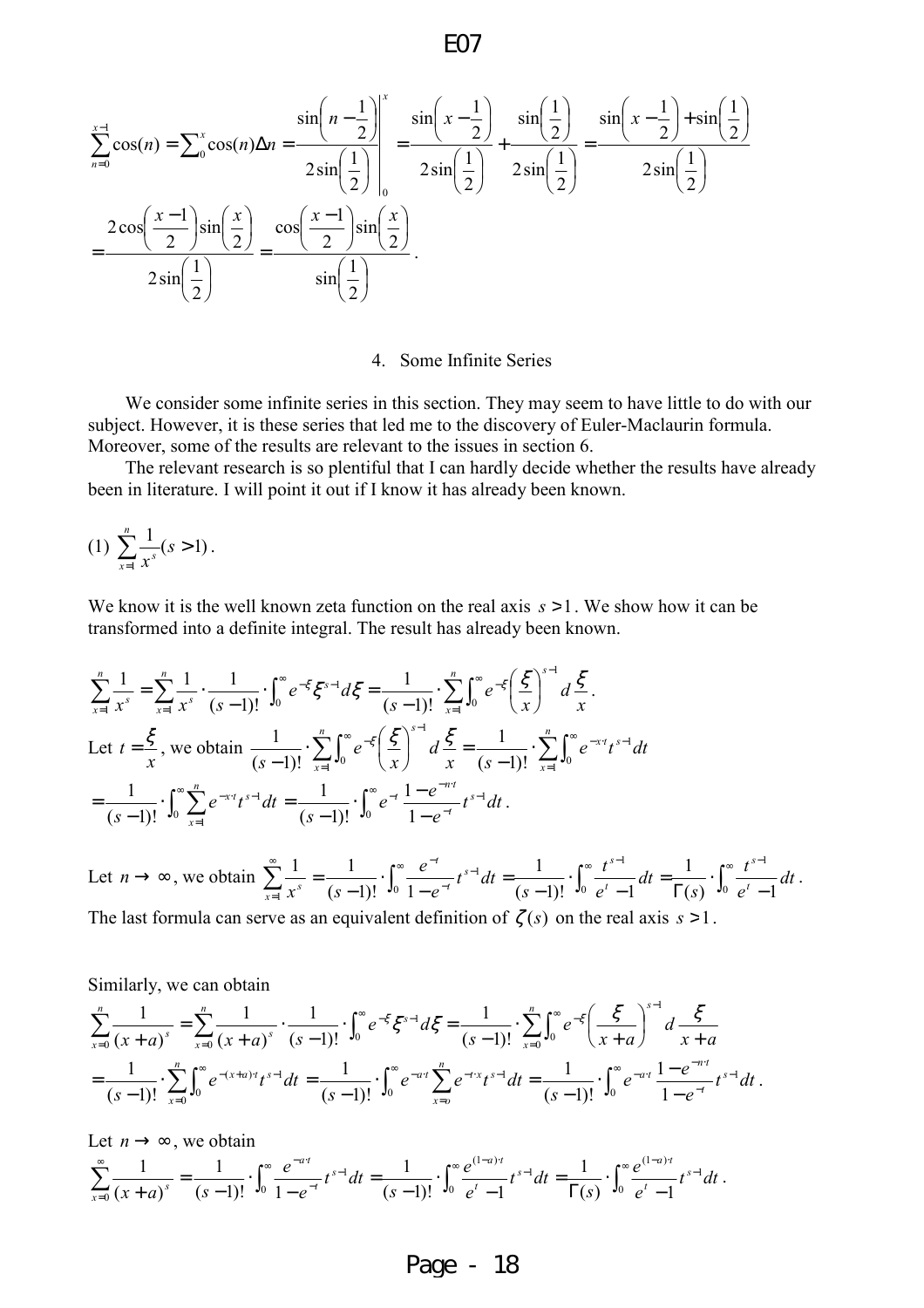We know it is Hurwitz zeta function  $\zeta(s, a)$ .

Lastly,

$$
\sum_{x=0}^{n} \frac{(-1)^x}{(x+a)^s} = \sum_{x=0}^{n} \frac{(-1)^x}{(x+a)^s} \cdot \frac{1}{(s-1)!} \cdot \int_0^\infty e^{-\xi} \xi^{s-1} d\xi = \frac{1}{(s-1)!} \cdot \sum_{x=0}^{n} \int_0^\infty (-1)^x e^{-\xi} \left(\frac{\xi}{x+a}\right)^{s-1} d\frac{\xi}{x+a}
$$
  
=  $\frac{1}{(s-1)!} \cdot \sum_{x=0}^{n} \int_0^\infty (-1)^x e^{-(x+a)t} t^{s-1} dt = \frac{1}{(s-1)!} \cdot \int_0^\infty e^{-at} \sum_{x=0}^{n} (-1)^x e^{-tx} t^{s-1} dt$   
=  $\frac{1}{(s-1)!} \cdot \int_0^\infty e^{-at} \frac{1+(-e^{-t})^{n+1}}{1+e^{-t}} t^{s-1} dt$ .

Let  $n \rightarrow \infty$ , we obtain

$$
\sum_{x=0}^{\infty} \frac{(-1)^x}{(x+a)^s} = \frac{1}{(s-1)!} \cdot \int_0^{\infty} \frac{e^{-at}}{1+e^{-t}} t^{s-1} dt = \frac{1}{(s-1)!} \cdot \int_0^{\infty} \frac{e^{(1-a)t}}{e^t + 1} t^{s-1} dt = \frac{1}{\Gamma(s)} \cdot \int_0^{\infty} \frac{e^{(1-a)t}}{e^t + 1} dt.
$$

$$
(2) \sum_{x=1}^{\infty} \frac{1}{x^x}
$$

As usual, we begin from

 $\sum_{r=0}^{\infty} \frac{1}{r^{r}} = \sum_{r=0}^{\infty} \frac{1}{r^{r}} \cdot \frac{1}{(r-1)!} \cdot \int_{0}^{\infty} e^{-\xi} \xi^{r-1} d\xi = \sum_{r=0}^{\infty} \int_{0}^{r}$ = ∞  $1 \t\t \epsilon(\xi)^{x-}$  $\sum_{r=1}^{\infty} \frac{1}{r} \int_{-\infty}^{\infty} e^{-\xi} z^{x-1} d\xi = \sum_{r=1}^{\infty} \int_{-\infty}^{\infty} \frac{1}{r^2} e^{-\frac{1}{r^2}}$ = ∞ =  $\overline{\phantom{a}}$ J  $(\tilde{\mathcal{E}})$ l ſ −  $\cdot \int_{0}^{1} e^{-\xi} \xi^{x-1} d\xi =$ −  $=\sum_{x} \frac{1}{x}$ .  $\frac{1}{1}$ <sup> $\frac{1}{0}$ </sup> 1 0 1  $\frac{1}{x} x^x$   $\frac{1}{x-1} x^x$   $(x-1)!$   $\frac{1}{x}$   $(x-1)!$ 1  $(x-1)!$  $1 \times 1 \times 1$ *x x x*  $\sum_{x=1}^{\infty} x^x$   $\sum_{x=1}^{\infty} x^x$   $(x-1)!$  **b**  $\sum_{x=1}^{\infty} x^x$   $\sum_{x=1}^{\infty} y^0 (x-1)!$   $\sum_{x=1}^{\infty} (x^x)$   $\sum_{x=1}^{\infty} x^x$ *d x e x*  $e^{-\xi} \xi^{x-1} d$  $x^x$   $\sum_{x=1}^x x^x$  (x  $\zeta^{\xi} \xi^{x-l} d\xi = \sum_{n=0}^{\infty} \int_{0}^{\infty} \frac{1}{(x-l)!} e^{-\zeta} \left( \frac{\xi}{x} \right)^{x-l} d\xi = \sum_{n=0}^{\infty} \int_{0}^{\infty} d\xi$ =  $\sim$   $\frac{1}{e^{-x}t}$ − =  $\frac{1}{1}$ J $_0$ 1  $(x-1)!$ 1 *x*  $e^{-x \cdot t} t^{x-1} dt$ *x* . Notice that the series converges uniformly. Change the order of series and integral, we obtain  $\sum_{n=0}^{\infty} \int_{0}^{\infty} \frac{1}{(x-1)!} e^{-x} t^{x-1} dt = \int_{0}^{\infty} \sum_{n=0}^{\infty}$ =  $\sum_{i=1}^{\infty} \int_{-\infty}^{\infty} 1$   $e^{-xt} \cdot x^{-1} dt = \int_{-\infty}^{\infty} \int_{-\infty}^{\infty} 1$   $e^{-xt} \cdot x^{-1}$ =  $\sum_{k=1}^{\infty} \frac{1}{e^{-xt}t^{x-1}} dt = \int_{0}^{\infty} \sum_{k=1}^{\infty} \frac{1}{(1-t^{x})^k}$ − =  $-1$ )!  $J_0 \sum_{x=1}$ 1  $\frac{1}{1}$ J $_0$ 1  $(x-1)!$ 1  $(x-1)!$  $\frac{1}{\sqrt{t}}e^{-xt}t^{x-1}dt = \int_{0}^{\infty}\sum_{n=0}^{\infty}\frac{1}{(x-1)^{n}}e^{-xt}t^{x-1}dt$ *x*  $e^{-x \cdot t} t^{x-1} dt$  $(x-1)!$   $\int_0^1 f(x) dx$  $x \cdot t$ <sub>4</sub>  $x$ *x*  $f^{x}t^{x-1}dt = \int_0^\infty \sum_{r=0}^\infty \frac{1}{(r-1)!} \cdot e^{-xt}t^{x-1}dt = \int_0^\infty e^{-t} \cdot \sum_{r=0}^\infty \frac{1}{(r-1)!} \cdot e^{-(x-1)t}t^{x-1}dt = \int_0^\infty e^{-t} \cdot e^{e^{-t}}dt$ =  $e^{-t} \cdot \sum_{n=0}^{\infty} \frac{1}{(x-1)^n} e^{-(x-1)t} t^{x-1} dt = \int_{0}^{\infty} e^{-t} \cdot e^{e^{-t}} dt$ −  $=\int_0^{\infty} e^{-t} \cdot \sum_{x=1}^{\infty} \frac{1}{(x-1)!} \cdot e^{-(x-1)t} t^{x-1} dt = \int_0^{\infty}$  $(x-1)$ <sup>t</sup><sub>t</sub> $x-1$  $(x-1)!$  $\frac{1}{dx} \cdot e^{-(x-1)t} t^{x-1} dt = \int_{0}^{\infty} e^{-t} \cdot e^{e^{-t} t} dt$ *x*  $e^{-t} \cdot \sum_{r} \frac{1}{(1-t)^{r}} \cdot e^{-(x-1)t} t^{x-1} dt = \int_{0}^{\infty} e^{-t} \cdot e^{e^{-t} t}$ *x*  $t \cdot \sum \frac{1}{(x-1)!} \cdot e^{-(x-1)t} t^{x-1} dt = \int_{0}^{\infty} e^{-t} \cdot e^{e^{-t} t} dt$ . Let  $x = e^{-t}$ , i.e.  $t = -\ln(x)$ , we obtain  $\int_0^{\infty} e^{-t} \cdot e^{-t-t} dt = -\int_0^1 x \cdot x^{-x} \cdot \left(-\frac{1}{x}\right) dx = \int_0^1 x^{-x} dx$ J  $\left(-\frac{1}{\cdot}\right)$ l ſ  $-e^{e^{-t}t}dt=-\int_{0}^{1}x\cdot x^{-x}\cdot\bigg(-\frac{1}{x}\bigg)dx=\int_{0}^{1}$ 0 1  $0 \qquad \qquad \mathbf{J}$  $\frac{1}{x} dx = \int_{0}^{1} x^{-x} dx$ *x*  $e^{-t} \cdot e^{e^{-t} \cdot t} dt = -\int_{0}^{1} x \cdot x^{-x} \cdot \Big(-\frac{1}{x}\Big) dx = \int_{0}^{1} x^{-x} dx$ . Thus we obtain an amazing identity:  $\sum_{n=1}^{\infty} \frac{1}{n^x} = \int_0^{\infty}$ ∞ = 1  $\int x^x$  J<sub>0</sub> 1  $\sum_{x=1}^{\infty} x^x$  **J**<sub>0</sub>  $x^x$ *dx x* .

$$
(3)\sum_{x=1}^{\infty}\frac{1}{x\cdot x!}
$$

We prove a relevant theorem before we consider this series. A lemma is needed first.

Lemma 3: 
$$
\frac{1}{\prod_{i=0}^{k} (n+i)} = \sum_{i=0}^{k} (-1)^{i} \frac{1}{i!(n-i)!} \cdot \frac{1}{(n+i)} (k \ge 1, k \in N).
$$
  
\nProof: Suppose  $\frac{1}{\prod_{i=0}^{k} (n+i)} = \sum_{i=0}^{k} a_{i} \frac{1}{(n+i)}$ , then we have  $\sum_{i=0}^{k} a_{i} \frac{\prod_{i=0}^{k} (n+i)}{n+i} = \sum_{i=0}^{k} a_{i} \prod_{j \ne i} (n+i) = 1$   
\n $(j \in \{1,2,...k\})$ .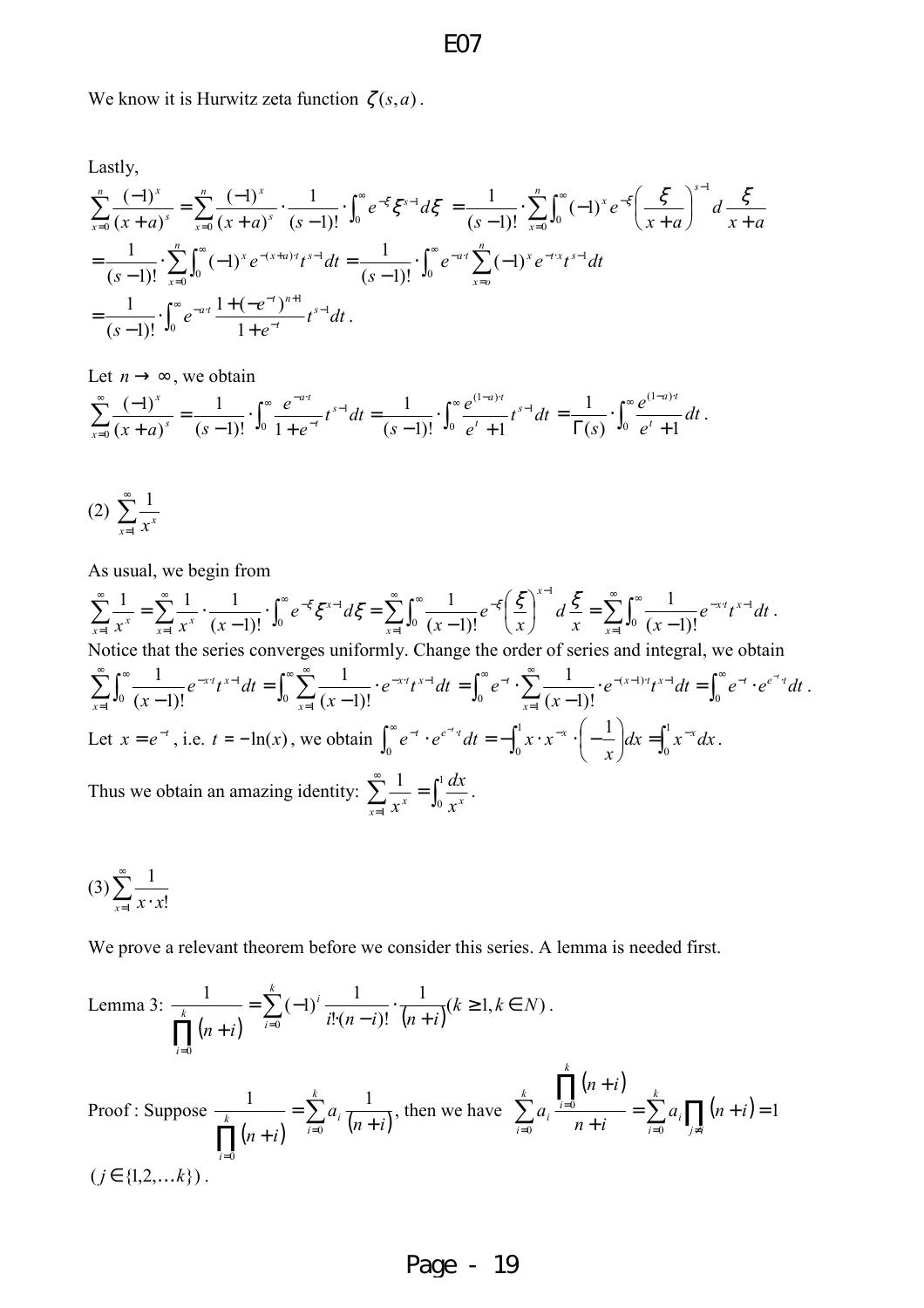Let  $n = -i(i = 0,1,...k)$ , then we obtain  $a_i \prod_{j \neq i} (j - i) = 1$  $a_i$   $\prod (j-i)=1$ . Hence,  $a_i = \frac{1}{\prod_{j \neq i} (j - i)} = \frac{1}{\prod_{j \leq i} (j - i)} \cdot \frac{1}{\prod_{j > i} (j - i)}$ − ⋅ − = − = *ij ij ij*  $\prod_{i}^{i}$   $\prod_{j}^{i}$  $\prod_{j}^{i}$  $\prod_{j}^{i}$  $\prod_{j}^{i}$  $\prod_{j}^{i}$  $\prod_{j}^{i}$  $a_i = \frac{1}{\sqrt{1 + (1 - \lambda)}} = \frac{1}{\sqrt{1 + (1 - \lambda)}} \cdot \frac{1}{\sqrt{1 + (1 - \lambda)}}$  $(n-i)!$ 1 !  $(-1)^i \frac{1}{n}$ *i*!  $(n-i)$ *i* −  $= (-1)^i - \frac{1}{2}$ .

Theorem 4: 
$$
\sum_{n=1}^{\infty} \frac{1}{\prod_{i=0}^{k} (n+i)} = \frac{1}{k \cdot k!} (k \ge 1, k \in N).
$$

Proof :

$$
\sum_{n=1}^{\infty} \frac{1}{\prod_{i=0}^{k} (n+i)} = \sum_{n=1}^{\infty} \left( \sum_{i=0}^{k} (-1)^{i} \frac{1}{i!(n-i)!} \cdot \frac{1}{(n+i)} \right) = \sum_{n=1}^{\infty} \left( \sum_{i=0}^{k} (-1)^{i} \frac{1}{k!} {k \choose i} \frac{1}{(n+i)} \right) = \frac{1}{k!} \sum_{n=1}^{\infty} \left( \sum_{i=0}^{k} (-1)^{i} {k \choose i} \frac{1}{(n+i)} \right)
$$

$$
= \frac{1}{k!} \cdot \left( \sum_{i=0}^{k-1} (-1)^{i} {k \choose i} \sum_{n=i}^{k-1} \frac{1}{n+1} \right) + \sum_{n=k+1}^{\infty} \left( \sum_{i=0}^{k} (-1)^{i} {k \choose i} \frac{1}{n} \right).
$$

Notice that  $\sum_{ }^{n}$  $\sum_{i=0}^{\infty}(-1)^i\binom{n}{i}$ J  $\backslash$  $\overline{\phantom{a}}$ J ſ − *i i i k* 0  $(-1)^{1}$   $= 0$ , thus the latter summation vanishes, we obtain  $(n + i)$  $\Bigg\}$ J  $\backslash$  $\overline{\phantom{a}}$  $\setminus$ ſ  $\overline{\phantom{a}}$ J  $\left(\sum_{k=1}^{k-1} 1\right)$ J ſ  $\sum_{n=i}^{\infty} \frac{1}{n+i}$ J  $\backslash$  $\overline{\phantom{a}}$  $\setminus$ ſ  $=\frac{1}{\cdot}$ .  $\sum$   $(-$ +  $\sum_{k} \frac{1}{\sqrt{k}} = \frac{1}{\omega} \cdot \left( \sum_{k} (-1)^{i} \left| \sum_{k} \right| \sum_{k} \right)$  $\prod (n+i)^{\kappa_1}$ − = ∞ = = 1- 0 1  $\frac{1}{1}$   $\prod_{n=1}^{k}$   $\binom{n}{n+1}$   $k!$   $\left(\frac{1}{i}\right)^{k}$   $\binom{n}{i}$   $\binom{n}{n-i}$   $n+1$ 0  $(-1)^{i}$  $\left(\begin{array}{c} k \\ k \end{array}\right)$  $\sum_{k=1}^{k-1}$ ! 1  $\left\lfloor \frac{k}{2} \right\rfloor$ *i k in i*  $\sum_{n=1}^k \frac{k}{\prod_{i=1}^k (n+i)}$   $k! \left( \sum_{i=0}^{k} \binom{n}{i} \right) \left( \sum_{n=i}^{k} n \right)$ *i k*  $(n+i)$ <sup>k</sup> .

The formula can be simplified as follow.

$$
\frac{1}{k!} \cdot \left( \sum_{i=0}^{k-1} (-1)^i \binom{k}{i} \left( \sum_{n=i}^{k-1} \frac{1}{n+1} \right) \right) = \frac{1}{k!} \cdot \left( \sum_{n=1}^{k} \binom{n-1}{i} (-1)^i \binom{k}{i} \frac{1}{n} \right) = \frac{1}{k!} \cdot \left( \sum_{n=1}^{k} (-1)^n \binom{k-1}{n-1} \frac{1}{n} \right)
$$
\n
$$
= \frac{1}{k!} \cdot \left( \sum_{n=1}^{k} (-1)^n \binom{k}{n} \cdot \frac{1}{k} \right) = \frac{1}{k \cdot k!} \left( \sum_{n=1}^{k} (-1)^n \binom{k}{n} \right) = \frac{1}{k \cdot k!}.
$$

$$
\sum_{x=1}^{\infty} \frac{1}{x \cdot x!} = \sum_{x=1}^{\infty} \frac{1}{x^2 \cdot (x-1)!} = \sum_{x=1}^{\infty} \frac{1}{x^2 \cdot (x-1)!} \int_0^{\infty} e^{-\xi} \xi d\xi = \sum_{x=1}^{\infty} \int_0^{\infty} \frac{e^{-\xi}}{(x-1)!} \left(\frac{\xi}{x}\right) d\frac{\xi}{x} = \sum_{x=1}^{\infty} \int_0^{\infty} \frac{e^{-xt}}{(x-1)!} t dt.
$$

Notice that the series converges uniformly. Change the order of series and integral, we obtain ∑∫ ∞ =  $\int e^{-x}$  $\sum_{x=1}^{1}$ **J**<sub>0</sub>  $(x-1)!$ *tx tdt x*  $\frac{e^{-xt}}{(x-1)!}t dt = \int_0^\infty \sum_{r=0}^\infty \frac{1}{(x-1)!} \cdot e^{-xt}t dt = \int_0^\infty e^{-rt}t dt$ =  $\cdot e^{-x \cdot t} t dt = \int_{0}^{\infty} e^{-t} \cdot e^{e^{-t}}$ . −  $=\int_{0}^{\infty}\sum \frac{1}{(1-x)^{1}}\cdot e^{-x}t dt = \int_{0}^{\infty}e^{-t}\cdot e^{-t}$  $0 \sum_{x=1}^{\infty} (x-1)!$   $J_0$  $\frac{1}{\sqrt{t}} \cdot e^{-x \cdot t} t dt = \int_{0}^{\infty} e^{-t} \cdot e^{e^{-t}} \cdot t dt$ *x*  $t \cdot e^{-t}$ *x*  $x^t t dt = \int_{0}^{\infty} e^{-t} \cdot e^{e^{-t}} \cdot t dt$ . Let  $x = e^{-t}$ , we obtain  $\sum_{x}^{n} \frac{1}{x-x^{n}} = -\int_{0}^{1} x \cdot e^{x} \cdot (-\ln(x)) d(-\ln(x))$ ⋅ ∞ = 1  $\frac{1}{1} x \cdot x!$   $\frac{1}{0}$  $(-\ln(x))d(-\ln(x))$ !  $\frac{1}{x} = -\int_0^1 x \cdot e^x \cdot (-\ln(x)) d(-\ln(x))$  $x \cdot x$ *x*  $\sum_{x=1}^{\infty} \frac{1}{x \cdot x!} = -\int_0^1 x \cdot e^x \cdot (-\ln(x)) d(-\ln(x)) = \int_0^1 x \cdot e^x \cdot \ln(x) \cdot \left(-\frac{1}{x}\right) dx = -\int_0^1 e^x \cdot$ J  $\left( -1\right)$ J ſ  $=\int_{0}^{1} x \cdot e^{x} \cdot \ln(x) \cdot \left(-\frac{1}{x}\right) dx = -\int_{0}^{1} dx$ 0 1  $\int_{0}^{1} x \cdot e^{x} \cdot \ln(x) \cdot \left( -\frac{1}{x} \right) dx = -\int_{0}^{1} e^{x} \cdot \ln(x) dx$ *x*  $x \cdot e^x \cdot \ln(x) \cdot \Big| - \frac{1}{x} \Big| dx = - \int_0^x e^x \cdot \ln(x) dx$ .

Similarly, 
$$
\sum_{x=1}^{\infty} \frac{1}{x^{n-1} \cdot x!} = \sum_{x=1}^{\infty} \frac{1}{x^n \cdot (x-1)!} = \sum_{x=1}^{\infty} \frac{1}{x^n \cdot (x-1)!} \frac{1}{(n-1)!} \int_0^{\infty} e^{-\xi} \xi^{n-1} d\xi
$$

$$
= \frac{1}{(n-1)!} \sum_{x=1}^{\infty} \int_0^{\infty} \frac{e^{-\xi}}{(x-1)!} \left(\frac{\xi}{x}\right)^{n-1} d\xi = \frac{1}{(n-1)!} \sum_{x=1}^{\infty} \int_0^{\infty} \frac{e^{-xt}}{(x-1)!} t^{n-1} dt.
$$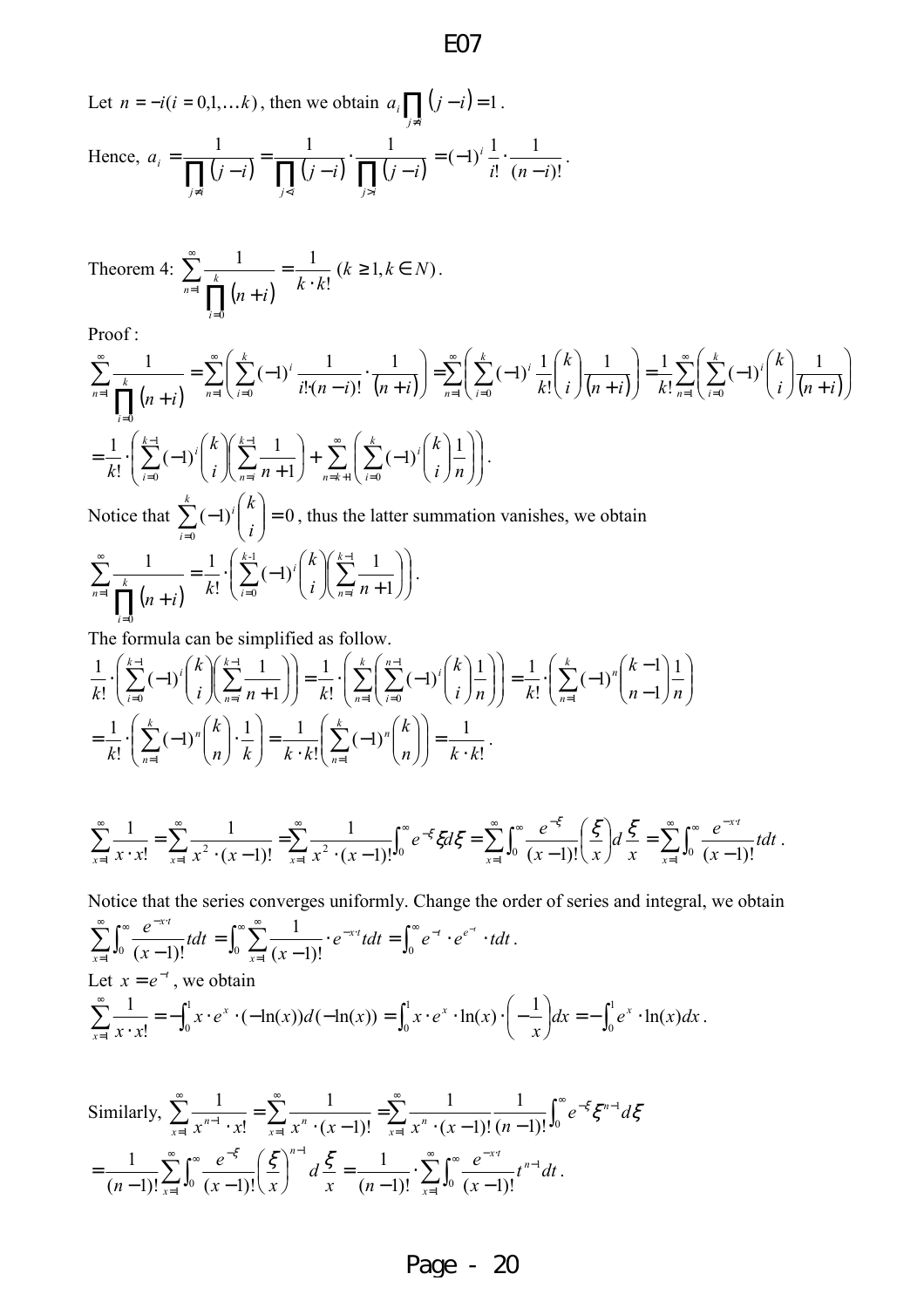Notice that the series converges uniformly. Change the order of series and integral, we obtain

$$
\frac{1}{(n-1)!} \cdot \sum_{x=1}^{\infty} \int_{0}^{\infty} \frac{e^{-xt}}{(x-1)!} t^{n-1} dt = \frac{1}{(n-1)!} \cdot \int_{0}^{\infty} \sum_{x=1}^{\infty} \frac{e^{-xt}}{(x-1)!} dt = \frac{1}{(n-1)!} \cdot \int_{0}^{\infty} e^{-t} \cdot \sum_{x=1}^{\infty} \frac{e^{-(x-1)t}}{(x-1)!} dt
$$
\n
$$
= \frac{1}{(n-1)!} \cdot \int_{0}^{\infty} e^{-t} \cdot e^{-t} \cdot t^{n-1} dt.
$$
\nLet  $x = e^{-t}$ , we obtain  $\sum_{x=1}^{\infty} \frac{1}{x^{n-1} \cdot x!} = -\frac{1}{(n-1)!} \cdot \int_{0}^{1} x \cdot e^{x} \cdot (-\ln(x))^{n-1} d(-\ln(x))$ \n
$$
= \frac{(-1)^{n}}{(n-1)!} \cdot \int_{0}^{1} x \cdot e^{x} \cdot (\ln(x))^{n-1} \cdot \left(-\frac{1}{x}\right) dx = \frac{(-1)^{n-1}}{(n-1)!} \cdot \int_{0}^{1} e^{x} \cdot (\ln(x))^{n-1} dx = \frac{(-1)^{n-1}}{\Gamma(n)} \cdot \int_{0}^{1} e^{x} \cdot (\ln(x))^{n-1} dx.
$$

Let us have some further consideration on it. If we define  $\varepsilon_n = \sum_{n=1}^{\infty}$  $\equiv$ <sub>1</sub>  $x^{n-1}$ . =  $\int_1^1 x^{n-1} \cdot x!$ 1  $\varepsilon_n = \sum_{x=1}^n \frac{1}{x^{n-1} \cdot x!}$ , then we know  $\varepsilon_0 = e-1$ ,  $\varepsilon_{-1} = e$ , ... In general,  $\varepsilon_{-n} = B_n \cdot e$  for  $n \ge 1$ , where  $B_n$  denotes nth Bell number, whose

exponential generating function is  $e^{e^{x}-1} = \sum_{n=1}^{\infty}$ =  $^{-1}$  =  $\boldsymbol{0}$ 1  $\sum_{n=0}$  n!  $e^{x}-1 = \sum_{n} \frac{D_n}{n} x^n$ *n B*  $e^{e^{x}-1} = \sum_{n=0}^{\infty} \frac{B_n}{n!} x^n$ . Hence the generating function of  $\varepsilon_{-n}$  for  $n \ge 0$ is  $e^{e^x} = 1 + \sum_{n=1}^{\infty}$ =  $=1+\sum_{i=1}^{6}$  $\frac{1}{0}$  n! 1 *n*  $e^{x} = 1 + \sum_{n=1}^{\infty} \frac{c_{-n}}{n} x^{n}$ *n*  $e^{e^x} = 1 + \sum_{n=1}^{\infty} \frac{\mathcal{E}_{-n}}{n!} x^n$ . As for the generating function of  $\mathcal{E}_n$  for  $n \ge 0$ , we have the following result:

Theorem : The generating function of  $\varepsilon_n$  for  $n \ge 0$  is given by  $\int_0^1 e^t \cdot t^x dt = \sum_{n=0}^\infty (-1)^n \varepsilon_n x^n$ *n n*  $\int_0^1 e^t \cdot t^x dt = \sum_{n=0}^\infty (-1)^n \varepsilon_n x$ =  $-t^x dt = \sum (-$ 0 1  $\int_0^1 e^t \cdot t^x dt = \sum_{n=0}^{\infty} (-1)^n \varepsilon_n x^n$ . Proof :  $\sum_{n=0}^{\infty} (-1)^n \varepsilon_n x^n = \sum_{n=0}^{\infty} \frac{1}{n!} \int_0^1 e^t \cdot (\ln(t))^n dt \cdot x^n = \sum_{n=0}^{\infty} \int_0^1 e^t \cdot \frac{(\ln(t) \cdot x)^n}{n!} dt$ = ∞ = ∞ =  $(-1)^n \varepsilon_n x^n = \sum_{n=0}^{\infty} \frac{1}{n!} \cdot \int_0^1 e^t \cdot (\ln(t))^n dt \cdot x^n = \sum_{n=0}^{\infty} \int_0^1 e^t \cdot \frac{(\ln(t))^n}{n!} dt$ 0 1 0 1  $\frac{1}{n-0}$   $\frac{n!}{n!}$   $\frac{1}{0}$   $\frac{1}{0}$   $\frac{1}{n}$   $\frac{1}{n}$   $\frac{1}{n}$   $\frac{1}{n}$  $\ln(t)$ <sup>n</sup> dt · x<sup>n</sup> =  $\sum_{n=1}^{\infty} \int_{0}^{1} e^{t} \cdot \frac{(\ln(t))}{\ln(t)}$ !  $(-1)^n \mathcal{E}_n x^n = \sum_{n=1}^{\infty} \frac{1}{n}$ *n*  $\int_0^t$   $(\ln(t))^n dt$   $\int_0^x e^{t^2} e^{t^2} dx$   $\int_0^1 e^{t^2} (ln(t) \cdot x)^n dx$  $n=0$  *n n n*  $\int_{a}^{b} \mathcal{E}_{n} x^{n} = \sum \frac{1}{a} \int_{c}^{b} e^{t} \cdot (\ln(t))^{n} dt \cdot x^{n} = \sum \int_{c}^{d} e^{t} \cdot \frac{(\ln(t) \cdot x)}{t} dt$ *n*  $e^t \cdot (\ln(t))^n dt \cdot x^n = \sum_{k=0}^{\infty} \int_0^1 e^t \cdot \frac{(\ln(t) \cdot x)}{t}$ *n*  $\varepsilon_n x^n = \sum -\left[ e^t \cdot (\ln(t))^n dt \cdot x^n = \sum_{k=0}^{\infty} e^t \cdot \frac{(\ln(t)^n x)}{n} dt \right].$ Notice that the series converges uniformly. Change the order of series and integral, we obtain  $\sum_{n=0}^{\infty} \int_0^1 e^t \cdot \frac{(\ln(t) \cdot x)^n}{n!} dt = \int_0^1 \sum_{n=0}^{\infty} e^t \cdot \frac{(\ln(t) \cdot x)^n}{n!} dt = \int_0^1 e^t \cdot e^{\ln(t) \cdot x} dt = \int_0^1 e^t$ = ∞ = 1 0 1 0  $\int_0^1 \sum_{i=1}^{\infty} t_i \left( \ln(t) \cdot x \right)^n dt = \int_0^1 dt \quad \text{and}$  $\frac{1}{0}$   $\frac{1}{0}$   $\frac{n!}{0}$   $\frac{1}{n=0}$ 1 0  $n!$   $\frac{J_0}{n=0}$   $n!$  $ln(t)$ !  $\frac{\ln(t) \cdot x)^n}{t} dt = \int_0^1 \sum_{i=1}^{\infty} e^t \cdot \frac{(\ln(t) \cdot x)^n}{t} dt = \int_0^1 e^t \cdot e^{\ln(t) \cdot x} dt = \int_0^1 e^t \cdot t^x dt$ *n*  $dt = \int_{0}^{1} \sum_{i=1}^{\infty} e^{t} \cdot \frac{(\ln(t) \cdot x)}{t}$ *n*  $e^t \cdot \frac{(\ln(t) \cdot x)^n}{t} dt = \int_0^1 \sum_{r=0}^\infty e^t \cdot \frac{(\ln(t) \cdot x)^n}{t} dt = \int_0^1 e^t \cdot e^{\ln(t) \cdot x} dt = \int_0^1 e^t \cdot t^x$ *n n t n n*  $t \cdot \frac{\ln(t) \cdot x}{t} dt = \int_{0}^{t} \sum e^{t} \cdot \frac{\ln(t) \cdot x}{t} dt = \int_{0}^{t} e^{t} \cdot e^{\ln(t) x} dt = \int_{0}^{t} e^{t} \cdot t^{x} dt$ .

$$
(4) \sum_{n=1}^{\infty} \frac{1}{\binom{2n}{n}}
$$

We use the identity  $\Gamma(\alpha)\Gamma(\beta) = \Gamma(\alpha + \beta)B(\alpha, \beta)$  to transform the summand into

$$
\frac{1}{\binom{2n}{n}} = \frac{\Gamma^2(n+1)}{\Gamma(2n+1)} = \frac{\Gamma(2n+2)}{\Gamma(2n+1)} \cdot B(n+1, n+1) = (2n+1)B(n+1, n+1) = (2n+1)\int_0^1 x^n (1-x)^n dx
$$
  
= 
$$
\int_0^1 (2n+1)(x-x^2)^n dx
$$
.  
Therefore, 
$$
\sum_{n=1}^\infty \frac{1}{\binom{2n}{n}} = \sum_{n=1}^\infty \int_0^1 (2n+1)(x-x^2)^n dx
$$
.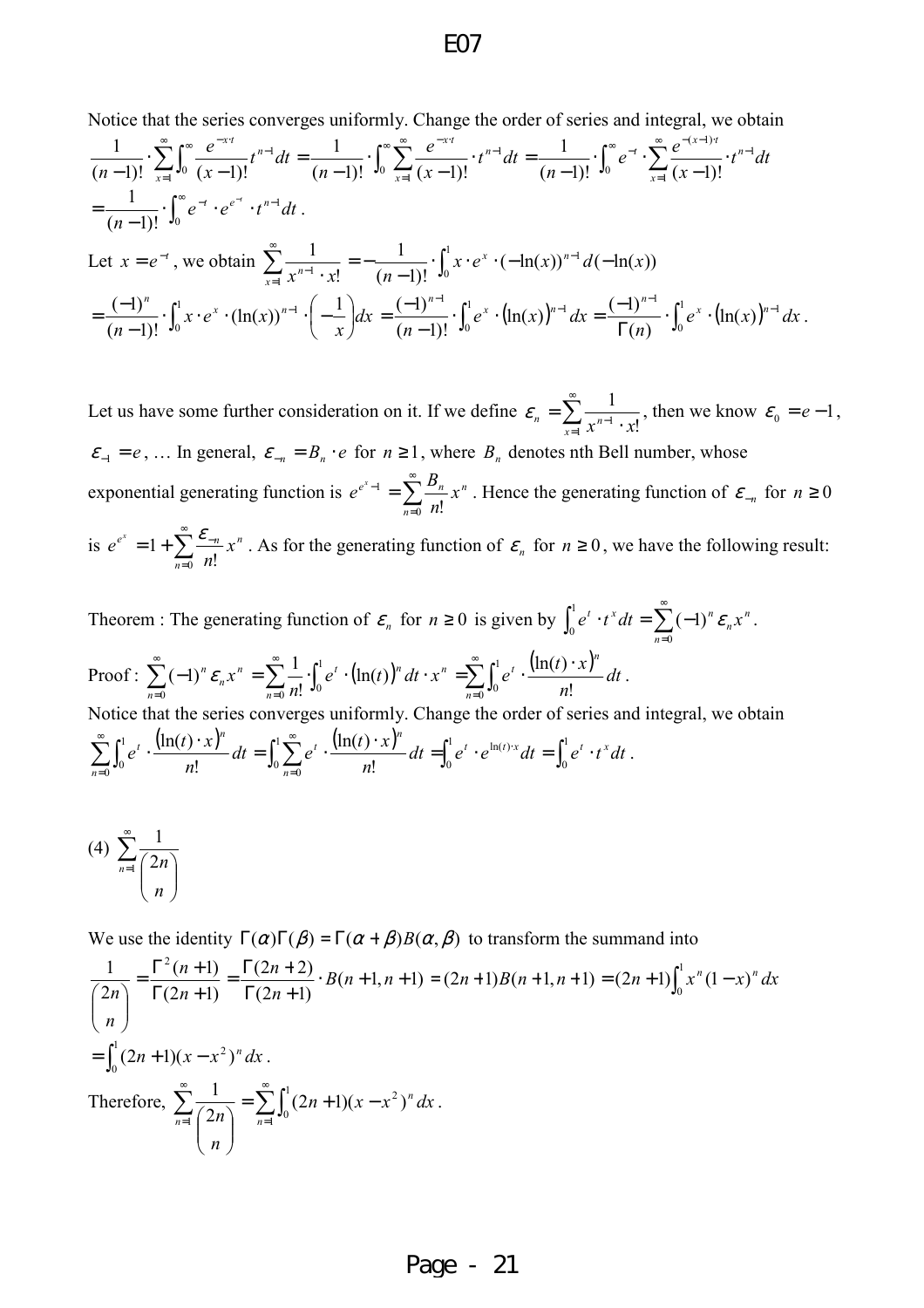Notice that the series converges uniformly. Change the order of series and integral, we obtain

$$
\sum_{n=1}^{\infty} \int_0^1 (2n+1)(x-x^2)^n dx = \int_0^1 \sum_{n=1}^{\infty} (2n+1)(x-x^2)^n dx = -\int_0^1 \frac{x^4-2x^3+4x^2-3x}{(x-x^2-1)^2} dx = \frac{1}{3} + \frac{2\sqrt{3}\pi}{27}.
$$

Similarly, we can calculate  $\sum_{n=1}^{\infty}$  $\begin{bmatrix} -1 & n \end{bmatrix}$ J  $\backslash$  $\overline{\phantom{a}}$ l  $\frac{1}{1}$ <sub>2</sub>  $\left(2\right)$ 1  $n=1$   $\alpha$  *s n n n* at where  $s \leq 1$ .  $\sum_{n=1}^{\infty}$ = −  $\overline{\phantom{a}}$ J  $\backslash$  $\overline{\phantom{a}}$  $\setminus$ ſ − 1 1 2  $(-1)$  $n=1$   $\alpha$  *s n n n n* at where  $s \leq 1$  can also be

computed in this way. Some other identities includes 18  $(2)$ 3 1 2 1 1  $\epsilon$   $\pi^2$  $\frac{1}{2}$   $\frac{2}{2}$  $=\frac{1}{2}\zeta(2)=\frac{\pi}{4}$  $\overline{\phantom{a}}$ J  $\backslash$  $\overline{\phantom{a}}$ l  $\sum_{n=1}^{\infty} \frac{1}{\sqrt{n}}$ *n*= *n n n* ,

3240  $(4) = \frac{17}{32}$ 36 17 2 1 17  $\epsilon$  17 $\pi^4$  $1 \frac{1}{11}$  $=\frac{1}{26}\zeta(4)=\frac{1}{224}$  $\overline{\phantom{a}}$ J  $\backslash$  $\overline{\phantom{a}}$ l  $\sum_{n=1}^{\infty} \frac{1}{4}$ *n*= *n n n*  $\sum_{1}^{1} \frac{1}{(2)}$  =  $\frac{2}{5}\zeta(3)$ 5 2 2  $(-1)$ <sup>1</sup>  $\frac{3}{2}$ 1  $=\frac{2}{5}\zeta$  $\overline{\phantom{a}}$ J  $\backslash$  $\overline{\phantom{a}}$ l ſ  $\sum^{\infty}$   $\frac{(-1)^{n-1}}{2}$ = − *n n n n n* . etc. Since these identities appeared in Apery's

paper proving  $\zeta(2)$  and  $\zeta(3)$  are irrational, we have some further consideration.

Let us begin from 
$$
\sum_{n=1}^{\infty} \frac{x^n}{n^2 \binom{2n}{n}},
$$
 we transform it into 
$$
\sum_{n=1}^{\infty} \frac{x^n}{n^2 \binom{2n}{n}} = \sum_{n=1}^{\infty} \frac{(n!)^2}{n^2 (2n)!} x^n = \sum_{n=1}^{\infty} \frac{((n-1)!)^2}{(2n)!} x^n
$$

$$
= \sum_{n=1}^{\infty} \frac{\Gamma^2(n)}{\Gamma(2n+1)} x^n = \sum_{n=1}^{\infty} \frac{\Gamma(2n)B(n,n)}{\Gamma(2n+1)} x^n = \sum_{n=1}^{\infty} \frac{B(n,n)}{2n} x^n = \sum_{n=1}^{\infty} \int_0^1 \frac{(t-t^2)^{n-1}}{2n} x^n dt.
$$

Notice that the series converges uniformly. Change the order of series and integral, we obtain

$$
\sum_{n=1}^{\infty} \int_0^1 \frac{(t-t^2)^{n-1}}{2n} x^n dt = \int_0^1 \sum_{n=1}^{\infty} \frac{(t-t^2)^{n-1}}{2n} x^n dt = -\int_0^1 \frac{\log(1-(t-t^2)x)}{2(t-t^2)} dt = 2\sin^{-1}\left(\frac{\sqrt{x}}{2}\right)^2.
$$
  
Hence, we obtain 
$$
\sum_{n=1}^{\infty} \frac{1}{n^2 \binom{2n}{n}} = 2\sin^{-1}\left(\frac{1}{2}\right)^2 = \frac{\pi^2}{18} = \frac{1}{3} \zeta(2).
$$

Then let us consider  $\sum_{n=1}^{\infty}$  $\begin{vmatrix} -1 & n^3 \\ n & n \end{vmatrix}$ J  $\backslash$  $\overline{\phantom{a}}$ l  $\sum_{n=1}$   $\binom{3}{2}$ *n n n n*  $\frac{x^n}{(2)}$ . We can obtain  $\sum_{n=1}^{\infty} \frac{x^n}{(2^n)}$  =  $\overline{\phantom{a}}$ J  $\backslash$  $\overline{\phantom{a}}$  $\setminus$  $\sum_{n=1}^{\infty} \frac{x}{\sqrt{n}}$  $\sum_{n=1}$   $\frac{3}{2}$  2 *n n n n*  $\frac{x^n}{(2n)} = 2 \int_0^x \sin^{-1} \left( \frac{\sqrt{x}}{2} \right)$ J  $\backslash$  $\overline{\phantom{a}}$  $\setminus$  $\frac{x}{\sin^{-1}}$ *x dxx* 0 1 2  $2\left[\sin^{-1}\left(\frac{\sqrt{x}}{2}\right)\right]$   $\frac{ax}{2}$ . 1  $\backslash$  $\frac{1}{\sin^{-1}}$ 2

Therefore,  $\sum \frac{1}{2}$  =  $\overline{\phantom{a}}$ J  $\backslash$  $\overline{\phantom{a}}$  $\setminus$  $\sum_{n=1}^{\infty} \frac{1}{\sqrt{n}}$  $\frac{1}{2}$   $\frac{3}{2}$ *n n n n*  $\int_0^1 \sin^{-1} \left| \frac{\sqrt{x}}{2} \right|$ J  $\overline{\phantom{a}}$  $\setminus$ 0 1 2  $2\sin$ *x*  $\left(\frac{x}{x}\right) \frac{dx}{x}$ .

Apply the variable substitution  $u = \sqrt{x}$ , we obtain  $2 \int_0^1 \sin^{-1} \left| \frac{\sqrt{x}}{2} \right| dx = 4 \int_0^1 \sin^{-1} \left| \frac{u}{2} \right| dx$ J  $\left(\frac{u}{2}\right)$  $\setminus$ ſ  $\frac{dx}{r}$  = J  $\backslash$  $\overline{\phantom{a}}$  $\setminus$  $_{-1}(\sqrt{x})^2 dx = 4 \int_{0}^{1} \sin^{-1} x dx$ 0 2  $\int_{0}^{1} \sin^{-1} \left( \sqrt{x} \right) dx = 4 \int_{0}^{1} \sin^{-1} x dx$ 0 2 1 2  $4 \sin$ 2  $2\sin$ *u*  $u \rangle^2$  *du x*  $\left(\frac{x}{2}\right)^2 \frac{dx}{2} = 4\left[\sin^{-1}\left(\frac{u}{2}\right)^2 \frac{du}{2}\right].$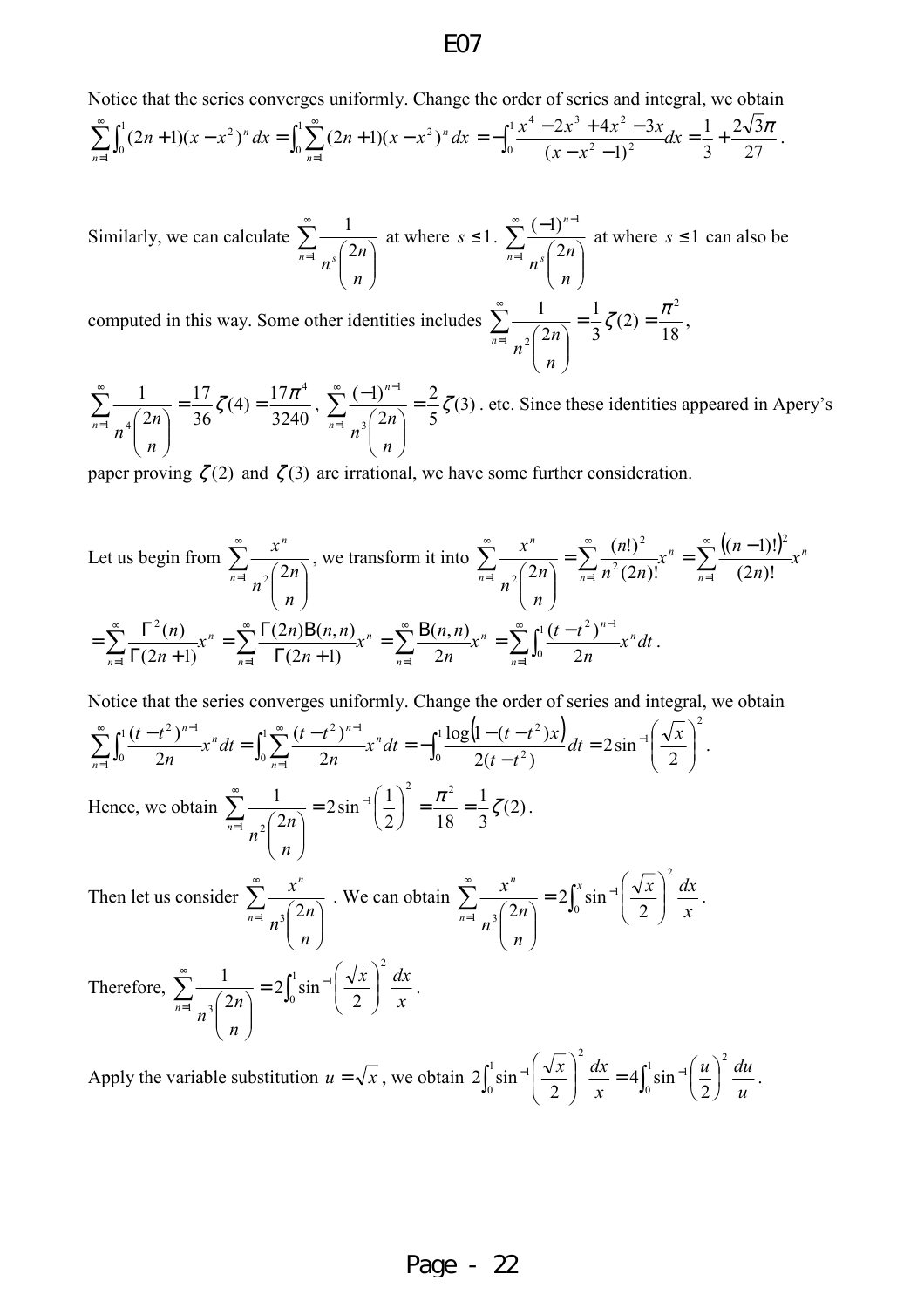Similarly, 
$$
\sum_{n=1}^{\infty} \frac{x^n}{n^{2+s} \binom{2n}{n}} (s \ge 1) = 2 \int_0^x ... \int_0^{x_3} \int_0^{x_2} \sin^{-1} \left( \frac{\sqrt{x_1}}{2} \right)^2 \frac{1}{x_1} dx_1 dx_2...dx_s
$$
  
\n
$$
= 2 \int_0^x ... \int_0^{x_3} \int_0^1 \sin^{-1} \left( \frac{\sqrt{x_1 x_2}}{2} \right)^2 \frac{1}{x_1 x_2} dx_1 dx_2...dx_s = 2 \int_0^x ... \int_0^1 \int_0^1 \sin^{-1} \left( \frac{\sqrt{x_1 x_2 x_3}}{2} \right)^2 \frac{1}{x_1 x_2 x_3} dx_1 dx_2...dx_s
$$
  
\n
$$
= ... = 2 \int_0^x ... \int_0^1 \int_0^1 \sin^{-1} \left( \frac{\sqrt{x_1 x_2 ... x_s}}{2} \right)^2 \frac{1}{x_1 x_2 ... x_s} dx_1 dx_2...dx_s
$$
  
\n
$$
= 2 \int_{\Omega} \sin^{-1} \left( \frac{\sqrt{x_1 x_2 ... x_s}}{2} \right)^2 \frac{1}{x_1 x_2 ... x_s} dx_1 dx_2...dx_s.
$$
  
\nHence, 
$$
\sum_{n=1}^{\infty} \frac{1}{n^{2+s} \binom{2n}{n}} (s \ge 1) = 2 \int_{\Omega} \sin^{-1} \left( \frac{\sqrt{x_1 x_2 ... x_s}}{2} \right)^2 \frac{1}{x_1 x_2 ... x_s} dx_1 dx_2...dx_s.
$$

The integral area is a s-dimensional unit cube  $[0,1]$ <sup>s</sup>.

We apply the variable substitution 
$$
\begin{pmatrix} u_1 \\ u_2 \\ u_3 \\ \dots \\ u_s \end{pmatrix} = \begin{pmatrix} \sqrt{x_1 x_2 ... x_s} \\ x_1 \\ x_2 \\ \dots \\ x_{s-1} \end{pmatrix}
$$
, i.e.  $\begin{pmatrix} x_1 \\ x_2 \\ x_3 \\ \dots \\ x_s \end{pmatrix} = \begin{pmatrix} u_2 \\ u_3 \\ u_4 \\ \dots \\ u_1^2 \\ \frac{u_1^2}{u_2 u_3 ... u_s} \end{pmatrix}$ .

To calculate the Jacobi determinant of it, we may notice that

$$
\frac{\partial(x_1, x_2, ..., x_s)}{\partial(u_1, u_2, ..., u_s)} = \begin{vmatrix}\n0 & 1 & 0 & ... & 0 \\
0 & 0 & 1 & ... & 0 \\
... & ... & ... & ... & ... \\
0 & 0 & 0 & 1 & ... & 0 \\
2u_1 & -u_1^2 & -u_1^2 & ... & -u_1^2 \\
u_2u_3...u_s & -u_2u_3...u_s & -u_2u_3...u_s & ... & -u_2u_3...u_s^2\n\end{vmatrix}
$$
\n
$$
= (-1)^{s-1} \begin{pmatrix}\n2u_1 & 0 & ... & 0 \\
2u_1 & 0 & 1 & ... & 0 \\
u_2u_3...u_s & ... & ... & ... \\
u_2u_3...u_s & ... & ... & -u_s\n\end{pmatrix} - \begin{pmatrix}\nu_1^2 & 0 & 0 & ... & 0 \\
0 & 1 & ... & 0 & 0 \\
u_2^2u_3...u_s & ... & ... & ... \\
0 & 0 & ... & 1\n\end{pmatrix} + ... + \begin{pmatrix}\nu_1^2 & 0 & 1 & ... & 0 \\
-u_1^2 & 0 & 0 & ... & 0 \\
-u_2u_3...u_s^2 & ... & ... & ... \\
0 & 0 & ... & 0\n\end{pmatrix}.
$$

Notice that if there is a line filled by 0 , then the determinant vanishes. Therefore, only the first term remain, and we obtain *s s s s*  $u_2u_3...u$ *u*  $u_1, u_2, ..., u$  $x_1, x_2, ..., x_k$ ...  $(-1)^{s-1}$   $\frac{2}{s-1}$  $(u_1, u_2,...,u_s)$  $(x_1, x_2,...,x_s)$  $2^{\mu_3}$  $1 \quad 2u_1$  $1, u_2$  $\frac{1, \lambda_2, ..., \lambda_s}{1} = (-1)^{s-1}$ ∂ ∂ .

The new integral area is  $[0,1] \times [u_1^2,1] \times [\frac{u_1}{\cdots},1] \times [\frac{u_1}{\cdots},1] \times ... \times [\frac{u_n}{\cdots},1]$ ...  $[0,1]\times[u_1^2,1]\times[\frac{u_1}{\cdots},1]\times[\frac{u_1}{\cdots},1]\times...\times[$  $2^{u_3...u_{s-1}}$ 2 1  $2^{\boldsymbol{\mu}}$ 3 2 1 2  $\binom{2}{1}, 1] \times \left[\frac{u_1^2}{\cdots}\right]$ −  $\times [u_1^2,1] \times [\frac{u_1}{\cdots},1] \times [\frac{u_1}{\cdots},1] \times ... \times$  $u_2u_3...u_s$ *u*  $u_2u$ *u u*  $u_1^2$ , 1] $\times$ [ $\frac{u_1^2}{u_1^2}$ , 1] $\times$ [ $\frac{u_1^2}{u_1^2}$ , 1] $\times$  [ $\times$ [ $\frac{u_1^2}{u_1^2}$ , 1].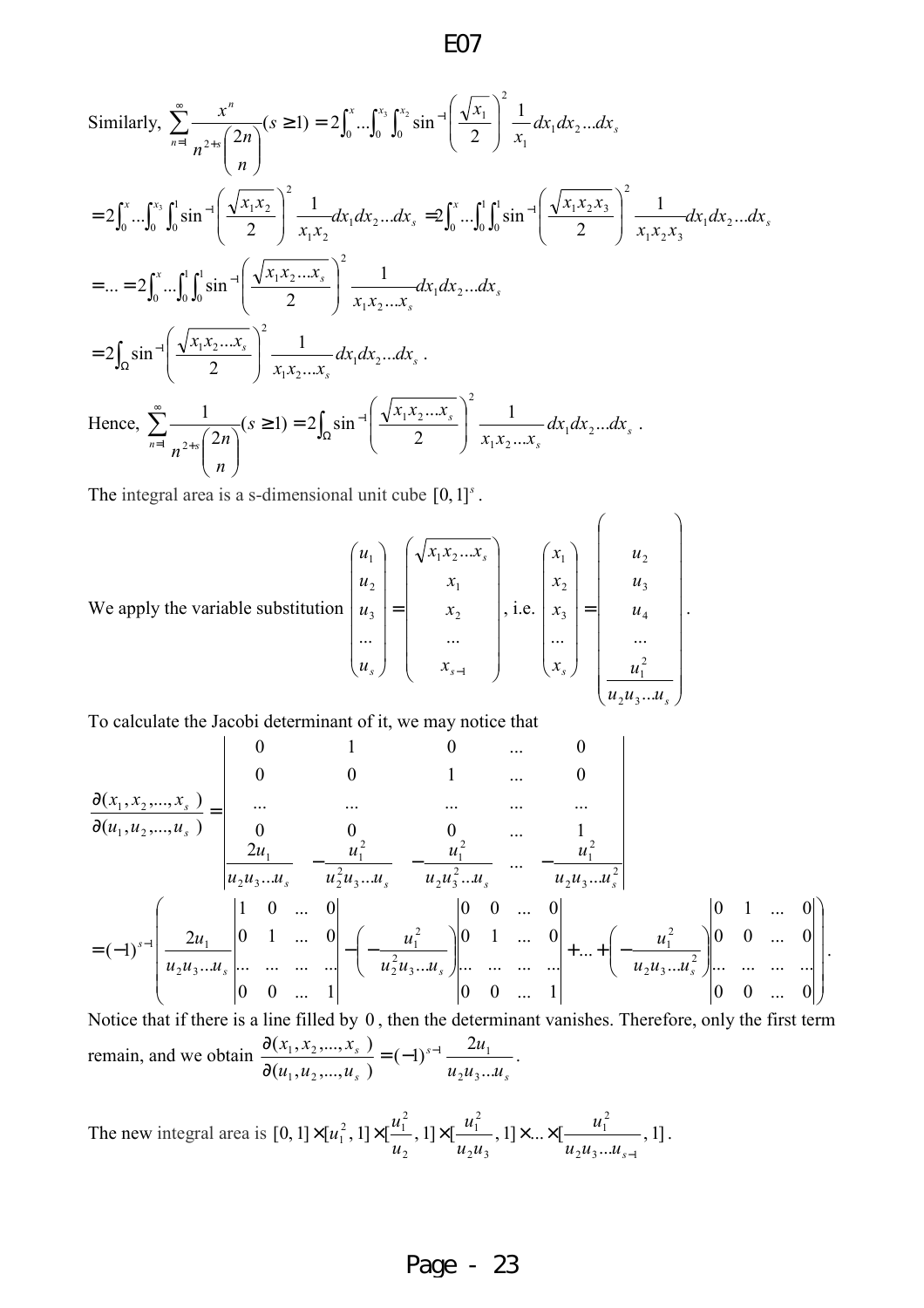$$
2\int_{\Omega} \sin^{-1}\left(\frac{\sqrt{x_1 x_2 ... x_s}}{2}\right)^2 \frac{1}{x_1 x_2 ... x_s} dx_1 dx_2 ... dx_s = 2\int_{\Omega} \sin^{-1}\left(\frac{u_1}{2}\right)^2 \frac{1}{u_1^2} \frac{\partial(x_1, x_2, ..., x_s)}{\partial(u_1, u_2, ..., u_s)} du_1 du_2 ... du_s
$$
  
\n
$$
= 2\int_{\Omega} \sin^{-1}\left(\frac{u_1}{2}\right)^2 \frac{1}{u_1^2} \frac{2u_1}{u_2 u_3 ... u_s} du_1 du_2 ... du_s = 4\int_{\Omega} \sin^{-1}\left(\frac{u_1}{2}\right)^2 \frac{1}{u_1 u_2 u_3 ... u_s} du_1 du_2 ... du_s
$$
  
\n
$$
= 4\int_0^1 \sin^{-1}\left(\frac{u_1}{2}\right)^2 \frac{du_1}{u_1} \int_{u_1^2}^1 \frac{du_2}{u_2} \int_{\frac{u_1^2}{u_2 u_3}}^1 \frac{du_3}{u_3} ... \int_{\frac{u_1^2}{u_2 u_3 ... u_s}}^1 \frac{du_s}{u_3} ...
$$
  
\nTo compute 
$$
\int_{u_1^2}^1 \frac{du_2}{u_2} \int_{\frac{u_1^2}{u_2 u_3}}^1 \frac{du_3}{u_3} ... \int_{\frac{u_1^2}{u_2 u_3 ... u_s}}^1 \frac{du_s}{u_s} ... \int_{\frac{u_1^2}{u_2 u_3 ... u_s}}^1 \frac{du_s}{u_s} ...
$$
  
\n
$$
I_{s+1}(u_1) = \int_{u_1^2}^1 \frac{du_2}{u_2} \int_{\frac{u_1^2}{u_2 u_3}}^1 \frac{du_3}{u_3} ... \int_{\frac{u_1^2}{u_2 u_3 ... u_s}}^1 \frac{du_3}{u_{s+1}} = \int_{u_1^2}^1 \frac{du_2}{u_2} \int_{\frac{u_1}{u_3 u_3}}^1 \frac{du_3}{u_3} ... \int_{\frac{u_1^2}{u_3 u_3 ... u_s}}^1 \frac{du_3}{u_3 ... u_s} ...
$$
  
\n<math display="</math>

Apply the variable substitution  $\xi = \sin^{-1} \left| \frac{a}{2} \right|$ J  $\left(\frac{u}{2}\right)$ J ſ  $=$  sin<sup>-</sup> 2  $\xi = \sin^{-1} \left( \frac{u}{2} \right)$ , we obtain  $\frac{(\log(u))^{s-1}}{du} = \frac{(-2)^{s+1}}{(s-1)(s-1)} \left( \frac{\xi^2}{s-1} \left( \log(2\sin(\xi)) \right)^{s-1} 2\cos(\xi) d\xi \right)$ ξ  $\frac{\pi}{6}$   $\xi^2$  (log(2sin( $\xi$ ))<sup>s-1</sup> 2cos( $\xi$ )d *s du u*  $u \nightharpoonup^2 (\log(u$ *s*  $\int_{0}^{s+1} \int_{0}^{1} \sin^{-1} (u)^2 (log(u))^{s-1} du$   $(-2)^{s+1} \int_{0}^{\pi} \xi^2 (log(2 \sin(\xi)))^{s-1} du$  $\log(2\sin(\xi)))^{s-1}2\cos(\xi)$  $(s-1)!$ <sup>J</sup><sup>0</sup>  $2\sin(\xi)$  $\log(u)$ <sup>s-1</sup><sub>d</sub> (-2) 2 sin  $(s-1)!$  $\left(-2\right)^{s+1}$   $\int_{0}^{1} \sin^{-1}\left(\frac{u}{u}\right)^{2} \frac{(\log(u))^{s-1}}{\log(u)} du = \left(-2\right)^{s+1} \int_{0}^{\frac{\pi}{6}}$  $\boldsymbol{0}$  $\int_{1}^{1}$   $\int_{1}^{1}$   $(u)^{2}$   $(\log(u))^{s-1}$   $\int_{1}^{1}$   $(-2)^{s+1}$   $\int_{1}^{\pi}$   $\xi^{2}$   $(\log(2\sin(\xi)))^{s-1}$ 0  $^{2}$  (1  $\geq$  (...) )<sup>s-1</sup>  $\int_0^1 \sin^{-1}\left(\frac{u}{2}\right)^2 \frac{(\log(u))^{s-1}}{u} du = \frac{(-2)^{s+1}}{(s-1)!} \int_0^{\frac{\pi}{6}} \frac{\xi^2}{2 \sin(\xi)} (\log(2\sin(\xi)))^{s-1} du$ −  $\int^2 \frac{(\log(u))^{s-1}}{du} du = \frac{(-1)^s}{(s-1)^s}$ J  $\left(\frac{u}{u}\right)$  $\setminus$ ſ − −  $\frac{\pi}{6} \xi^2 \cot(\xi) (\log(2\sin(\xi)))^{s-1} d\xi$ *s*  $\int_0^{s+1} \int_0^{\frac{\pi}{6}} \xi^2 \cot(\xi) (\log(2\sin(\xi)))^{s-1}$ −  $=\frac{(-2)^{s+1}}{s+1}$ 0  $\int_{0}^{1} \frac{\pi}{6} \xi^{2} \cot(\xi) (\log(2 \sin(\xi)))^{s-1}$  $\cot(\xi)(\log(2\sin(\xi)))$  $(s-1)!$  $\frac{(-2)^{s+1}}{s} \int_{0}^{\frac{\pi}{s}} \xi^2 \cot(\xi) (\log(2\sin(\xi)))^{s-1} d\xi$ . Notice that  $\cot(\xi) = \frac{u}{\xi} \log(2\sin(\xi))$ ξ  $=\frac{d}{dt} \log(2\sin(\xi))$ . Therefore, we have

$$
\frac{(-2)^{s+1}}{(s-1)!} \int_0^{\frac{\pi}{6}} \xi^2 \cot(\xi) (\log(2\sin(\xi)))^{s-1} d\xi = \frac{(-2)^{s+1}}{(s-1)!} \int_0^{\frac{\pi}{6}} \xi^2 \frac{d}{d\xi} (\log(2\sin(\xi)))^s
$$
  
= 
$$
\frac{(-2)^{s+1}}{(s-1)!} \left( \xi^2 (\log(2\sin(\xi)))^s \Big|_0^{\frac{\pi}{6}} - \int_0^{\frac{\pi}{6}} 2\xi (\log(2\sin(\xi)))^s d\xi \right) = -\frac{(-2)^{s+2}}{(s-1)!} \int_0^{\frac{\pi}{6}} \xi (\log(2\sin(\xi)))^s d\xi.
$$

Let us consider the case when  $s = 1$ .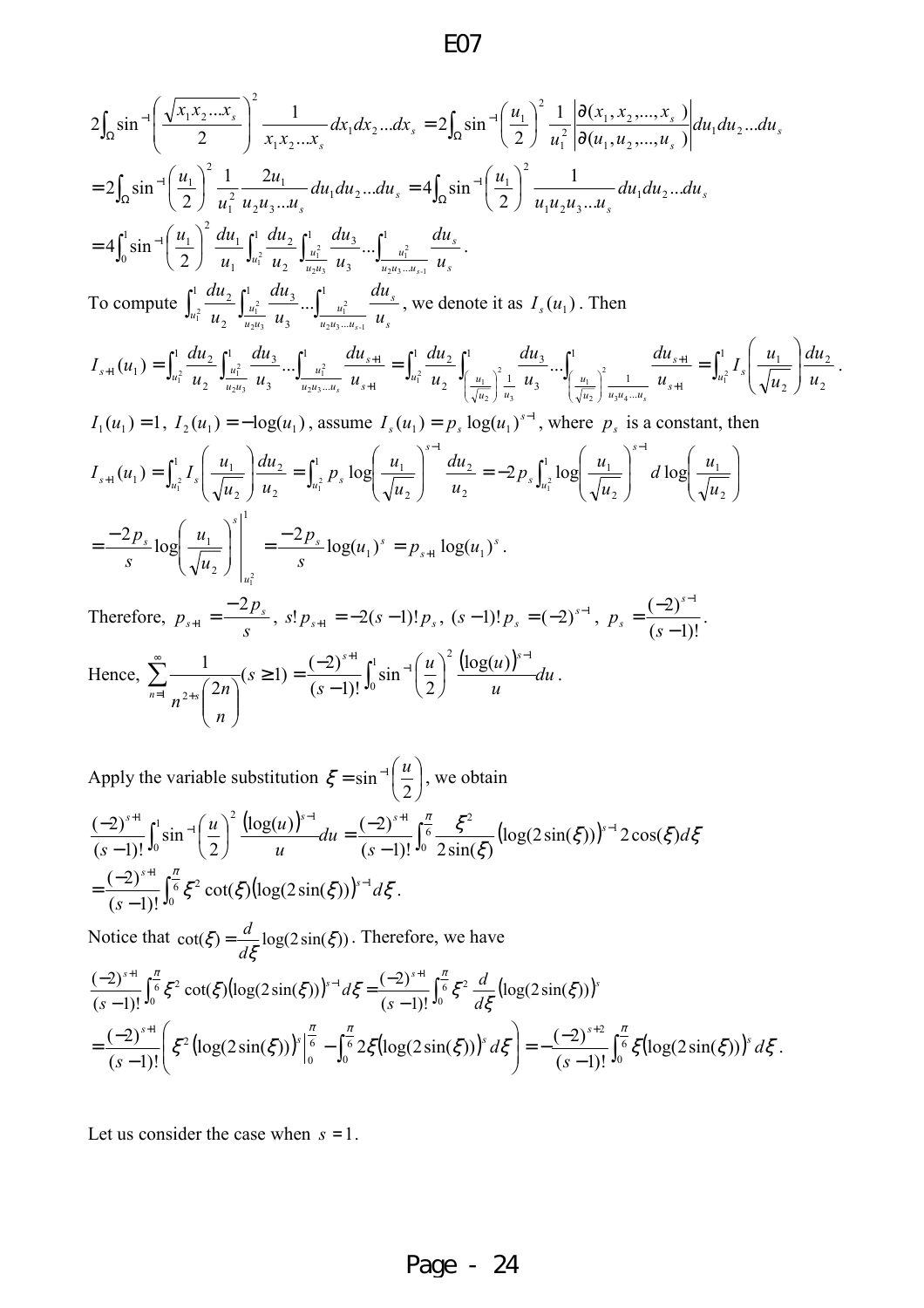We have  $\sum_{n=1}^{\infty}$  $\begin{bmatrix} -1 & n^3 & n \end{bmatrix}$ J  $\backslash$  $\overline{\phantom{a}}$  $\setminus$  $\frac{1}{1}$   $\frac{3}{2}$ 1 *n n n n*  $=4\int_0^{\frac{\pi}{6}} \xi^2 \cot(\xi) d\xi$ 0  $4\left[\frac{6}{5}\xi^2\cot(\xi)d\xi\right]$ . Apply the Fourier expansion of  $\cot(\xi)$ ,  $\sum^{\infty}$ = = 1  $\cot(\xi) = 2\sum \sin(2nx)$ *n*  $\zeta(\xi) = 2\sum_{n=1}^{\infty} \sin(2nx)$ , we have  $4\int_{0}^{\frac{\pi}{6}} \xi^{2} \cot(\xi) d\xi = 8\int_{0}^{\frac{\pi}{6}} \sum_{n=1}^{\infty} \xi^{2} \sin(2nx) d\xi$  $\int_0^{\frac{\pi}{6}} \xi^2 \cot(\xi) d\xi = 8 \int_0^{\frac{\pi}{6}} \sum_{n=1}^{\infty}$ =  $= 8^{6}$  $\begin{array}{c} \n0 \n\end{array}$   $\overline{n=1}$  $\sqrt{6}$   $\xi^2$  cot( $\zeta d\xi = 8\sqrt{6} \sum \xi^2$ 0  $4\left[\frac{6}{5}\xi^2\cot(\xi)d\xi = 8\left[\frac{6}{5}\sum \xi^2\sin(2nx)d\xi\right]$ . Notice that the series converges uniformly. Change the order of series and integral, we obtain  $\int_0^{\frac{\pi}{6}} \sum_{i=1}^{\infty} \xi^2 \sin(2nx) d\xi = 8 \sum_{i=1}^{\infty} \int_0^{\frac{\pi}{6}} f(x) \, dx$ = ∞ = = 1 6 0  $\sqrt{6} \sum \zeta^2 \sin(2\pi x) d\zeta = 8 \sum \sqrt{6} \zeta^2$  $\begin{array}{c} \n0 \n\end{array}$   $\overline{n=1}$  $8\left[\frac{6}{5}\sum \xi^2 \sin(2nx) d\xi = 8\sum \left[\frac{6}{5}\xi^2 \sin(2nx)\right]$  $n=1$  *n*  $\frac{\pi}{6} \sum_{n=1}^{\infty} \xi^2 \sin(2nx) d\xi = 8 \sum_{n=1}^{\infty} \int_{0}^{\frac{\pi}{6}} \xi^2 \sin(2nx) d\xi$  $\sum^{\infty}$  $\begin{bmatrix} -1 \\ 1 \end{bmatrix}$   $\begin{bmatrix} 1 \\ 2 \end{bmatrix}$   $\begin{bmatrix} n \\ n \end{bmatrix}$  $\overline{\phantom{a}}$  $\overline{\phantom{a}}$  $\bigg)$ J  $\mathbf{r}$  $\mathbf{r}$  $\mathbf{r}$  $\int$ L −  $\overline{\phantom{a}}$ J  $\left(\frac{n\pi}{\pi}\right)$ l ſ +  $\overline{\phantom{a}}$ J  $\left(\frac{n\pi}{\pi}\right)$ l ſ +  $\overline{\phantom{a}}$ J  $\left(\frac{n\pi}{\pi}\right)$ l ſ − ∑|  $\begin{array}{ccccc} 1 & 9 & n & 3 & n^2 & n^3 & n^3 \end{array}$  $2^{\circ}$   $\frac{3}{2}\pi$   $2\pi$   $\frac{3}{2}\pi$   $3\pi$   $3\pi$ cos  $\frac{3}{2}$ +2 sin 3 3 ) 2 cos  $\sum_{n=1}^{\infty}$  9 *n* 3 *n*<sup>2</sup> *n*<sup>3</sup> *n n n n n*  $n\pi$  and  $n\pi$  and  $n\pi$ π π π Since  $\sum \frac{1}{1-\frac{1}{2}} = \frac{1}{2}\sum \frac{1}{1-\frac{1}{2}} - \frac{3}{2}\sum \frac{1}{1-\frac{1}{2}} = 0$ 3  $(-1)$ 2  $(-1)^{n-1}$  3 2  $3$   $\frac{1}{1}$ cos 1 1 1 1 1  $=\frac{1}{2}\sum_{n=1}^{\infty}\frac{(-1)^{n-1}}{n-1}-\frac{3}{2}\sum_{n=1}^{\infty}\frac{(-1)^{n-1}}{n}=$  $\overline{\phantom{a}}$ J  $\left(\frac{n\pi}{\pi}\right)$ l ſ  $\sum_{n=1}^{\infty} \frac{\cos \left(\frac{3}{2}\right)}{n} = \frac{1}{2} \sum_{n=1}^{\infty} \frac{(-1)^{n-1}}{n} - \frac{3}{2} \sum_{n=1}^{\infty}$ = ∞  $(-1)^{n-1}$  2 ∞  $(-1)^{n-1}$ =  $\infty$   $\infty$   $\begin{array}{ccc} 2 & 1 & \infty & (-1)^{n-1} \\ -2 & 1 & \infty & (-1)^{n-1} \end{array}$  $\mu$   $\mu$   $\mu$   $\mu$   $\mu$   $\mu$ *n n n*  $\sum_{n=1}^{\infty}$  *n*  $\sum_{n=1}^{\infty}$  *n*  $\sum_{n=1}^{\infty}$  3*n n*<sup>π</sup> ,  $(3)$ 3  $(3) = \frac{1}{3}$ 8  $1 - 2 \cdot \frac{1}{2}$ 27 1 2  $(3) - \frac{3}{2}$ 8  $1 - 2 \cdot \frac{1}{2}$ 2 1  $(3n)$  $(-1)$ 2  $(-1)^{n-1}$  3 2  $3$   $\frac{1}{1}$ cos  $\int_1^2 (3n)^3$ 1  $\frac{1}{1}$   $n^3$ 1  $\frac{1}{4} \frac{1}{n^3} - \frac{2}{2} \frac{1}{n^3} - \frac{1}{2} \sum_{n=1}^{\infty} \frac{1}{n^3} - \frac{3}{2} \sum_{n=1}^{\infty} \frac{1}{(3n)^3} = \frac{1}{2} \left[ 1 - 2 \cdot \frac{1}{8} \right] \zeta(3) - \frac{3}{2} \cdot \frac{1}{27} \left[ 1 - 2 \cdot \frac{1}{8} \right] \zeta(3) = \frac{1}{3} \zeta$ π  $\zeta(3)$  = J  $\left(1-2\cdot\frac{1}{2}\right)$ l  $\left|\zeta(3)-\frac{3}{2}\cdot\frac{1}{25}\right|1-2$ . J  $\left(1-2\cdot\frac{1}{2}\right)$  $\setminus$ ſ  $=\frac{1}{2}\sum_{n=1}^{\infty}\frac{(-1)^{n-1}}{n^{n-1}}-\frac{3}{2}\sum_{n=1}^{\infty}\frac{(-1)^{n-1}}{n^{n-1}}=\frac{1}{2}\left(1-2\right).$  $\overline{\phantom{a}}$ J  $\left(\frac{n\pi}{\pi}\right)$  $\setminus$ ſ  $\sum_{n=0}^{\infty} \frac{\cos{\left(\frac{n}{2}\right)}}{n^3} = \frac{1}{2} \sum_{n=0}^{\infty} \frac{(-1)^{n-1}}{n^3} - \frac{3}{2} \sum_{n=0}^{\infty}$ = ∞  $(-1)^{n-1}$  2 ∞  $(-1)^{n-1}$ =  $\infty$   $\infty$   $\begin{array}{ccc} 2 & 1 & \infty & (-1)^{n-1} \\ -2 & 1 & \infty & (-1)^{n-1} \end{array}$  $=$ 1 *n*  $\leq n$ <sub>*n*=1</sub> *n*  $\leq n$ *n n n*  $\sum_{n=1}^{\infty}$  *n*<sup>3</sup> 2  $\sum_{n=1}^{\infty}$  *n*<sup>3</sup> 2  $\sum_{n=1}^{\infty}$  (3*n n* . We eventually obtain  $\sum^{\infty}$  $\begin{bmatrix} -1 & n^3 & 2n \\ n & n \end{bmatrix}$ J  $\backslash$  $\overline{\phantom{a}}$ l  $\frac{1}{1}$   $\frac{3}{2}$ 1 *n n n n*  $\sum^{\infty}$ = −  $\overline{\phantom{a}}$ J  $\left(\frac{n\pi}{\pi}\right)$  $\setminus$ ſ =  $\frac{3}{n^2} - \frac{3}{3}\zeta(3)$ 3 3 4 sin 3 2  $\sum_{n=1}$  *n n* ζ π  $\frac{\pi}{2} \sum_{0}^{\infty} \frac{3}{2} - \frac{4}{2} \zeta(3)$ . The summation  $\sum_{n=1}^{\infty}$ =  $\overline{\phantom{a}}$ J  $\left(\frac{n\pi}{2}\right)$ l ſ  $\frac{1}{1}$   $n^2$ 3 sin  $\sum_{n=1}$  *n n*<sup>π</sup> can be written via polylogarithm as  $\frac{1}{2i}$   $\left| Li_2 \right| e^{-3}$   $\left| -Li_2 \right| e^{-3}$ J  $\backslash$ I  $\mathsf{I}$ L ſ  $\overline{\phantom{a}}$ J  $\backslash$  l ſ − J  $\backslash$  $\overline{\phantom{a}}$ l  $\frac{1}{2i}\left(Li_2\left(e^{\frac{i\pi}{3}}\right)-Li_2\left(e^{\frac{-i\pi}{3}}\right)\right)$  $1\left[\begin{array}{c}i\pi\\i\pi\end{array}\right]\begin{array}{c}i\pi\\i\pi\end{array}\right]$  $Li_2$ |  $e^3$  |  $-Li_2$ |  $e$ *i* .

#### 5. Applications of Euler-Maclaurin Formula to Series

The applications of Euler-Maclaurin formula should not stop here. We continue to use it to deal with some series in this section.

$$
(1)\sum_{x=1}^{\infty}\frac{1}{x^2}.
$$

It is the well known series as zeta function at  $s = 2$ , and we know it is precisely 6  $rac{\pi^2}{\epsilon}$ . We have transformed it into a definite integral in section 4. This time we apply Euler-Maclaurin formula directly.

Lemma 4:  $\frac{u}{dx^{n-1}} \frac{1}{x^2} = (-1)^{n-1} \frac{u!}{x^{n+1}}$  $1 \ldots 2$  $\frac{1}{1-\frac{1}{2}} = (-1)^{n-1} \frac{n!}{1-\frac{1}{2}}$ + − − −  $= (-1)^{n-1} \frac{n}{n}$ *n n x n*  $dx^{n-1}$  *x*  $\frac{d^{n-1}}{dt^{n-1}} \frac{1}{t^{n-2}} = (-1)^{n-1} \frac{n!}{t^{n-1}}$ , where *n* is a non-negative integer. Proof : If  $n = 0$ , we have  $dx^{-1} x^2$  *x*  $d^{-1}$  1 1  $1, 2$ 1  $\frac{1}{-1}$   $\frac{1}{n^2}$  =  $-$ − .

# E07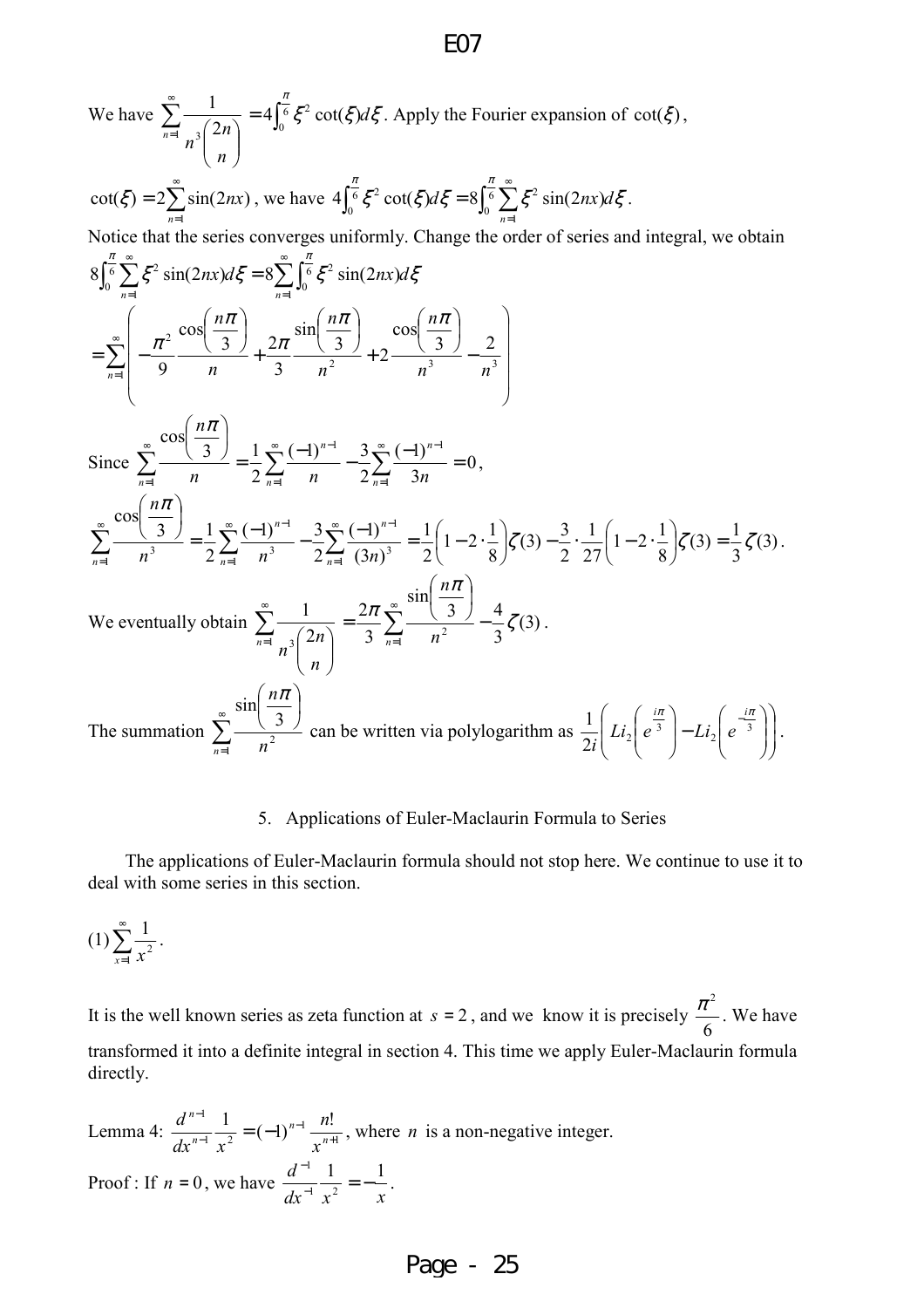Notice that 
$$
\frac{d^k}{dx^k} \frac{1}{x^2} = \frac{d}{dx} \left( \frac{d^{k-1}}{dx^{k-1}} \frac{1}{x^2} \right) = \frac{d}{dx} \left( (-1)^{k-1} \frac{k!}{x^{k+1}} \right) = (-1)^{k-1} \cdot k! \cdot \frac{-(k+1)}{x^{k+2}} = (-1)^k \cdot \frac{(k+1)!}{x^{k+2}}.
$$

Hence, from mathematical induction we know it is true for all  $n \in N$ .

We may use Euler-Maclaurin formula to obtain its inverse difference as follow.

$$
\sum \frac{1}{x^2} \Delta x = \sum_{n=0}^{\infty} \frac{B_n}{n!} \frac{d^{n-1}}{dx^{n-1}} \frac{1}{x^2} = \sum_{n=0}^{\infty} \frac{B_n}{n!} (-1)^{n-1} \frac{n!}{x^{n+1}} = \sum_{n=0}^{\infty} \frac{(-1)^{n-1} B_n}{x^{n+1}}
$$

But this series diverges everywhere except when  $x \rightarrow \infty$  it tends to 0.

We may deal with this series as follow. Anyone who first see it may think it too lax. However, since theory of divergent series has already been established, a strict foundation may also be built up.

.

We begin from the identity  $\frac{-t}{e^{-t}-1} = \sum_{r=0}^{\infty}$  $\frac{c}{-t-1} = \sum_{n=0}$  (-− −  $\frac{1}{0}$  n!  $(-1)$  $1 \frac{2}{n}$  $n \nightharpoonup n$ <sub>*+n*</sub>  $\frac{t}{t-1} = \sum_{n=1}^{\infty} (-1)^n \frac{B_n}{n!} t^n$ *n B e*  $\sum_{n=1}^{t}$  =  $\sum_{n=1}^{\infty}$  (-1)<sup>n</sup>  $\frac{B_n}{t}$  t<sup>n</sup>, and apply Laplace transform to either side of the equality, we have  $\int_0^{\infty} e^{-xt} \cdot \frac{-t}{e^{-t}} dt = \int_0^{\infty} e^{-xt} \cdot \sum_{n=0}^{\infty}$ =  $\int_{0}^{\infty} e^{-x \cdot t} dt = \int_{0}^{\infty} e^{-x \cdot t} dt$ −  $e^{-x\cdot t}\cdot\frac{-\iota}{\cdot}-dt=\int_{-\infty}^{\infty}e^{-x\cdot t}\cdot\sum_{\nu}(-dt)$ − − ⋅ 0 0 <sup>0</sup> !  $(-1)$ 1  $t^n dt$ *n B*  $dt = \int e^t$ *e*  $e^{-x \cdot t} \cdot \frac{-t}{-t}$ *n*  $x \in \sum (1)^n P_{n+1}$ *t*  $f^{x}$  .  $\frac{-t}{-t}dt = \int_{0}^{\infty} e^{-xt} \cdot \sum_{n=1}^{\infty} (-1)^{n} \frac{L_n}{t} t^n dt$ . Regardless of the divergence of the series in the integrand, we change the order of series and integral, and obtain  $\int_0^{\infty} e^{-xt} \cdot \sum_{n=0}^{\infty} (-1)^n \frac{B_n}{n!} t^n dt = \sum_{n=0}^{\infty} (-1)^n \frac{B_n}{n!} \int_0^{\infty} dt$ =  $\sum_{n=x}^{\infty}$   $\sum_{n=0}^{\infty}$   $\sum_{n=0}^{\infty}$   $\sum_{n=0}^{\infty}$   $\sum_{n=0}^{\infty}$   $\sum_{n=0}^{\infty}$ =  $e^{-xt} \cdot \sum_{n=0}^{\infty} (-1)^n \frac{D_n}{\cdot} t^n dt = \sum_{n=0}^{\infty} (-1)^n \frac{D_n}{\cdot} \int_{0}^{\infty} e^{-xt} dt$ 0  $\overline{n=0}$   $n!$   $\overline{n=0}$   $n!$   $\overline{J_0}$  $(-1)$ !  $(-1)$ *n*  $n \mathbf{v}_n \sim a^{-x} t + n$ *n*  $f^{xt}$   $\cdot \sum_{n=1}^{\infty} (-1)^n \frac{D_n}{n} t^n dt = \sum_{n=1}^{\infty} (-1)^n \frac{D_n}{n} \int_{0}^{\infty} e^{-xt} \cdot t^n dt$ *n B dtt n*  $e^{-xt} \cdot \sum_{n=0}^{\infty} (-1)^n \frac{B_n}{t} t^n dt = \sum_{n=0}^{\infty} (-1)^n \frac{B_n}{t} \int_{0}^{\infty} e^{-xt} \cdot t^n dt$ .

Then the integral in summand is easy to deal with. Let  $\xi = x \cdot t$ , we have

$$
\sum_{n=0}^{\infty} (-1)^n \frac{B_n}{n!} \int_0^{\infty} e^{-xt} \cdot t^n dt = \sum_{n=0}^{\infty} (-1)^n \frac{B_n}{n!} \int_0^{\infty} e^{-\zeta} \cdot \left(\frac{\zeta}{x}\right)^n dt = \sum_{n=0}^{\infty} (-1)^n \frac{B_n}{n!} \frac{1}{x^{n+1}} \int_0^{\infty} e^{-\zeta} \cdot \zeta^n d\zeta
$$
  
= 
$$
\sum_{n=0}^{\infty} (-1)^n \frac{B_n}{n!} \frac{1}{x^{n+1}} n! = \sum_{n=0}^{\infty} (-1)^n \frac{B_n}{x^{n+1}}.
$$
  
Thus we obtain 
$$
\sum_{n=0}^{\infty} \frac{1}{n!} \Delta x = -\int_0^{\infty} e^{-xt} \cdot \frac{-t}{-t} dt.
$$

Thus we obtain  $\sum_{i=1}^{n} \Delta x = -\int_{\Delta} e^{-x} dx$ *e*  $\sum \frac{1}{x^2} \Delta x = -\int_0^\infty e^{-x} dx \cdot \frac{1}{e^{-t}}$ −  $\frac{1}{2} \Delta x = -\int_0^\infty e^{-x \cdot t} \cdot \frac{-t}{e^{-t} - 1}$ Therefore,

$$
\sum_{x=1}^{\infty} \frac{1}{x^2} = \sum_{1}^{\infty} \frac{1}{x^2} \Delta x = -\lim_{x \to \infty} \int_0^{\infty} e^{-x} dx + \int_0^{\infty} e^{-x} dx + \int_0^{\infty} e^{-x} dx = -\frac{t}{e^{-t} - 1} dt = \int_0^{\infty} e^{-t} dx = -\frac{t}{e^{-t} - 1} dt = \int_0^{\infty} \frac{t}{e^t - 1} dt
$$
\nAnswer 1.4.1

Amazingly, the result is true.

Then let us consider the 'identity'  $\int_0^{\infty} e^{-xt} \cdot \frac{-t}{e^{-t}-1} dt = \sum_{k=1}^{\infty}$  $\sum_{n=0}^{\infty}$   $\binom{n}{n}$ ∞ −  $e^{-xt} \cdot \frac{-t}{-t} dt = \sum_{t} (-t)^{-t} dt$ −  $\cdot \frac{-}{-t}$  $e^{-xt} \cdot \frac{1}{e^{-t} - 1} dt = \sum_{n=0}^{\infty} (-1)^n \frac{B_n}{x^{n+1}}$  $1^{n}$   $\sum_{n=0}^{n}$   $\binom{n}{n}$   $x^{n}$ *n n t tx x B dt e*  $e^{-xt}$   $\cdot \frac{-t}{-t}dt = \sum_{n=1}^{\infty} (-1)^n \frac{B_n}{-t}$ . The '=' may seem unpleasant here, we change it to  $\sim$   $\cdot$ .

Notice that 
$$
\frac{-t}{e^{-t} - 1} = \sum_{n=0}^{\infty} (-1)^n \frac{B_n}{n!} t^n = 1 + \frac{1}{2} t + \sum_{n=1}^{\infty} \frac{B_{2n}}{(2n)!} t^{2n}
$$
 and the sign of  $\frac{B_{2n}}{(2n)!}$  is  $(-1)^{n-1}$  for  $n \ge 1$ .  
Therefore, 
$$
\left| \frac{-t}{e^{-t} - 1} - \left( 1 + \frac{1}{2} t + \sum_{n=1}^{N} \frac{B_{2n}}{(2n)!} t^{2n} \right) \right| \le (-1)^N \frac{B_{2N+2}}{(2N+2)!} t^{2N+2}
$$
 for  $t \ge 0$ .

$$
\int_0^{\infty} e^{-xt} \cdot \frac{-t}{e^{-t} - 1} dt - \sum_{n=0}^{2N} (-1)^n \frac{B_n}{x^{n+1}} = \int_0^{\infty} e^{-xt} \cdot \frac{-t}{e^{-t} - 1} dt - \sum_{n=0}^{2N} (-1)^n \frac{B_n}{n!} \int_0^{\infty} e^{-xt} \cdot t^n dt
$$
  
= 
$$
\int_0^{\infty} e^{-xt} \cdot \frac{-t}{e^{-t} - 1} dt - \int_0^{\infty} e^{-xt} \cdot \sum_{n=0}^{2N} (-1)^n \frac{B_n}{n!} t^n dt = \int_0^{\infty} e^{-xt} \cdot \left(\frac{-t}{e^{-t} - 1} - \sum_{n=0}^{2N} (-1)^n \frac{B_n}{n!} t^n\right) dt
$$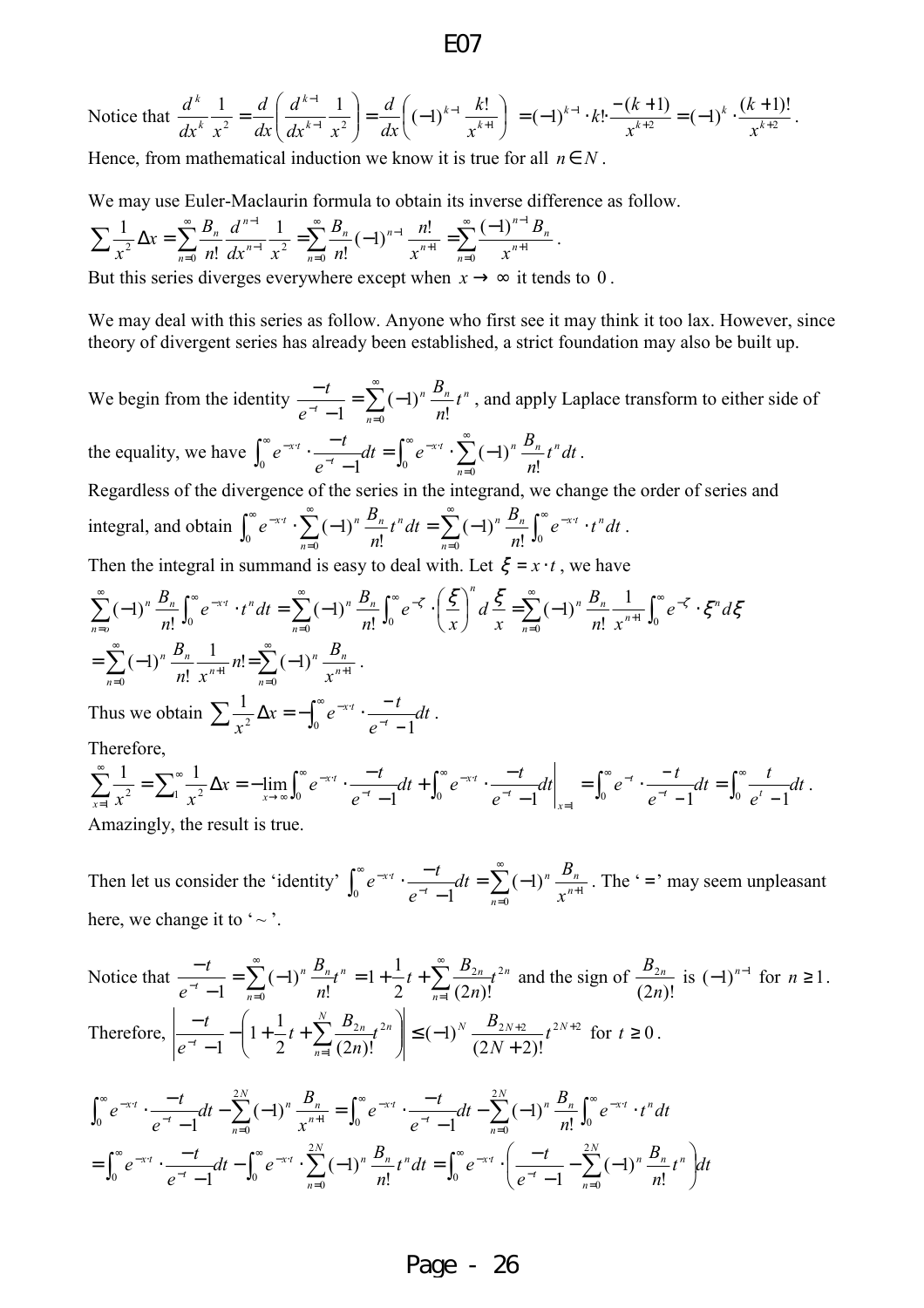$$
\leq \int_0^{\infty} e^{-x \cdot t} \cdot \left( (-1)^N \frac{B_{2N+2}}{(2N+2)!} t^{2N+2} \right) dt = (-1)^N \frac{B_{2N+2}}{(2N+2)!} \int_0^{\infty} e^{-x \cdot t} \cdot t^{2N+2} dt = (-1)^N \frac{B_{2N+2}}{(2N+2)!} \frac{(2N+2)!}{x^{2N+3}}.
$$
  
Therefore,  $\lim_{x \to \infty} x^{2N} \left( \int_0^{\infty} e^{-x \cdot t} \cdot \frac{-t}{e^{-t} - 1} dt - \sum_{n=0}^{2N} (-1)^n \frac{B_n}{x^{n+1}} \right) = 0.$   
Hence,  $\sum_{n=0}^{\infty} (-1)^n \frac{B_n}{x^{n+1}}$  is the asymptotic series of  $\int_0^{\infty} e^{-x \cdot t} \cdot \frac{-t}{e^{-t} - 1} dt$ .

(2) 
$$
\sum_{x=1}^{\infty} \frac{1}{x^s}
$$
, where *s* is an integer  $\geq 2$ .

It is zeta function on the real axis *s* >1.

Lemma 5:  $\frac{a}{a}$  =  $(-1)^{n-1}$   $\frac{(3)^n}{2}$  =  $(-1)^{n-1}$   $\frac{(3+n-2)!}{2}$   $(s \ge 2, s \in N, n \in N)$  $(s-1)!$  $\frac{1}{s} = (-1)^{n-1} \frac{(s)^{(n-2)}}{(s+n-1)} = (-1)^{n-1} \frac{(s+n-2)!}{(s+n-1)!}$ 1 1 1  $_1$   $(s)$ <sup>(n-2)</sup> 1 1  $s \geq 2, s \in N, n \in N$  $(s-1)! \cdot x$ *ns x s*  $dx^{n-1}$  *x d n n ns*  $_{n-1}(s)^{(n)}$  $n-1$ , s *n*  $\geq 2, s \in N, n \in$ −1)!·  $=(-1)^{n-1}\frac{(s)^{(n-2)}}{s^{s+n-1}}=(-1)^{n-1}\frac{(s+n-2)!}{(s-1)!\cdot s^{n+n-1}}$  $+n _{-1}(s)^{(n-1)}$ − −  $\frac{2f!}{v+n-1}$  ( $s \geq 2$ ,  $s \in N, n \in N$ ), where  $(s)^{(n-2)} = s \cdot (s+1)...(s+n-2)$  denote rising factorial, and we define  $(s)^{(-n)} = 1(n \in N)$ .

Since the proof is almost the same as that of lemma 4, we will just omit it.

$$
\sum \frac{1}{x^s} \Delta x = \sum_{n=0}^{\infty} \frac{B_n}{n!} \frac{d^{n-1}}{dx^{n-1}} \frac{1}{x^s} = \sum_{n=0}^{\infty} \frac{B_n}{n!} (-1)^{n-1} \frac{(s+n-2)!}{(s-1)! \cdot x^{s+n-1}} = \frac{1}{(s-1)!} \sum_{n=0}^{\infty} \frac{(-1)^{n-1} (s+n-2)! B_n}{n! \cdot x^{s+n-1}}
$$

$$
= \frac{1}{(s-1)!} \sum_{n=0}^{\infty} \frac{(-1)^{n-1} \cdot (n+1)^{(s-3)} \cdot B_n}{x^{s+n-1}}.
$$

As is shown in theorem, we have  $\sum (-1)^n \frac{a_n}{a_n} = -\int_0^1 e^{-xt} \cdot \frac{t}{e^{-t}} dt$ *e*  $e^{-x \cdot t} \cdot \frac{-t}{-t}$ *x B t tx*  $\sum_{n=0}^{\infty} (-1)^n \frac{B_n}{x^{n+1}} = -\int_0^{\infty}$ −  $\sum_{n=0}^{\infty}$   $\sum_{n=0}^{\infty}$   $B_n$   $\sum_{n=0}^{\infty}$  $\sum_{i=0}^{n}$   $\binom{n+1}{i}$   $\binom{n+1}{0}$   $\binom{n+1}{0}$   $e^{-t}$   $\binom{n+1}{0}$  $(-1)^n \frac{B_n}{x^{n+1}} = -\int_0^\infty e^{-x \cdot t} \cdot \frac{-t}{e^{-t} - 1}$  $(-1)^n \frac{E_n}{a+1} = -\int_0^1 e^{-x \cdot t} \cdot \frac{t}{-t} dt$ . Derivative it respect to  $x$ , we obtain

$$
\frac{d^{s-2}}{dx^{s-2}}\sum_{n=0}^{\infty}(-1)^n\frac{B_n}{x^{n+1}}=\sum_{n=0}^{\infty}(-1)^nB_n\frac{d^{s-2}}{dx^{s-2}}\frac{1}{x^{n+1}}=\sum_{n=0}^{\infty}(-1)^nB_n\frac{(n+1)^{(s-3)}}{x^{n+s-1}}=-\frac{d^{s-2}}{dx^{s-2}}\int_0^{\infty}e^{-xt}\cdot\frac{-t}{e^{-t}-1}dt
$$
\n
$$
=-\int_0^{\infty}\frac{\partial^{s-2}}{\partial x^{s-2}}e^{-xt}\cdot\frac{-t}{e^{-t}-1}dt=-\int_0^{\infty}e^{-xt}\cdot(-t)^{s-2}\cdot\frac{-t}{e^{-t}-1}dt=-\int_0^{\infty}e^{-xt}\cdot\frac{(-t)^{s-1}}{e^{-t}-1}dt.
$$

$$
\sum_{x=1}^{\infty} \frac{1}{x^s} = \sum_{1}^{\infty} \frac{1}{x^s} \Delta x = (-1)^{s-1} \left( \lim_{x \to \infty} \frac{1}{(s-1)!} \int_0^{\infty} e^{-xt} \cdot \frac{(-t)^{s-1}}{e^{-t} - 1} dt - \frac{1}{(s-1)!} \int_0^{\infty} e^{-xt} \cdot \frac{(-t)^{s-1}}{e^{-t} - 1} dt \right) \Big|_{x=1}
$$
\n
$$
= (-1)^{s-1} \frac{1}{(s-1)!} \int_0^{\infty} e^{-t} \cdot \frac{(-t)^{s-1}}{e^{-t} - 1} dt = \frac{1}{(s-1)!} \int_0^{\infty} \frac{t^{s-1}}{e^t - 1} dt = \frac{1}{\Gamma(s)} \int_0^{\infty} \frac{t^{s-1}}{e^t - 1} dt.
$$

$$
(3)\sum_{n=1}^{x-1}\frac{1}{n}.
$$

It is known as harmony series and has been solved at least since Euler. We just have a look at how Euler-Maclaurin formula is applied in this case.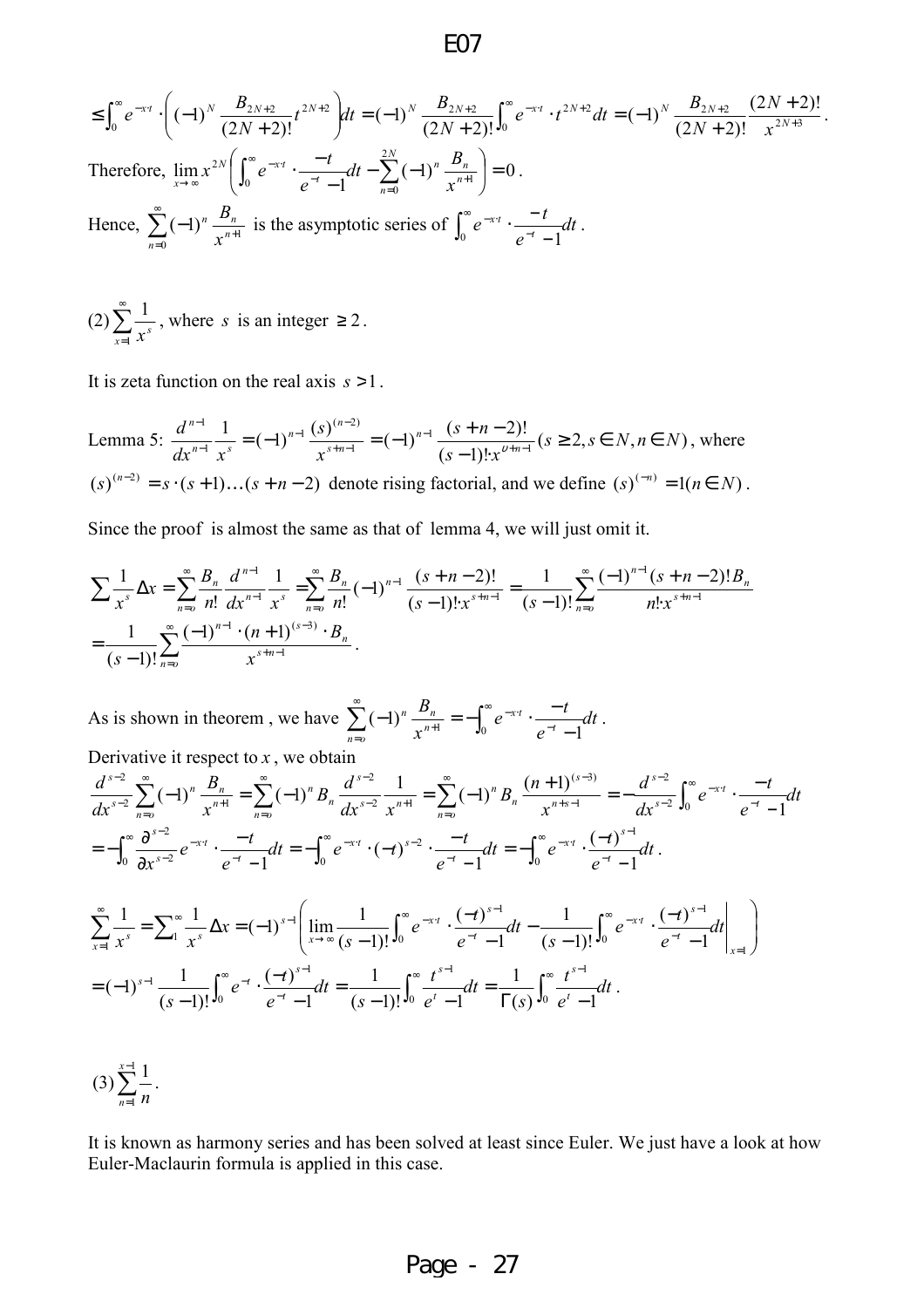Lemma 6:  $\frac{d^{n-1}}{1}$  =  $(-1)^{n-1}$   $\frac{(n-1)!}{n}(n \ge 1)$ 1 1  $= (-1)^{n-1} \frac{(n-1)!}{n} (n \geq$ − − *n x n*  $dx^{n-1}$  *x d n n n n* The proof is omitted.

We only take the first term of Euler-Maclaurin formula, but that is enough to obtain  $\frac{1}{s} = \int_0^x \frac{d\xi}{s} + O\left(\frac{1}{s}\right) + O(1) = \log(x) + O\left(\frac{1}{s}\right) + O(1)$ 1 1 1 *O x*  $O(1) = log(x) + O$ *x*  $\frac{d\xi}{d} + O$ *n*  $\sum_{x=1}^{x-1} 1$  cx *n*  $|+$ J  $\left(\frac{1}{\cdot}\right)$  $\setminus$  $+O(1) = \log(x) + O($ J  $\left(\frac{1}{\cdot}\right)$ l  $\sum_{n=1}^{x-1} \frac{1}{n} = \int_{1}^{x} \frac{d\xi}{\xi} + O(x)$  $\frac{1}{n}$  n  $\frac{J_1}{5}$  $\frac{\sqrt{2}}{2} + O\left(\frac{1}{2}\right) + O(1) = \log(x) + O\left(\frac{1}{2}\right) + O(1)$ .

.

To know more about the constant, we take all of the last terms,

 $\sum_{n=1}^{\infty} \frac{B_n}{n!} \frac{d^{n-1}}{d x^{n-1}} \frac{1}{d x} = \sum_{n=1}^{\infty} \frac{B_n}{d x^{n-1}} (-1)^{n-1} \frac{(n-1)!}{d x^{n}} = \sum_{n=1}^{\infty}$ =  $\infty$  R  $(n-1)!$   $\infty$   $(-1)^{n-1}$ =  $\sum_{n=0}^{\infty} B_n d^{n-1} 1 - \sum_{n=0}^{\infty} B_{n}$  $\equiv$  n!  $dx^{n-}$ − ⋅ −  $=\sum_{n=0}^{\infty}\frac{B_n}{(n-1)^{n-1}}\frac{(n-1)!}{(n-1)!}=$ 1 1 1 1  $\pi$  n!  $dx^{n-1}$  $\frac{1}{1} - \frac{1}{1} = \sum_{n=1}^{\infty} \frac{B_n}{(1 - 1)^{n-1}} \frac{(n-1)!}{(n-1)!} = \sum_{n=1}^{\infty} \frac{(-1)^n}{(1 - 1)!}$ ! 1  $\therefore$   $dx^{n-1}$   $x \xrightarrow[n=1]{n} n!$   $x^n$   $x^n$ *n n*  $\sum_{n=1}^{\infty} n!$   $x^n$  $n \leftarrow 1$ <sup>n</sup>  $\sum_{n=1}^{\infty} n! dx^n$  $\int_a^n d^n$  $n \cdot x$ *B x n n B*  $dx^{n-1}$  *x d n B* .

Similarly, we begin from the identity  $\frac{1}{\epsilon} \left( \frac{-\xi}{-\xi} - 1 \right) = \sum_{k=1}^{\infty}$ = −  $\frac{5}{-\xi-1}-1$  =  $\sum$  (-J  $\left(\frac{-\xi}{\xi}-1\right)$  $\setminus$ ſ − − − 1 1 !  $1 = \sum (-1)$ 1 1 *n n n n n B e*  $\left(\frac{\xi}{\xi}-1\right) = \sum_{n=0}^{\infty} (-1)^n \frac{B_n}{\xi} \xi$  $\xi\left(e^{-\xi}\right)$ . Therefore,  $\int_0^{\infty} \frac{e^{-x\xi}}{z} \cdot \left( \frac{-\xi}{e^{-\xi}} - 1 \right) d\xi = \int_0^{\infty} e^{-x\xi} \cdot \left( \sum_{k=1}^{\infty} \frac{e^{-k\xi}}{k} \right) d\xi$ =  $\int e^{-x} \cdot e^{-x} dx = \int_{-1}^{\infty} e^{-x} \cdot e^{-x} dx$ −  $-\frac{x\xi}{r} \cdot \left( \frac{-\xi}{r} - 1 \right) d\xi = \int_{-\infty}^{\infty} e^{-x\xi} \cdot \left( \sum_{n=0}^{\infty} (-1)^n \frac{B_n}{r} \xi^{n-1} \right)$ J  $\left(\sum_{n=1}^{\infty}(-1)^n\frac{B_n}{2}\xi^{n-1}\right)$ J ſ  $d\xi = \int e^{-x \cdot \xi} \cdot |\sum (-$ J  $\left(\frac{-\xi}{\xi}-1\right)$ J ſ − −  $-\left(\frac{-\xi}{e^{-\xi}-1}-1\right)d\xi = \int_0^{\infty} e^{-x\cdot\xi} \cdot \left(\sum_{n=1}^{\infty}$ 1  $0 \quad \xi \quad (e^{-\xi} - 1)$   $0 \quad \frac{\xi}{n-1}$   $n!$  $1 |d\xi = |e^{-x \xi} \cdot | \sum_{i=1}^{\infty} (-1)$ 1  $\frac{\xi}{\xi} - 1 \, dz = \int_{-\infty}^{\infty} e^{-x \xi} \cdot \left( \sum_{n=1}^{\infty} (-1)^n \frac{B_n}{n!} \xi^{n-1} \right) dz$ ξ ξ ξ ξ *d n*  $d\xi = \int_{0}^{\infty} e^{-x \cdot \xi} \cdot \left( \sum_{n=1}^{\infty} (-1)^n \frac{B_n}{n} \right)$ *e e n*  $\frac{x\xi}{z} \cdot \left( \frac{-\xi}{e^{-\xi} - 1} - 1 \right) d\xi = \int_0^\infty e^{-x\xi} \cdot \left( \sum_{n=0}^\infty (-1)^n \frac{B_n}{n!} \xi^{n-1} \right) d\xi = \sum_{n=0}^\infty (-1)^n \frac{B_n}{n!} \int_0^\infty e^{-x\xi} \cdot \xi^{n-1}$ =  $=\sum_{n}(-1)^{n}\frac{P_{n}}{n!}\int_{0}e^{-x\cdot\xi}$ . 1  $\frac{1}{1}$  n!  $(-1)^n \frac{D_n}{\cdot} \int_{0}^{\infty} e^{-x \cdot \xi} \cdot \xi^{n-1} d\xi$ *n*  $B_n$   $\int_{a}^{\infty}$   $e^{-x \cdot \xi}$   $\varepsilon n$ *n n n*  $\sum_{n=0}^{\infty} (-1)^n \frac{B_n}{n!} \int_0^{\infty} e^{-y} \cdot \left(\frac{y}{x}\right)^{n-1} dy dx = \sum_{n=0}^{\infty} (-1)^n \frac{B_n}{n!} \frac{1}{x^n} \int_0^1$ =  $\sum_{i=1}^{\infty}$   $\sum_{j=1}^{n}$   $\sum_{j=1}^{\infty}$   $\sum_{j=1}^{\infty}$   $\sum_{j=1}^{\infty}$   $\sum_{j=1}^{\infty}$   $\sum_{j=1}^{\infty}$   $\sum_{j=1}^{\infty}$   $\sum_{j=1}^{\infty}$   $\sum_{j=1}^{\infty}$   $\sum_{j=1}^{\infty}$   $\sum_{j=1}^{\infty}$   $\sum_{j=1}^{\infty}$   $\sum_{j=1}^{\infty}$   $\sum_{j=1}^{\infty}$ = ∞  $(\nu)^{n-}$  $e^{-y}$ .  $\left| \frac{y}{z} \right|$   $d \frac{y}{z} = \sum_{n=0}^{\infty} (-1)^n \frac{D_n}{z} \frac{1}{n} \int_{0}^{\infty} e^{-y}$ . J  $\left(\frac{y}{x}\right)$  $\setminus$ ſ  $=\sum (-1)^n \frac{E_n}{\cdot} \int e^{-y}$ .  $n! \; x^n \; 30$ 1  $n!$  J<sub>0</sub>  $\int_{-d}^{1} y \sum_{n=1}^{\infty}$   $B_n$  1 !  $(-1)$ !  $(-1)$ *n ny n n n n n*  $\int_a^b \frac{D_n}{\cdot} \left[ \int_a^{\infty} e^{-y} \cdot \left| \frac{y}{\cdot} \right| \right] dy = \sum_{n=0}^{\infty} (-1)^n \left[ \frac{D_n}{\cdot} \frac{1}{n} \right]_a^{\infty} e^{-y} \cdot y^{n-1} dy$ *n*! *x B x*  $d^{\frac{y}{2}}$ *x*  $e^{-y}$  ·  $\left(\frac{y}{y}\right)$ *n B*  $\sum_{n=0}^{\infty}(-1)^n \frac{B_n}{n!} \frac{1}{n!} (n-1)! = \sum_{n=0}^{\infty}$ = ∞  $=$   $\begin{array}{ccc} n! & x^n & \cdots & x^{n-1} & n \end{array}$  $=\sum (-1)^n \frac{p^n}{n} \frac{1}{n} (n-1)! = \sum (-1)^n$  $n! \lambda$   $n=1$  $\frac{1}{n}(n-1)! = \sum_{n=1}^{\infty} (-1)$ !  $(-1)$  $\sum_{n=1}^{n}$   $\binom{n}{n}$   $\binom{n}{n}$ *n n*  $\sum_{n=1}^{\infty}$  <sup>1</sup>, n!  $x^n$ *n n*  $n \cdot x$ *B n n*! *x*  $\frac{B_n}{\cdot} \frac{1}{n} (n-1)! = \sum_{n=0}^{\infty} (-1)^n \frac{B_n}{\cdot}$ .  $\frac{1}{\epsilon}$   $\Big| d \xi$ . 1 1 1 1 1  $(-1)^{n-1} B_n$   $\longrightarrow$   $(-1)$  $\frac{1}{4}$  n  $\frac{30}{5}$   $\zeta$   $(e^{-5}-1)$   $\frac{30}{5}$   $(e^{-5}-1)$   $\zeta$   $\frac{30}{5}$   $\zeta$ 1 1 1  $\sum_{n=0}^{\infty} \frac{(-1)^{n-1}B_n}{n-x^n} = \sum_{n=0}^{\infty} \frac{(-1)^{n-1}B_n}{n} = \int_0^{\infty} \frac{e^{-\xi}}{\xi} \cdot \left( \frac{-\xi}{e^{-\xi}-1} - 1 \right) d\xi = \int_0^{\infty} \left( \frac{-e^{-\xi}}{e^{-\xi}-1} - \frac{e^{-\xi}}{\xi} \right) d\xi = \int_0^{\infty} d\xi$ −  $\sim e^{-\xi}$   $\left(-\xi\right)$   $\sim$   $\left(-e^{-\frac{1}{2}\xi}\right)$ −  $\approx$   $(-1)^{n-1}R$   $\approx$   $e^{-}$ = ∞  $(-1)^{n-1}R$  ∞  $(-1)^{n-1}$ = = −  $\overline{\phantom{a}}$ J  $\backslash$  $\overline{\phantom{a}}$ l ſ −  $\int d\xi = \int_0^\infty \left( \frac{1}{e^{\xi}} \right)$ J  $\backslash$  $\overline{\phantom{a}}$ l ſ − −  $\frac{1}{d\xi} = \int_{\infty}^{\infty} \left( \frac{-1}{\xi} \right) d\xi$ J  $\left(\frac{-\xi}{\xi}-1\right)$ l ſ − −  $=\sum_{n=0}^{\infty}\frac{(-1)^{n-1}B_n}{B_n}=\int_{-\infty}^{\infty}\frac{e^{-\xi}}{2\pi}\cdot\left(-\frac{e^{-\xi}}{2\pi}\right)$ ⋅  $\left.\frac{(-1)^{n-1}B_n}{\sigma}\right|_{\mathcal{F}} = \sum_{k=0}^{\infty} \frac{(-1)^{n-1}B_n}{\sigma} = \int_{0}^{\infty} \frac{e^{-\xi}}{\xi} \cdot \left(\frac{-\xi}{\xi} - 1\right) d\xi = \int_{0}^{\infty} \left(\frac{-e^{-\xi}}{\xi} - \frac{e^{-\xi}}{\xi}\right) d\xi = \int_{0}^{\infty} \left(\frac{1}{\xi} - \frac{1}{\xi} - \frac{1}{\xi}\right) d\xi$ ξ ξ ξ  $\left(\frac{\xi}{2}-1\right)d\xi$  $\xi$  (e<sup>-5</sup> -1 )<sup>2</sup>  $\int_0^{\pi}$   $\int_0^{\pi} e^{-\xi}$  -1  $\xi$  )<sup>2</sup>  $\int_0^{\pi}$   $\int_0^{\pi} e^{-\xi}$  -1  $\xi e^{\xi}$ ξ ξ ξ ξ ξ *d*  $e^{\xi}$  – 1  $\xi e$  $\left(\frac{e^{-\zeta}}{e}\right)d$ *e*  $d\xi = \int_{0}^{\infty} \frac{-e}{e^{z}}$ *e e n B*  $n \cdot x$ *B n n n x*  $\sum_{n=1}$   $n \cdot x^n$ *n n*

We denote  $\gamma = \int_0^\infty$  $\overline{\phantom{a}}$ J  $\backslash$  $\overline{\phantom{a}}$  $\setminus$ ſ − −  $=$   $\int_0$ 1 1  $\frac{1}{\epsilon} - \frac{1}{\epsilon} d\xi$  $\gamma = \int_0^{\infty} \left( \frac{1}{e^{\xi} - 1} - \frac{1}{\xi e^{\xi}} \right) dt$ *ee* , and it is known as Euler-Mascheroni constant.  $\gamma = 0.5772156649...$ Hence,  $\sum_{n=1}^{x-1} \frac{1}{n} \sim \log(x) + \gamma(x \to \infty)$ 1  $\sum_{n=1}^{x-1} \frac{1}{n} \sim \log(x) + \gamma(x \to \infty)$ =  $x)+\gamma(x)$ *n x n*  $\gamma(x \rightarrow \infty)$ , which has already been known to Euler.

$$
(4)\sum_{n=1}^{x-1}\log(n).
$$

Lemma 7:  $\frac{d^{n-1}}{dx^{n-1}}\log(x) = (-1)^n \frac{(n-2)!}{x^{n-1}} (n \ge 2)$ 1  $\frac{1}{n-1}\log(x) = (-1)^n \frac{(n-2)!}{n^{n-1}} (n \geq$ − *n x*  $f(x) = (-1)^n \frac{(n+1)^n}{n!}$ *dx d n n n n* . The proof is omitted.

We take the first two terms of Euler-Maclaurin formula to obtain

$$
\sum_{n=1}^{x-1} \log(n) = \int_1^x \log(\xi) d\xi - \frac{1}{2} \log(\xi) \Big|_1^x + O\left(\frac{1}{x}\right) + O(1) = \left(x - \frac{1}{2}\right) \log(x) - x + 1 + O\left(\frac{1}{x}\right) + O(1).
$$

To know more about the constant, we take all of the last terms,

### E07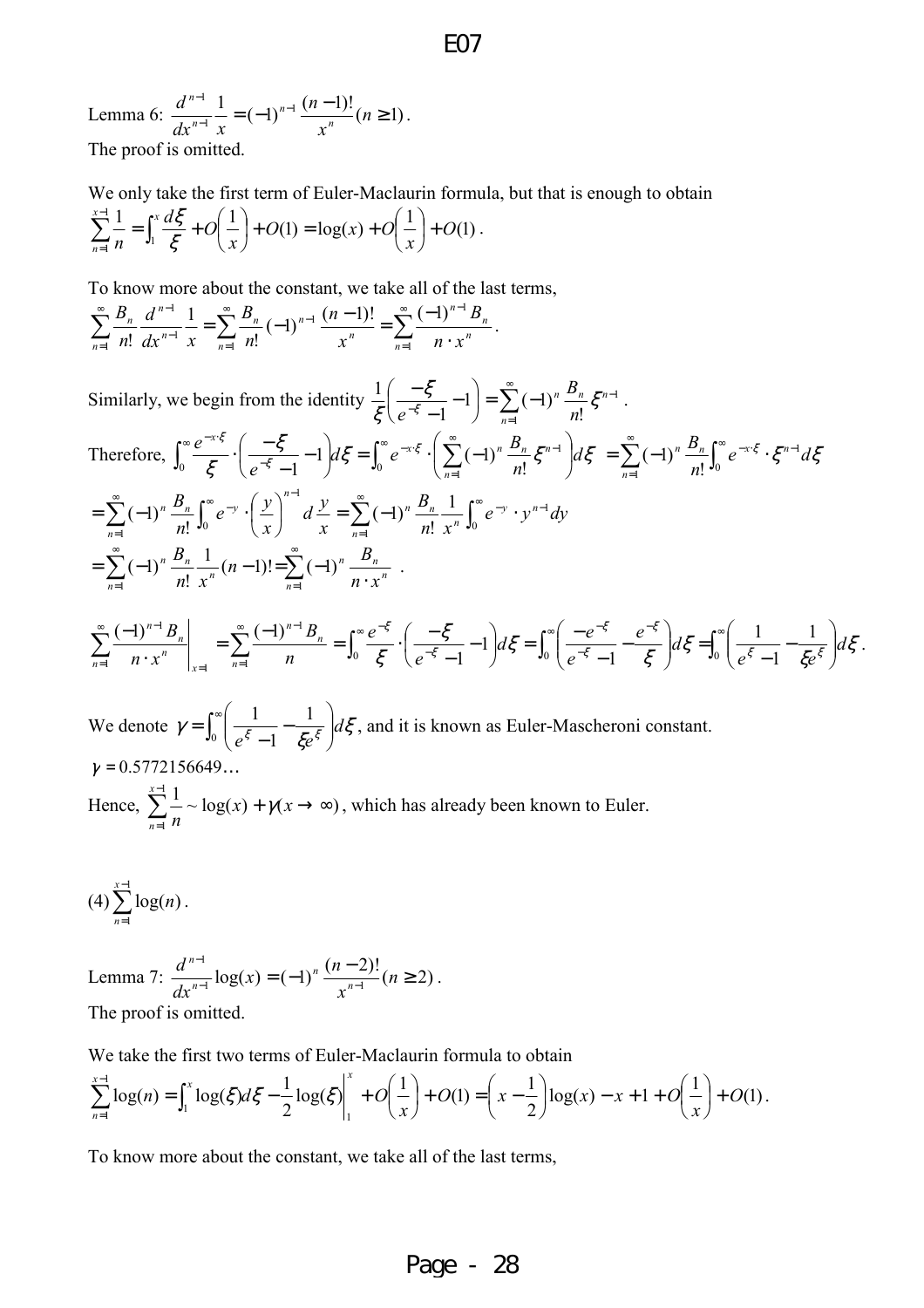$$
\mathrm{EO}7
$$

$$
\sum_{n=2}^{\infty} \frac{B_n}{n!} \frac{d^{n-1}}{dx^{n-1}} \log(x) = \sum_{n=2}^{\infty} \frac{B_n}{n!} (-1)^n \frac{(n-2)!}{x^{n-1}} = \sum_{n=2}^{\infty} \frac{(-1)^n B_n}{n \cdot (n-1) \cdot x^{n-1}}.
$$

Similarly,

$$
\int_0^{\infty} \frac{e^{-x\cdot\xi}}{\xi^2} \cdot \left(\frac{-\xi}{e^{-\xi}-1} - 1 - \frac{\xi}{2}\right) d\xi = \int_0^{\infty} e^{-x\cdot\xi} \cdot \left(\sum_{n=2}^{\infty} (-1)^n \frac{B_n}{n!} \xi^{n-2}\right) d\xi = \sum_{n=2}^{\infty} (-1)^n \frac{B_n}{n!} \int_0^{\infty} e^{-x\cdot\xi} \cdot \xi^{n-2} d\xi
$$
  
= 
$$
\sum_{n=2}^{\infty} (-1)^n \frac{B_n}{n!} \int_0^{\infty} e^{-y} \cdot \left(\frac{y}{x}\right)^{n-2} d\xi = \sum_{n=2}^{\infty} (-1)^n \frac{B_n}{n!} \frac{1}{x^{n-1}} \int_0^{\infty} e^{-y} \cdot y^{n-2} dy
$$
  
= 
$$
\sum_{n=2}^{\infty} (-1)^n \frac{B_n}{n!} \frac{1}{x^{n-1}} (n-2)! = \sum_{n=2}^{\infty} (-1)^n \frac{B_n}{n \cdot (n-1) \cdot x^{n-1}}.
$$

Therefore,

$$
\sum_{n=2}^{\infty} \frac{(-1)^n B_n}{n \cdot (n-1) \cdot x^{n-1}} \bigg|_{x=1} = \sum_{n=2}^{\infty} \frac{(-1)^n B_n}{n \cdot (n-1)} = \int_0^{\infty} \frac{e^{-\xi}}{\xi^2} \cdot \left( \frac{-\xi}{e^{-\xi} - 1} - 1 - \frac{\xi}{2} \right) d\xi = \int_0^{\infty} \left( \frac{1}{\xi(e^{\xi} - 1)} - \frac{1}{\xi^2 e^{\xi}} - \frac{1}{2\xi e^{\xi}} \right) d\xi.
$$

After some further calculation, we may know  $\int_{\mathbb{R}} \left| \frac{1}{\zeta(\zeta - \zeta)} - \frac{1}{\zeta(\zeta - \zeta)} \right| d\zeta = \frac{1}{2} \log(2\pi) - 1$ 2 1 2 1 1  $(e^{\zeta}-1)$ 1  $\int_{0}^{\infty} \left( \frac{1}{\xi(e^{\xi}-1)} - \frac{1}{\xi^{2}e^{\xi}} - \frac{1}{2\xi(e^{\xi})} \right) d\xi = \frac{1}{2} \log(2\pi) -$ J  $\backslash$  $\overline{\phantom{a}}$  $\setminus$ ſ  $-\frac{1}{\sqrt{2-\xi}} \int_0^{\infty} \left( \frac{1}{\xi(e^{\xi}-1)} - \frac{1}{\xi^2 e^{\xi}} - \frac{1}{2\xi e^{\xi}} \right) d\xi = \frac{1}{2} \log(2\pi)$  $\frac{1}{\xi(e^{\xi}-1)} - \frac{1}{\xi^2 e^{\xi}} - \frac{1}{2\xi e^{\xi}}\bigg]d$  $e^{5}-1$ )  $\xi^{2}e^{5}$  2 $\xi e$ . Therefore,  $\log \Gamma(x) = \sum \log(n) \sim |x - \frac{1}{2}| \log(x) - x + \frac{1}{2} \log(2\pi)(x \to \infty)$ 2  $\log(x) - x + \frac{1}{2}$ 2  $\log \Gamma(x) = \sum_{n=1}^{x-1} \log(n) \sim \left(x - \frac{1}{2}\right)$ 1 1  $\log(x)-x+\frac{1}{2}\log(2\pi)(x\to\infty)$ J  $\left(x-\frac{1}{2}\right)$ l  $\Gamma(x) = \sum_{n=1}^{x-1} \log(n) \sim \left(x - \frac{1}{x}\right)$ =  $f(x) = \sum \log(n) \sim |x - \frac{1}{2}| \log(x) - x + \frac{1}{2} \log(2\pi)(x)$ *x n*  $\pi$ )( $x \rightarrow \infty$ ), which has already been known to de Moivre and Stirling.

$$
(5)\sum_{n=1}^{x-1} n \log(n).
$$

Lemma 8:  $\frac{d^{n-1}}{dx^{n-1}} x \log(x) = (-1)^{n-1} \frac{(n-3)!}{x^{n-2}} (n \ge 3)$ 1 1 1  $= (-1)^{n-1} \frac{(n-3)!}{n^{n-2}} (n \geq$ − − *n x*  $x \log(x) = (-1)^{n-1} \frac{(n-1)^n}{n}$ *dx d n n n n* . The proof is omitted.

We take the first three terms of Euler-Maclaurin formula to obtain

$$
\sum_{n=1}^{x-1} n \log(n) = \int_1^x \xi \log(\xi) d\xi - \frac{1}{2} \xi \log(\xi) \Big|_1^x + \frac{1}{12} \frac{d}{d\xi} \xi \log(\xi) \Big|_1^x + O\left(\frac{1}{x}\right) + O(1)
$$
  
=  $\left(\frac{x^2}{2} - \frac{x}{2} + \frac{1}{12}\right) \log(x) - \frac{x^2}{4} + \frac{1}{4} + O\left(\frac{1}{x}\right) + O(1).$ 

To know more about the constant, we take all of the last terms,

$$
\sum t \ln(t) \Delta t = \sum_{n=0}^{\infty} \frac{B_n}{n!} \frac{d^{n-1}}{dt^{n-1}} t \log(t) = \frac{t^2}{2} \log(t) - \frac{t^2}{4} - \frac{1}{2} t \log(t) + \frac{1}{12} (\log(t) + 1) .
$$

Similarly,

$$
\frac{-\xi}{e^{-\xi}-1}=\sum_{n=0}^{\infty}(-1)^n\,\frac{B_n}{n!}\,\xi^n\,,\,\frac{1}{\xi^3}\bigg(\frac{-\xi}{e^{-\xi}-1}-1-\frac{\xi}{2}-\frac{\xi^2}{12}\bigg)=\sum_{n=3}^{\infty}(-1)^n\,\frac{B_n}{n!}\,\xi^{n-3}\,.
$$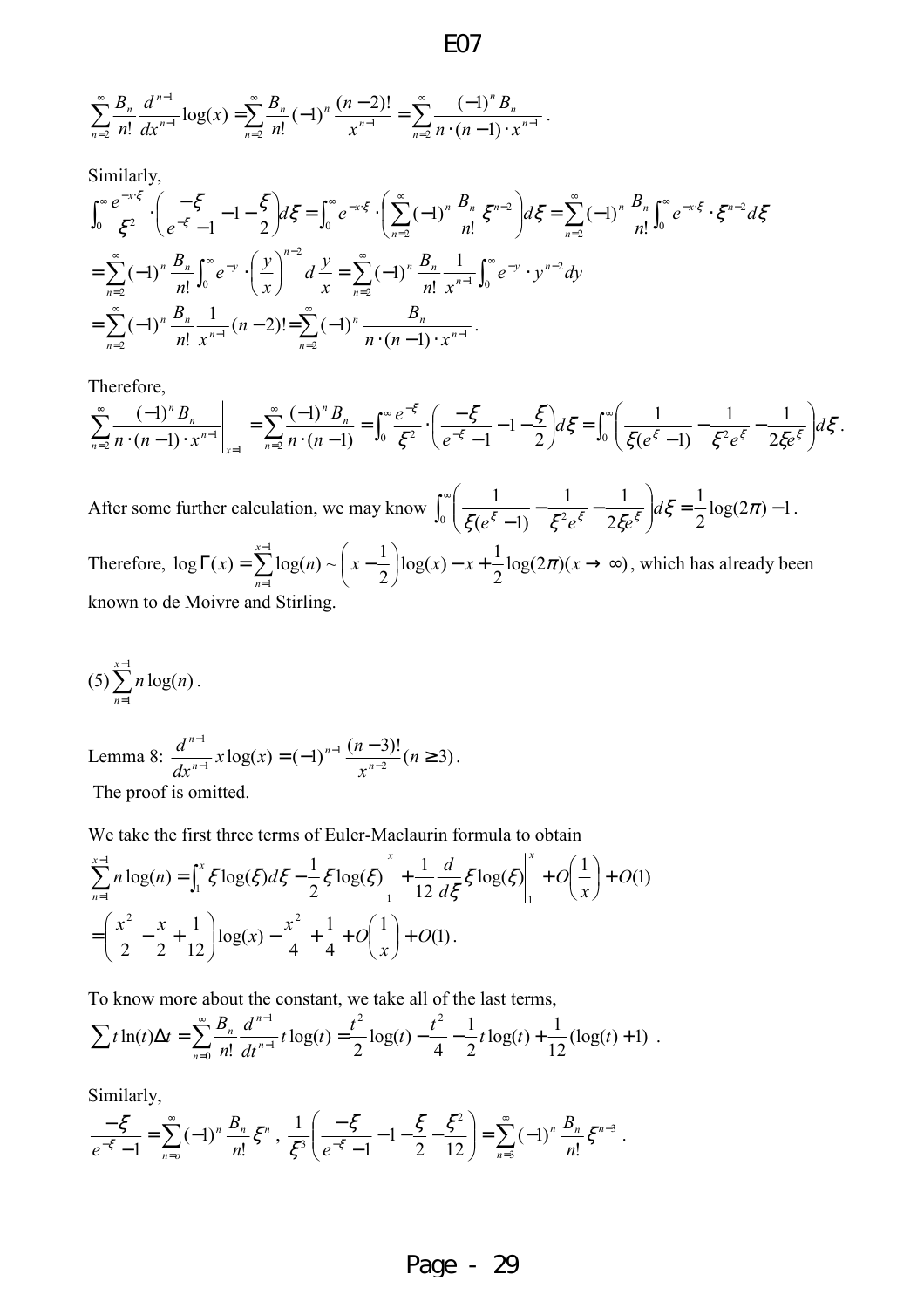$$
\int_0^\infty \frac{e^{-x\zeta}}{\zeta^3} \left( \frac{-\zeta}{e^{-\zeta}-1} - 1 - \frac{\zeta}{2} - \frac{\zeta^2}{12} \right) d\zeta = \int_0^\infty e^{-x\zeta} \cdot \left( \sum_{n=3}^\infty (-1)^n \frac{B_n}{n!} \zeta^{n-3} \right) d\zeta = \sum_{n=3}^\infty (-1)^n \frac{B_n}{n!} \int_0^\infty e^{-x\zeta} \cdot \zeta^{n-3} d\zeta
$$
  
= 
$$
\sum_{n=3}^\infty (-1)^n \frac{B_n}{n!} \int_0^\infty e^{-y} \cdot \left( \frac{y}{x} \right)^{n-3} d\frac{y}{x} = \sum_{n=3}^\infty (-1)^n \frac{B_n}{n!} \frac{1}{x^{n-2}} \int_0^\infty e^{-y} \cdot y^{n-3} dy
$$
  
= 
$$
\sum_{n=3}^\infty (-1)^n \frac{B_n}{n!} \frac{1}{x^{n-2}} (n-3)! = \sum_{n=3}^\infty (-1)^n \frac{B_n}{n \cdot (n-1) \cdot (n-2) \cdot x^{n-1}}.
$$

Therefore,

$$
\sum_{n=3}^{\infty} \frac{(-1)^{n-1} B_n}{n \cdot (n-1) \cdot (n-2) x^{n-1}} \bigg|_{x=1} = \sum_{n=3}^{\infty} \frac{(-1)^{n-1} B_n}{n \cdot (n-1) \cdot (n-2)} = -\int_0^{\infty} \frac{e^{-t \cdot \xi}}{\xi^3} \cdot \left( \frac{-\xi}{e^{-\xi} - 1} - 1 - \frac{\xi}{2} - \frac{\xi^2}{12} \right) d\xi
$$
  
=  $-\int_0^{\infty} \left( \frac{1}{\xi^2 (e^{\xi} - 1)} - \frac{1}{\xi^3 e^{\xi}} - \frac{1}{2 \xi^2 e^{\xi}} - \frac{1}{12 \xi e^{\xi}} \right) d\xi.$ 

Hence,  $\sum n \log(n) \sim \frac{x}{2} - \frac{x}{2} + \frac{1}{12} \log(x) - \frac{x}{2} + C(x \to \infty)$ 4  $log(x)$ 12 1 2 2  $log(n)$  ~  $1 \qquad \qquad \begin{pmatrix} x^2 & x & 1 \end{pmatrix} \qquad \qquad x^2$  $\sum_{1}$ n log(n) ~  $\left(\frac{x}{2} - \frac{x}{2} + \frac{1}{12}\right)$ log(x) -  $\frac{x}{4}$  +  $C(x \rightarrow \infty)$ J  $\backslash$  $\overline{\phantom{a}}$  $\setminus$  $\sum_{n=1}^{x-1} n \log(n) \sim \left( \frac{x^2}{2} - \frac{x}{2} + \right)$ =  $x \log(n) \sim \left( \frac{x^2}{2} - \frac{x}{2} + \frac{1}{2} \right) \log(x) - \frac{x^2}{2} + C(x)$ *x n* .

We denote  $A = e^C = \exp \left| \frac{1}{A} - \int_0^{\infty} e^{-\xi} \cdot \right| \frac{1}{\xi^2 (e^{-\xi} - 1)} + \frac{1}{\xi^3} + \frac{1}{2\xi^2} + \frac{1}{12\xi} d\xi$ J  $\backslash$  $\overline{\phantom{a}}$ l ſ  $\overline{\phantom{a}}$ J  $\backslash$  $\overline{\phantom{a}}$ J ſ  $+\frac{1}{2}+\frac{1}{2}+\frac{1}{2}$  $= e^C = \exp \left( \frac{1}{4} - \int_0^{\infty} e^{-\xi} \cdot \left( \frac{1}{\xi^2 (e^{-\xi} - \xi)} \right)$ − − <sup>0</sup>  $\xi^2(e^{-\xi}-1)$   $\xi^3$   $2\xi^2$  12 1 2  $1 \t1$  $(e^{-\zeta}-1)$ 1 4  $\exp\left(-\frac{1}{2} - \int_{0}^{\infty} e^{-\xi} \cdot \left( \frac{1}{e^{2\xi} - e^{-\xi} - 1} + \frac{1}{e^{2\xi}} + \frac{1}{e^{-\xi}} \right) d\xi\right)$  $\xi^2(e^{-\xi}-1)$   $\xi^3$   $2\xi^2$   $12\xi$  $\frac{1}{\epsilon}$ ,  $\frac{1}{\epsilon^2}$ ,  $\frac{1}{\epsilon^2}$  +  $\frac{1}{\epsilon^2}$  +  $\frac{1}{\epsilon^2}$  +  $\frac{1}{\epsilon^2}$  d *e*  $A = e^C = \exp\left[-\frac{1}{2} - \int_0^\infty e^{-\xi} \cdot \left( \frac{1}{\xi^2 - \xi} + \frac{1}{\xi^2} + \frac{1}{\xi^2} + \frac{1}{\xi^2} + \frac{1}{\xi^2} \right) d\xi \right]$ , and it is known as Glaisher-Kinkelin constant.  $A = 1.2824271291...$ 

$$
(5)\sum_{n=1}^{x-1} n^s \log(n) (s \ge 0).
$$

Lemma 4:  $\frac{u}{x}$   $\frac{u}{x}$   $\frac{u}{\sqrt{x}}$   $\log(x) = (s)_{(n-1)} x^{s-n+1} \log(x) + C_{n-1} x^{s-n+1} (1 \le n \le s+1)$ 1 1  $1^{1}$   $(1^{1})^{1}$   $(3^{1})^{1}$ 1  $=(s)_{n-1}x^{s-n+1}\log(x) + C_{n-1}x^{s-n+1}$   $(1 \le n \le s +$ −  $-n+$  $-1$   $\lambda$   $\log(\lambda) - (\lambda) / (n-1)$ −  $x^{s}\log(x) = (s)_{n=1}x^{s-n+1}\log(x) + C_{n-1}x^{s-n+1}$  (1  $\leq n \leq s$ *dx*  $d^{n-1}$   $x^s \log(x) - (s)$   $x^{s-n+1} \log(x) + C$   $x^{s-n}$ *n ns n s n n* , where  $C_{n-1}$  is a constant and  $(s)_{(n-1)}$  denote falling factorial,  $(s)_{(n-1)} = s(s-1)...(s-k+2)$ . Proof : If  $n = 1$ , we have  $\frac{d}{dx} x^s \log(x) = x^s \log(x)$ 0  $x^s \log(x) = x^s \log(x)$ *dx*  $\frac{d^0}{dx^0} x^s \log(x) = x^s \log(x)$ . Notice that  $\frac{u}{1+k}x^s \log(x) = \frac{u}{1+k} \left| \frac{u}{1+k}x^s \log(x) \right| = \frac{u}{1+(s)} \left( \frac{u}{1+(s+1)}x^{s-k+1} \log(x) + C_{k-1}x^{s-k+1} \right)$ 1 1  $1^{1}$   $(1^{1})$   $(1^{1})$   $(1^{1})^{1}$ 1  $\log(x) = \frac{a}{1} \left| \frac{a}{1+k-1} x^s \log(x) \right| = \frac{a}{1} \left( \frac{s}{k-1} x^{s-k+1} \log(x) + C_{k-1} x^{s-k+1} \right)$ −  $-k+$  $\left| \begin{matrix} -1 \end{matrix} \right|$   $\left| \begin{matrix} -1 \end{matrix} \right|$   $\left| \begin{matrix} -1 \end{matrix} \right|$   $\left| \begin{matrix} -1 \end{matrix} \right|$ −  $=\frac{u}{dx}\left(\left(s\right)_{(k-1)}x^{s-k+1}\log(x)+\right)$ J  $\backslash$  $\overline{\phantom{a}}$ l ſ  $=\frac{a}{l} \left| \frac{a}{l^{k-1}} x^s \log(x) \right| = \frac{a}{l^{k-1}} \left( \frac{s}{l^{k-1}} x^{s-k+1} \log(x) + C_{l-1} x^{s-k} \right)$ *k ks k s k*  $\int_a^s$ **l b d**  $\int_a^b d^k$ *k k*  $S_{(k-1)} x^{s-k+1} \log(x) + C_{k-1} x$ *dx*  $x^s \log(x) = \frac{d}{dx}$ *dx d dx*  $x^s \log(x) = \frac{d}{dx}$ *dx d ks k ks k ks*  $\int_{k}^{s-k} \log(x) + (s)_{(k-1)} x^{s-k+1} + (s-k+1)C_{k-1}x$ *x*  $\int_{(k)} x^{s-k} \log(x) + (s)_{(k-1)} x^{s-k+1} + (s-k+1)C_{k-1} x^{s-k}$ −  $-k+$ −  $=(s)_{(k)} x^{s-k} \log(x) + (s)_{(k-1)} x^{s-k+1} \frac{1}{t} + (s-k+1)C_{k-1}$  $(s)_{(k)} x^{s-k} \log(x) + (s)_{(k-1)} x^{s-k+1} \frac{1}{k+1} + (s-k+1)C_{k-1} x^{s-k} = (s)_{(k)} x^{s-k} \log(x) + C_k x^{s-k}$ *k ks*  $=(s)_{(k)} x^{s-k} \log(x) + C_k x^{s-k}.$ Hence, from mathematical induction we know it is true for all  $(1 \le n \le s+1)$ . emma 4 we know that  $C_n = (s - n + 1)C_{n-1} + (s)_{n-1}$ ,

Then we consider the constant 
$$
C_n
$$
. From lemma 4 we know that  $C_n = (s - n + 1)C_{n-1} + (s)_{n-1}$ ,  
therefore, 
$$
\frac{C_n}{(s)_{(n)}} = \frac{C_{n-1}}{(s)_{(n-1)}} + \frac{1}{s+1-n}
$$
.  $C_0 = 0$ ,  $C_n = (s)_{(n)} \sum_{i=1}^n \frac{1}{s+1-i} = (s)_{(n)} \sum_{i=0}^{n-1} \frac{1}{s-i}$ .

Lemma 4:  $\int_1^{\pi} \xi^s \log(\xi) d\xi = \frac{x}{s+1} \log(x) + \frac{1-x}{(s+1)^2}$ 1  $r^{s+1}$  $s+1$   $(s+1)$  $\log(x) + \frac{1}{x}$ 1  $log( \xi )$ +  $+\frac{1-}{1}$ + =  $\int_1^x \xi^s \log(\xi) d\xi = \frac{x^{s+1}}{s+1} \log(x) + \frac{1-x^{s+1}}{(s+1)}$  $f(x) + \frac{1-x}{x}$ *s*  $d\xi = \frac{x}{x}$  $\zeta^x \zeta^s \log(\zeta) d\zeta = \frac{x^{s+1}}{s} \log(x) + \frac{1 - x^{s+1}}{(s+1)^2}.$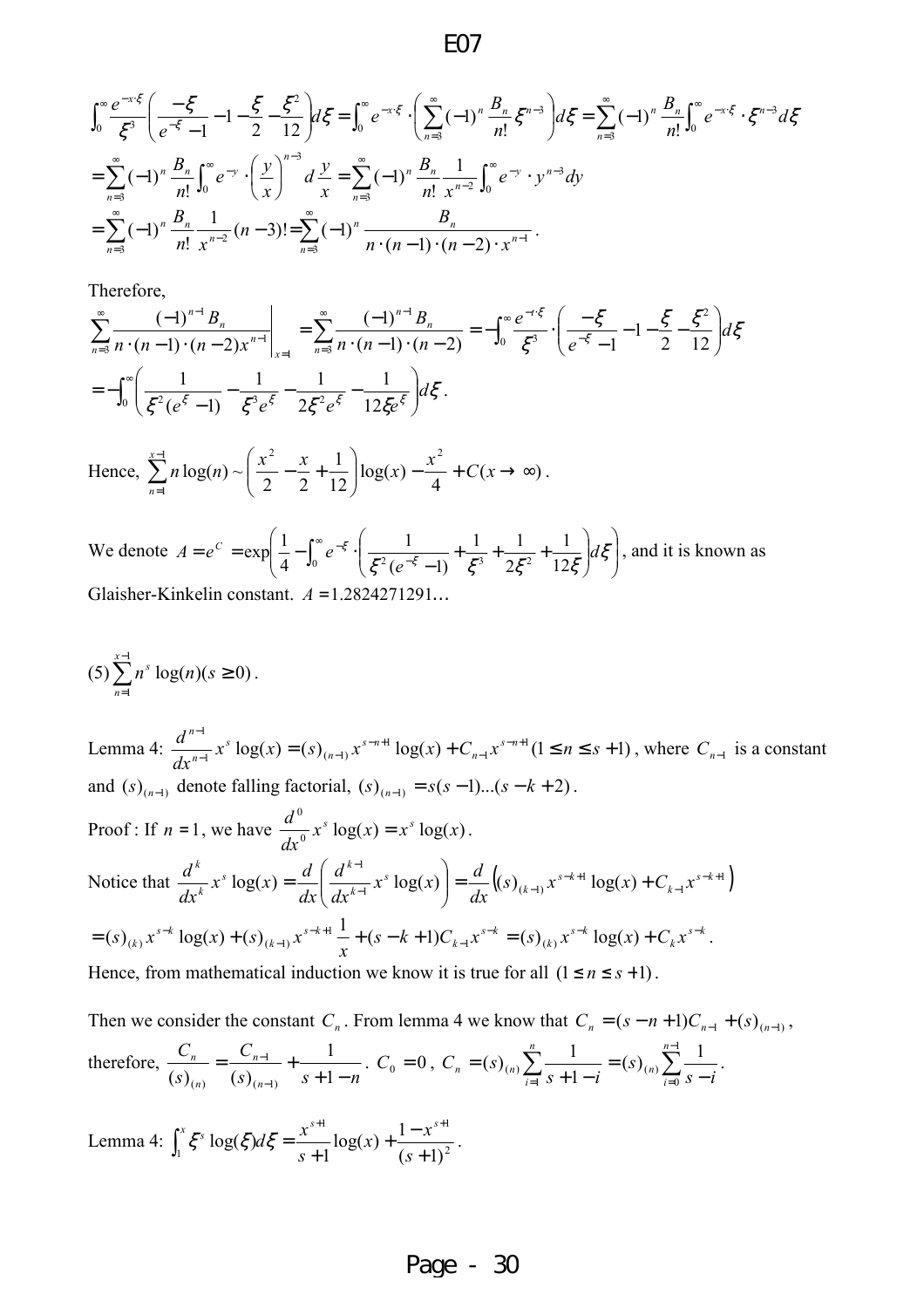Proof: 
$$
\frac{d}{dx} \left( \frac{x^{s+1}}{s+1} \log(x) + \frac{1-x^{s+1}}{(s+1)^2} \right) = x^s \log(x) + \frac{x^{s+1}}{s+1} \frac{1}{x} - \frac{x^s}{s+1} = x^s \log(x),
$$

$$
\frac{x^{s+1}}{s+1} \log(x) + \frac{1-x^{s+1}}{(s+1)^2} \Big|_{x=1} = 0.
$$
 Therefore, 
$$
\int_1^x \xi^s \log(\xi) d\xi = \frac{x^{s+1}}{s+1} \log(x) + \frac{1-x^{s+1}}{(s+1)^2}.
$$

We take the first  $s + 2$  terms of Euler-Maclaurin formula to obtain

$$
\sum_{n=1}^{x-1} n^s \log(n) = \int_1^x \zeta^s \log(\zeta) d\zeta + \sum_{n=1}^{s+1} \frac{B_n}{n!} \frac{d^{n-1}}{d\zeta^{n-1}} \zeta^s \log(\zeta) \Big|_1^x + O\left(\frac{1}{x}\right) + O(1)
$$
  
\n
$$
= \frac{x^{s+1}}{s+1} \log(x) + \frac{1-x^{s+1}}{(s+1)^2} + \sum_{n=1}^{s+1} \frac{B_n}{n!} \left( (s)_{(n-1)} x^{s-n+1} \log(x) + C_{n-1} x^{s-n+1} - C_{n-1} \right) + O\left(\frac{1}{x}\right) + O(1).
$$
  
\n
$$
= \left( \frac{x^{s+1}}{s+1} + \sum_{n=1}^{s+1} \frac{B_n}{n!} (s)_{(n-1)} x^{s-n+1} \right) \log(x) + P_{s+1}(x) + O\left(\frac{1}{x}\right) + O(1)
$$
  
\n
$$
= \left( \frac{x^{s+1}}{s+1} + \sum_{n=1}^{s+1} \frac{B_n}{n!} \frac{s!}{(s-n+1)!} x^{s-n+1} \right) \log(x) + P_{s+1}(x) + O\left(\frac{1}{x}\right) + O(1)
$$
  
\n
$$
= \frac{1}{s+1} \left( x^{s+1} + \sum_{n=1}^{s+1} \binom{s+1}{n} B_n x^{s+1-n} \right) \log(x) + P_{s+1}(x) + O\left(\frac{1}{x}\right) + O(1)
$$
  
\n
$$
= \frac{1}{s+1} B_{s+1}(x) \log(x) + P_{s+1}(x) + O\left(\frac{1}{x}\right) + O(1), \text{ where } P_{s+1}(x) \text{ is a polynomial of } x \text{ of degree } s+1.
$$

$$
P_{s+1}(x) = xP_s(x) + \frac{1}{(s+1)^2} - \sum_{n=1}^s \frac{B_n}{n!} C_{n-1}, \quad \frac{1}{(s+1)^2} - \sum_{n=1}^s \frac{B_n}{n!} C_{n-1} = \frac{1}{(s+1)^2} - \sum_{n=1}^s \frac{B_n}{n!} (s)_{(n)} \sum_{i=0}^{n-1} \frac{1}{s-i}
$$
  
= 
$$
\frac{1}{(s+1)^2} - \sum_{n=1}^s \frac{B_n}{n!} \frac{s!}{(s-n)!} \sum_{i=0}^{n-1} \frac{1}{s-i} = \frac{1}{(s+1)^2} - \sum_{n=1}^s {s \choose n} B_n \sum_{i=0}^{n-1} \frac{1}{s-i}.
$$

Hence,  $\sum_{n} n^{s} \log(n) \sim \frac{1}{n-1} B_{s+1}(x) \log(x) + P_{s+1}(x) + C_s(x \to \infty)$ 1  $\log(n) \sim \frac{1}{1-z+1} B_{s+1}(x) \log(x) + P_{s+1}$ 1 1  $+P_{s+1}(x)+C_{s}(x\rightarrow\infty$  $+1$ <sup> $D_{s+1}(x) \log(x) + I_{s+1}$ </sup> − =  $\sum_{n=1}^{8} n^s \log(n) \sim \frac{1}{s+1} B_{s+1}(x) \log(x) + P_{s+1}(x) + C_s(x)$ *x n*  $s \log(n) \sim \frac{1}{\epsilon} B_{s+1}(x) \log(x) + P_{s+1}(x) + C_s(x \to \infty)$ .

In a similar way, we obtain  $C_s = \int_0^\infty \frac{e^{-\xi}}{\xi^{s+2}} \left( \frac{-\xi}{e^{-\xi}-1} - \sum_{k=1}^{s+2} \right)$  $e^{-\xi}-1 = \frac{2}{n=1}$  $-\frac{\xi}{2} \left( \frac{-\xi}{\xi} - \sum_{k=0}^{s+2} (-1)^k \frac{B_n}{2} \xi^m \right)$ J  $\left(\frac{-\xi}{\xi}-\sum_{k=0}^{s+2}(-1)^n\frac{B_n}{\xi}-\xi^n\right)$ J ſ −∑(− −  $=\int_0^{\infty} \frac{e^{-\xi}}{\xi^{s+2}} \left( \frac{-e^{-\xi}}{e^{-\xi}} \right)$ 2  $e^{-\xi}-1$   $\sum_{n=0}^{n}$  n!  $(-1)$ 1  $\frac{\xi}{\xi} - \sum_{n=1}^{s+2} (-1)^n \frac{B_n}{\xi} \xi^n d\xi$  $\xi^{s+2}$   $\left(e^{-\xi}\right)$ ξ *d n B e*  $C_s = \int_{0}^{\infty} \frac{e}{\epsilon}$ *s n n n n*  $s = \int_0^{\infty} \frac{e^{-z}}{z^{s+2}} \left[ \frac{5}{e^{-z}-1} - \sum_{n=0}^{\infty} (-1)^n \frac{2n}{n!} \xi^n \right] d\xi$ .

$$
(6)\sum_{n=1}^{x-1}\tan^{-1}(n)\,.
$$

Lemma 12:  $\overline{\mathcal{L}}$  $\overline{1}$ {  $\sqrt{ }$  $(-1)^2$  ·  $(n =\left\{\begin{array}{c}n\end{array}\right.$ = − − −  $n-2)!$ , n even *oddn x dx*  $\left| \frac{d^{n-1}}{dx^{n-1}} \tan^{-1}(x) \right| = \begin{cases} 0, & n \text{ or } n \\ n \end{cases}$ *x n n*  $(-1)^2$   $\cdot (n-2)!$ , n e 0,  $\tan^{-1}(x)\Big|_{x=0} = \Big\{-1\}^{\frac{n}{2}-1}$ 1 1 1 , where  $n \geq 2$ .

Proof : Recall the Taylor expansion of  $\tan^{-1}(x)$ , we have  $\tan^{-1}(x) = \sum_{n=1}^{\infty}$ =  $-1_{(n)}$   $\sum$   $(-1)$   $n^{2n+1}$ +  $=\sum_{1}^{\infty}\frac{(-1)^{n}}{2}$ 0  $1_{(n)}$   $\sum$   $(2n+1)$  $2n + 1$  $\tan^{-1}(x) = \sum_{n=1}^{\infty} \frac{(-1)}{n}$ *n n n x n*  $f(x) = \sum_{n=0}^{\infty} \frac{x^{2n+1}}{n!}$ .

Meanwhile, we have  $\tan^{-1}(x) = \sum_{n=0}^{\infty} \frac{|x-0|}{n} x^n$ *n x n n x n x dx d*  $(x) = \sum_{n=1}^{\infty}$ = = −  $^{-1}(x) =$  $\boldsymbol{0}$ 0 1 1 !  $\tan^{-1}(x)$  $\tan^{-1}(x) = \sum \frac{1}{x}$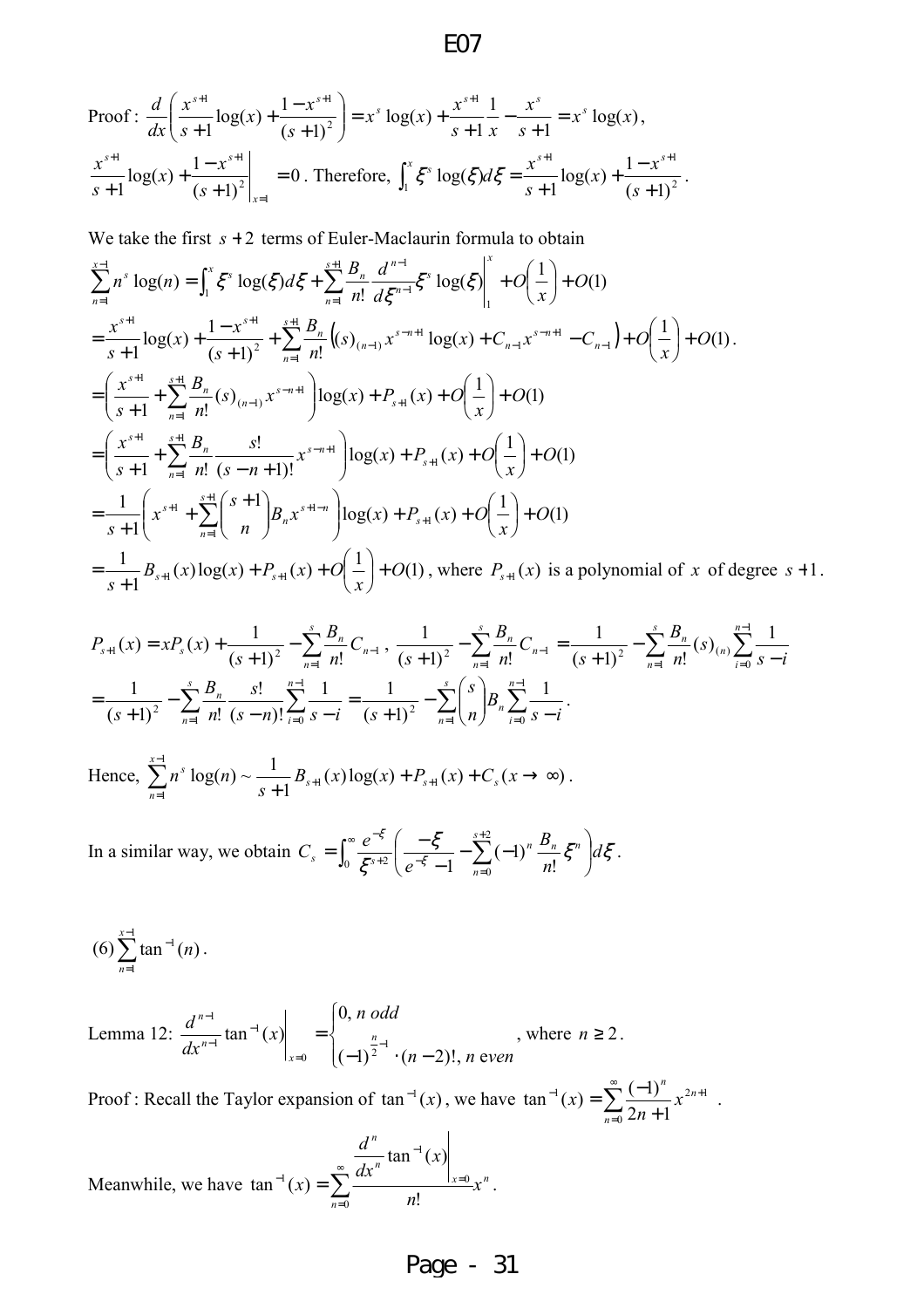Equate the coefficients of the two equalities, we obtain

$$
\frac{d^{n-1}}{dx^{n-1}}\tan^{-1}(x)\Big|_{x=0}=\begin{cases} 0, n \text{ odd} \\ \frac{n}{(-1)^{2}} \cdot (n-2)!, n \text{ even} \end{cases}.
$$

We take the first two terms of Euler-Maclaurin formula to obtain

$$
\sum_{n=1}^{x-1} \tan^{-1}(n) = \sum_{n=0}^{x-1} \tan^{-1}(n) = \int_0^x \tan^{-1}(\xi) d\xi - \frac{1}{2} \tan^{-1}(\xi) \Big|_0^x + O\left(\frac{1}{x^2}\right) + O(1)
$$
  
=  $\left(x - \frac{1}{2}\right) \tan^{-1}(x) - \frac{1}{2} \log(x^2 + 1) + O\left(\frac{1}{x^2}\right) + O(1)$ 

To know more about the constant, we take all of the last terms,

$$
\sum_{n=2}^{\infty} \frac{B_n}{n!} \frac{d^{n-1}}{dx^{n-1}} \tan^{-1}(x) \Big|_{x=0} = \sum_{n=1}^{\infty} \frac{B_{2n}}{(2n)!} (-1)^{n-1} (2n-2)! = \sum_{n=1}^{\infty} (-1)^{n-1} \frac{B_{2n}}{2n(2n-1)}.
$$

$$
\sum_{n=0}^{\infty} (-1)^n \frac{B_{2n}}{(2n)!} x^{2n} = \frac{x}{2} \cot(\frac{x}{2}), \quad \sum_{n=1}^{\infty} (-1)^{n-1} \frac{B_{2n}}{(2n)!} x^{2n-2} = \frac{1}{x^2} \left( 1 - \frac{x}{2} \cot(\frac{x}{2}) \right).
$$
\n
$$
\int_0^{\infty} \frac{e^{-x\cdot\xi}}{\xi^2} \left( 1 - \frac{\xi}{2} \cot(\frac{\xi}{2}) \right) d\xi = \int_0^{\infty} e^{-x\cdot\xi} \cdot \left( \sum_{n=1}^{\infty} (-1)^{n-1} \frac{B_{2n}}{(2n)!} \xi^{2n-2} = \right) d\xi = \sum_{n=1}^{\infty} (-1)^{n-1} \frac{B_{2n}}{(2n)!} \int_0^{\infty} e^{-x\cdot\xi} \cdot \xi^{2n-2} d\xi
$$
\n
$$
= \sum_{n=1}^{\infty} (-1)^{n-1} \frac{B_{2n}}{(2n)!} \int_0^{\infty} e^{-y} \cdot \left( \frac{y}{x} \right)^{2n-2} d\xi = \sum_{n=1}^{\infty} (-1)^{n-1} \frac{B_{2n}}{(2n)!} \frac{1}{x^{2n-1}} \int_0^{\infty} e^{-y} \cdot y^{2n-2} dy
$$
\n
$$
= \sum_{n=1}^{\infty} (-1)^{n-1} \frac{B_{2n}}{(2n)!} \frac{1}{x^{2n-1}} (2n-2)! = \sum_{n=1}^{\infty} (-1)^{n-1} \frac{B_{2n}}{2n(2n-1)} \frac{1}{x^{2n-1}}.
$$

$$
\sum_{n=1}^{\infty} \left(-1\right)^{n-1} \frac{B_{2n}}{2n(2n-1)} = \int_0^{\infty} \frac{e^{-\xi}}{\xi^2} \left(1 - \frac{\xi}{2} \cot\left(\frac{\xi}{2}\right)\right) d\xi.
$$

Hence, 
$$
\sum_{n=1}^{x-1} \tan^{-1}(n) \sim \left(x - \frac{1}{2}\right) \tan^{-1}(x) - \frac{1}{2} \log(x^2 + 1) + C
$$
, where  $C = \int_0^\infty \frac{e^{-\xi}}{\xi^2} \left(1 - \frac{\xi}{2} \cot\left(\frac{\xi}{2}\right)\right) d\xi$ 

We know in (4) that  $\sum_{n=1}^{\infty} \frac{2n}{2}$  =  $\frac{1}{2}$   $\frac{3}{2}$  coth  $\frac{3}{2}$  - 1  $d\zeta = \frac{1}{2} \log(2\pi) - 1$ 2  $1\,d\xi=\frac{1}{2}$ 2 coth  $\sum_{1}^{D_{2n}} \frac{b_{2n}}{2n(2n-1)} = \int_0^{\infty} \frac{e}{\xi^2} \left( \frac{5}{2} \coth \left( \frac{5}{2} \right) - 1 \right) d\xi = \frac{1}{2} \log(2\pi) -$ J  $\backslash$  $\overline{\phantom{a}}$  $\setminus$ ſ − J  $\left(\frac{\xi}{\xi}\right)$ J ſ =  $\sum_{n=1}^{\infty} \frac{B_{2n}}{2n(2n-1)} = \int_0^{\infty} \frac{e^{-z}}{\xi^z}$ =  $\frac{\xi}{2}$  coth $\left(\frac{\xi}{2}\right)$  - 1  $d\xi = \frac{1}{2} \log(2\pi)$ ξ ξ  $\frac{e^{-\xi}}{\xi} \left( \frac{\xi}{2} \coth \left( \frac{\xi}{2} \right) - 1 \right) d$ *nn B n*  $\frac{n}{\epsilon} = \left| \frac{\epsilon}{\epsilon^2} \right| \frac{5}{2} \coth \left| \frac{5}{2} \right| - 1 \, d\zeta = \frac{1}{2} \log(2\pi) - 1$ , but I failed to figure out a closed form of  $\sum_{n=1}^{\infty}(-1)^{n-1}\frac{B_{2n}}{2\sigma^2}=\int_{0}^{\infty}\frac{e^{-\xi}}{\xi^2}\left(1-\frac{\xi}{2}\cot\left(\frac{\xi}{2}\right)\right)d\xi$ ξ ξ  $\frac{e^{-\xi}}{e^2}\left(1-\frac{\xi}{2}\cot\left(\frac{\xi}{2}\right)\right)d$ *nn B*  $\sum_{n=1}^{\infty} (-1)^{n-1} \frac{B_{2n}}{2n(2n-1)} = \int_0^{\infty} \frac{e^{-z}}{\xi^2}$ =  $-\frac{D_{2n}}{2n(2n-1)} = \int_0^\infty \frac{e}{\epsilon^2} \left| 1 - \frac{5}{2} \cot \left( \frac{5}{2} \right) \right|$ J  $\backslash$  $\overline{\phantom{a}}$ l ſ  $\overline{\phantom{a}}$ J  $\left(\frac{\xi}{\cdot}\right)$ J ſ  $= \int_{\alpha} \frac{c}{\epsilon^2} |1 -$ −  $\int_{1}^{1}(-1)^{n-1}\frac{b_{2n}}{2n(2n-1)}=\int_{0}^{\infty}\frac{e^{2n}}{\xi^{2}}$  $\mathbf{v}_1$   $\mathbf{v}_2$ 2 cot 2 1  $2n(2n-1)$  $(-1)^{n-1}$   $\frac{2^{n}}{2^{n}} = \int_{0}^{1} \frac{e^{x}}{x^{2}} dx = 1 - \frac{1}{2} \cot \frac{1}{2} dx = 1$ 

$$
(7) \sum_{n=1}^{x-1} n^n .
$$

Lemma 13:  $\frac{u}{1-x-1}x^x = x^{x-n+1} \cdot P_{n-1}(x(\log(x)+1)) \sim x^x(\log(x)+1)^{n-1}(x \to \infty)$ 1 1 1 1  $= x^{x-n+1} \cdot P_{n-1}(x(\log(x)+1)) \sim x^x (\log(x)+1)^{n-1}(x \to \infty)$ −  $-n+$ − −  $x^x = x^{x-n+1} \cdot P_{n-1}(x(\log(x)+1)) \sim x^x(\log(x)+1)^{n-1}(x)$ *dt*  $d^{n-1}$   $x^x = x^{x-n+1}$  *D*  $(x(\log(x)+1)) = x^x(\log(x)+1)^n$ *n*  $x = x^{x-n}$ *n n* , where  $n \geq 1$  and  $P_{n-1}(x(\log(x) + 1))$  denotes a polynomial of  $x(\log(x) + 1)$  of degree  $n-1$ . Proof : If  $n = 1$ , we have  $\frac{d}{dt^0} x^x = x^x = x^x (\log(x) + 1)^0$ 0  $x^x = x^x = x^x(\log(x) + 1)$ *dt*  $\frac{d^0}{dx^0} x^x = x^x = x^x (\log(x) + 1)^0.$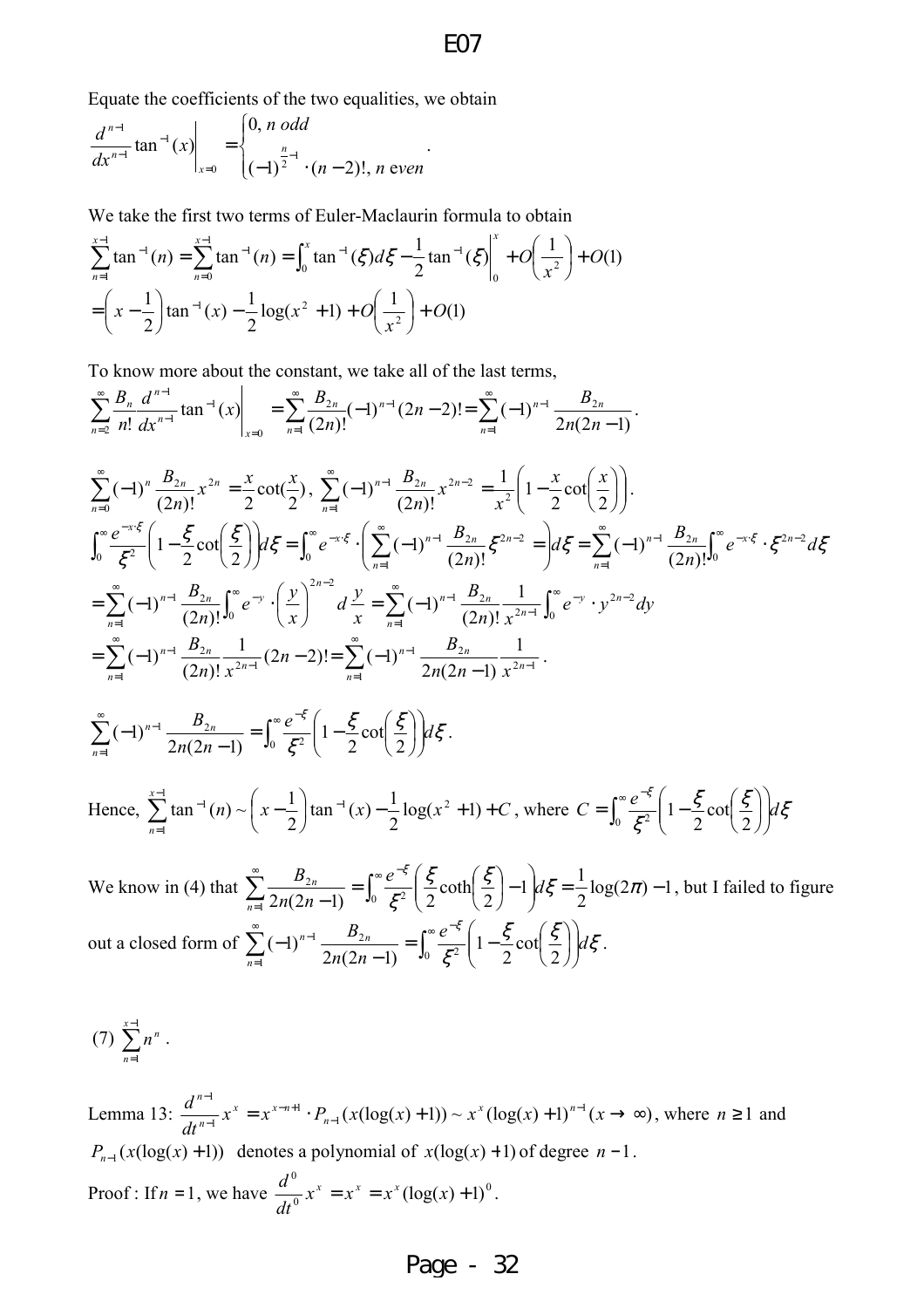Notice that 
$$
\frac{d^k}{dt^k} x^x = \frac{d}{dx} \left( \frac{d^{k-1}}{dx^{k-1}} x^x \right) = \frac{d}{dx} \left( x^{x-k+1} \cdot P_{k-1} (x(\log(x) + 1)) \right)
$$
  
=  $x^{x-k} (x(\log(x) + 1) - k + 1) \cdot P_{k-1} (x(\log(x) + 1)) + x^{x-k+1} \cdot P_{k-2} (x(\log(x) + 1)) \cdot (\log(x) + 2)$   
=  $x^{x-k} \cdot P_k (x(\log(x) + 1)) \sim x^x (\log(x) + 1)^k$ .

Hence, from mathematical induction we know it is true for all  $n \ge 1$ .

From lemma 13 we know all derivatives of  $x^x$  goes to infinity as  $x$  increases. Therefore, the remainder term can never be dropped if *x* is sufficient large, which means we cannot use Euler-Maclaurin formula directly. Let us have a observation of the following operating.

$$
\sum \xi^{\xi} \Delta \xi = \sum_{n=0}^{\infty} \frac{B_n}{n!} \frac{d^{n-1}}{d\xi^{n-1}} \xi^{\xi} = \int \xi^{\xi} d\xi + \sum_{n=1}^{\infty} \frac{B_n}{n!} \frac{d^{n-1}}{d\xi^{n-1}} \xi^{\xi} \sim \int \xi^{\xi} d\xi + \sum_{n=1}^{\infty} \frac{B_n}{n!} \xi^{\xi} (\log(\xi) + 1)^{n-1}
$$
  
\n
$$
= \int \xi^{\xi} d\xi + \frac{\xi^{\xi}}{\log(\xi) + 1} \sum_{n=1}^{\infty} \frac{B_n}{n!} (\log(\xi) + 1)^n = \int \xi^{\xi} d\xi + \frac{\xi^{\xi}}{\log(\xi) + 1} \frac{(\log(\xi) + 1)}{e^{\log(\xi) + 1} - 1} - 1)
$$
  
\n
$$
= \int \xi^{\xi} d\xi + \xi^{\xi} \left( \frac{1}{e \cdot \xi - 1} - \frac{1}{\log(\xi) + 1} \right) (\xi \to \infty).
$$

$$
\sum_{n=1}^{x-1} n^n = \sum_{n=1}^{x} n^n \Delta n = \int_1^x \xi^{\xi} d\xi + \sum_{n=1}^{\infty} \frac{B_n}{n!} \frac{d^{n-1}}{d\xi^{n-1}} \xi^{\xi} \Big|_1^x \sim \int_1^x \xi^{\xi} d\xi + \xi^{\xi} \Big( \frac{1}{e \cdot \xi - 1} - \frac{1}{\log(\xi) + 1} \Big) - \sum_{n=1}^{\infty} \frac{B_n}{n!} \frac{d^{n-1}}{d\xi^{n-1}} \xi^{\xi} \Big|_{\xi=1}
$$
  
= 
$$
\int_1^x \xi^{\xi} d\xi + \xi^{\xi} \Big( \frac{1}{e \cdot \xi - 1} - \frac{1}{\log(\xi) + 1} \Big) + C
$$
, where  $C = -\sum_{n=1}^{\infty} \frac{B_n}{n!} \frac{d^{n-1}}{d\xi^{n-1}} \xi^{\xi} \Big|_{\xi=1}$  is a constant.

I have computed the summation to some magnitude, and found that the last formula did approximate to it. It's also one of the problem I will consider further afterwards.

$$
(8) \ \zeta(s) - \sum_{n=1}^{x-1} \frac{1}{n^s} = \sum_{n=x}^{\infty} \frac{1}{n^s} (s > 1).
$$

We take the first term of Euler-Maclaurin formula to obtain

$$
\sum_{n=x}^{\infty} \frac{1}{n^s} = \int_x^{\infty} \frac{1}{\xi^s} d\xi + O\left(\frac{1}{x^s}\right) = \frac{1}{(s-1)x^{s-1}} + O\left(\frac{1}{x^s}\right).
$$
  
Hence, 
$$
\sum_{n=x}^{\infty} \frac{1}{n^s} \sim \frac{1}{(s-1)x^{s-1}} (x \to \infty) \text{ or } \sum_{n=x}^{\infty} \frac{1}{n^s} = O\left(\frac{1}{x^{s-1}}\right).
$$

This theorem is also commonly used in number theory.

$$
(9) \ \ \gamma - \left(\sum_{n=1}^{x-1} \frac{1}{n} - \log(x)\right) = \gamma - \sum_{n=1}^{x-1} \left(\frac{1}{n} - \log\left(\frac{n+1}{n}\right)\right) = \sum_{n=x}^{\infty} \left(\frac{1}{n} - \log\left(\frac{n+1}{n}\right)\right).
$$

We take the first term of Euler-Maclaurin formula to obtain